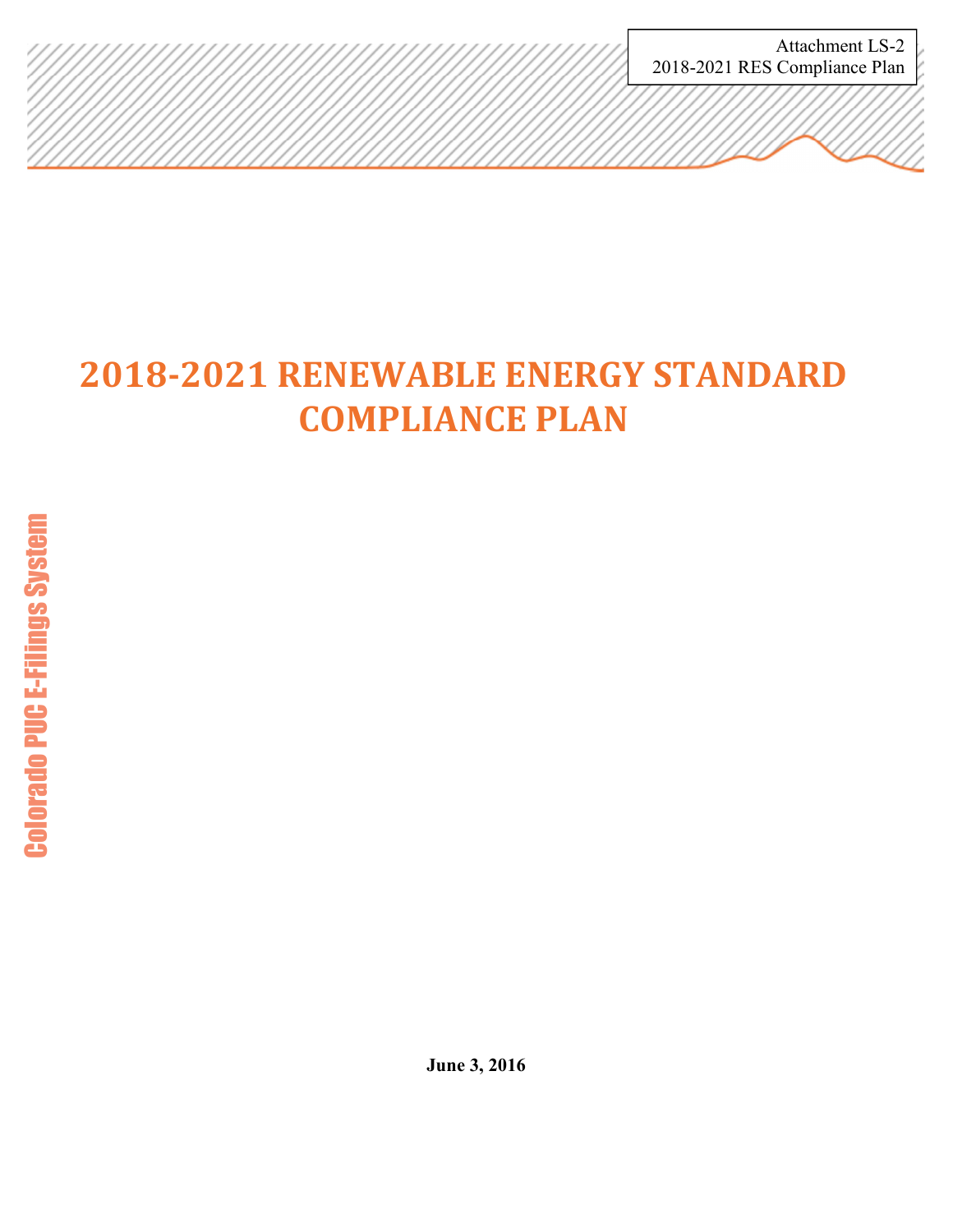# **TABLE OF CONTENTS**

| <b>SECTION</b> |                                                                                    | <b>PAGE</b> |
|----------------|------------------------------------------------------------------------------------|-------------|
| 1.0            |                                                                                    |             |
| 2.0            |                                                                                    |             |
| 3.0            | RES REGULATORY REQUIREMENTS AND BLACK HILLS' HISTORICAL                            |             |
| 3.1            |                                                                                    |             |
| 3.2            |                                                                                    |             |
| 3.3            |                                                                                    |             |
|                |                                                                                    |             |
|                |                                                                                    |             |
|                |                                                                                    |             |
|                |                                                                                    |             |
|                |                                                                                    |             |
| 4.0            |                                                                                    |             |
| 4.1            |                                                                                    |             |
|                |                                                                                    |             |
|                |                                                                                    |             |
|                |                                                                                    |             |
| 4.2            |                                                                                    |             |
| 4.3            | Retail Rate Impact and Locked-Down Net Incremental Costs of Eligible Energy        |             |
| 4.4            |                                                                                    |             |
|                |                                                                                    |             |
| 4.5            |                                                                                    |             |
| 5.0            | STATUS OF THE RENEWABLE ENERGY STANDARD ACCOUNT (RESA)24                           |             |
| 5.1            |                                                                                    |             |
| 5.2            | Costs of Existing REC Obligations and the Proposed 2018 through 2021 Solar Program |             |
| 5.3            |                                                                                    |             |
| 5.4            |                                                                                    |             |
| 5.5            |                                                                                    |             |
| 6.0            |                                                                                    |             |
| 6.1            |                                                                                    |             |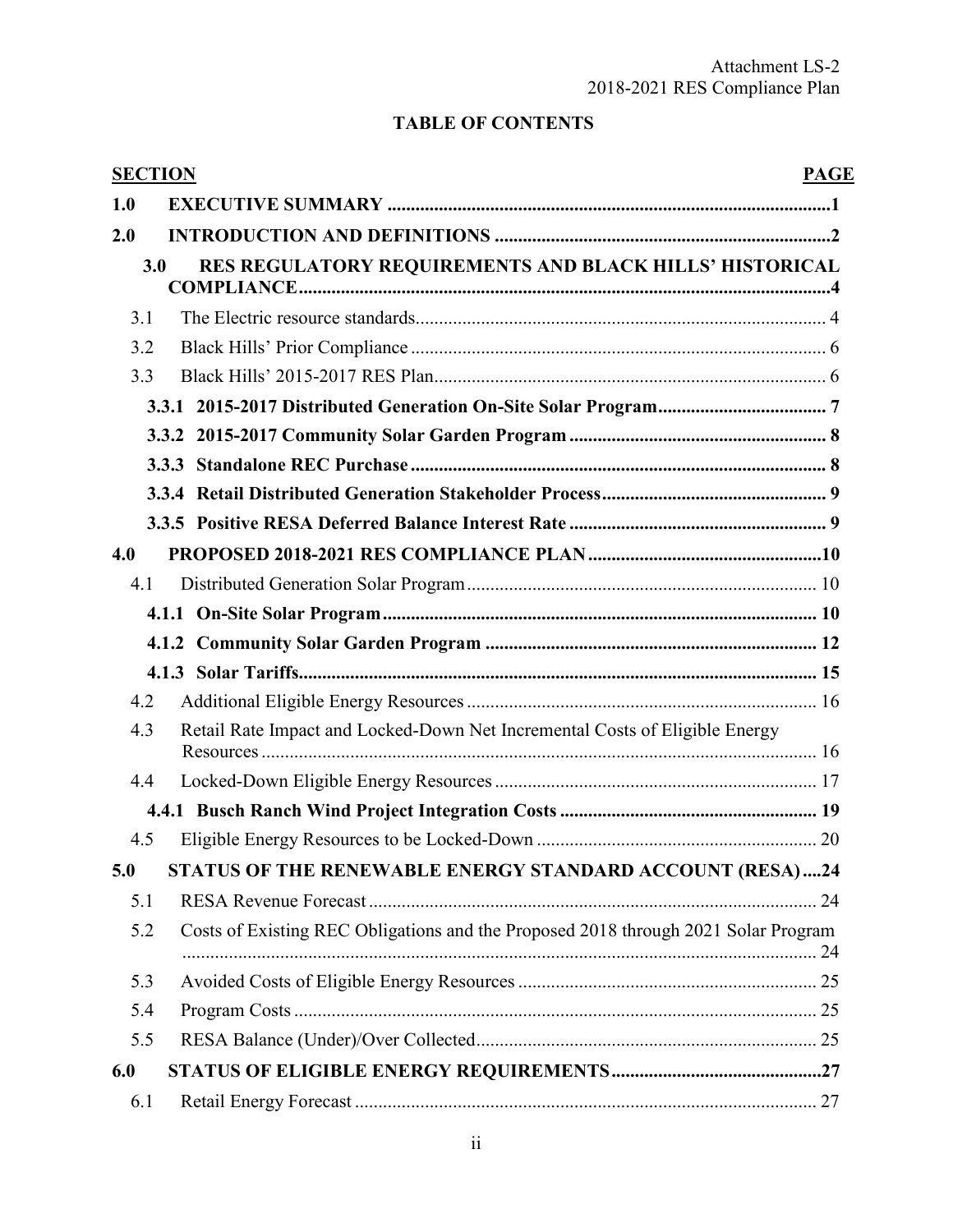## Attachment LS-2 2018-2021 RES Compliance Plan

# **List of Tables**

| Table 3-01        |    |
|-------------------|----|
| Table 3-02        |    |
| Table 3-03        |    |
| Table 4-01        |    |
| Table 4-02        |    |
| Table 4-03        | 13 |
| Table 4-04        | 13 |
| Table 4-05        | 14 |
| Table 4-06        | 15 |
| <b>Table 4-07</b> |    |
| Table 4-08        | 18 |
| Table 4-09        | 18 |
| Table 4-10        | 19 |
| <b>Table 4-11</b> | 20 |
| Table 4-12        | 21 |
| <b>Table 4-13</b> | 22 |
| Table 4-14        | 23 |
| <b>Table 4-15</b> | 24 |
| Table 6-01        | 28 |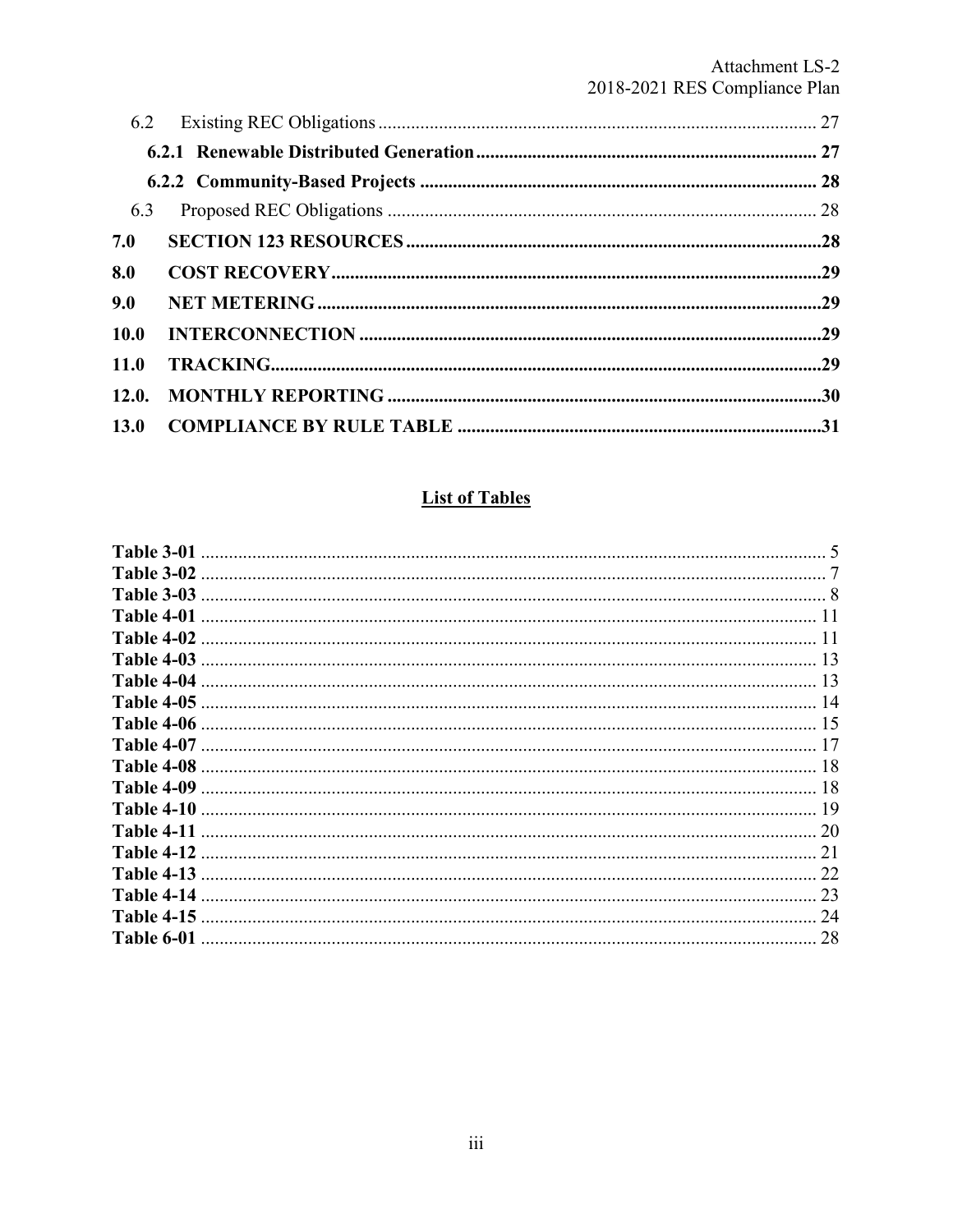## **List of Appendices**

## **Appendix A:**

| Table 1  | Renewable Standard Compliance Forecast for Existing and Authorized Eligible |
|----------|-----------------------------------------------------------------------------|
|          | <b>Energy Resources</b>                                                     |
| Table 2  | Renewable Energy Standard Compliance Forecast with Existing, Authorized and |
|          | Proposed Eligible Energy Resources                                          |
| Table 3  | <b>Distributed Generation Forecast</b>                                      |
| Table 4  | 2006 through 2015 Renewable Energy Standard Account                         |
| Table 5  | Source and Use of Funds Available for Eligible Energy Acquisition           |
| Table 6  | Costs of Proposed 2018-2021 On-Site Solar, Community Solar Garden Programs, |
|          | and 2019 60 MW Wind Resource                                                |
| Table 7  | 2018-2027 Estimated Avoided Costs and Net Incremental Cost of the proposed  |
|          | 2018-2021 On-Site Solar Program                                             |
| Table 8  | 2018-2027 Estimated Avoided Costs and Net Incremental Cost of the proposed  |
|          | 2018-2021 Community Solar Garden Program                                    |
| Table 9  | Highly Confidential 2018-2027 Estimated Avoided Costs and Net Incremental   |
|          | Cost of Vestas 1.8 MW Wind Facility                                         |
| Table 10 | 2019-2027 Estimated Avoided Costs and Net Incremental Cost of 2019 60 MW    |
|          | <b>Wind Resource</b>                                                        |
|          |                                                                             |
|          | <b>Appendix B:</b> Redlined On-Site Solar Agreements                        |

- **Appendix C:** Redlined Standard Offer CSG Program Process Document and Contracts
- **Appendix D:** Redlined CSG RFP, Including its Appendices
- **Appendix E:** Redlined Solar Tariffs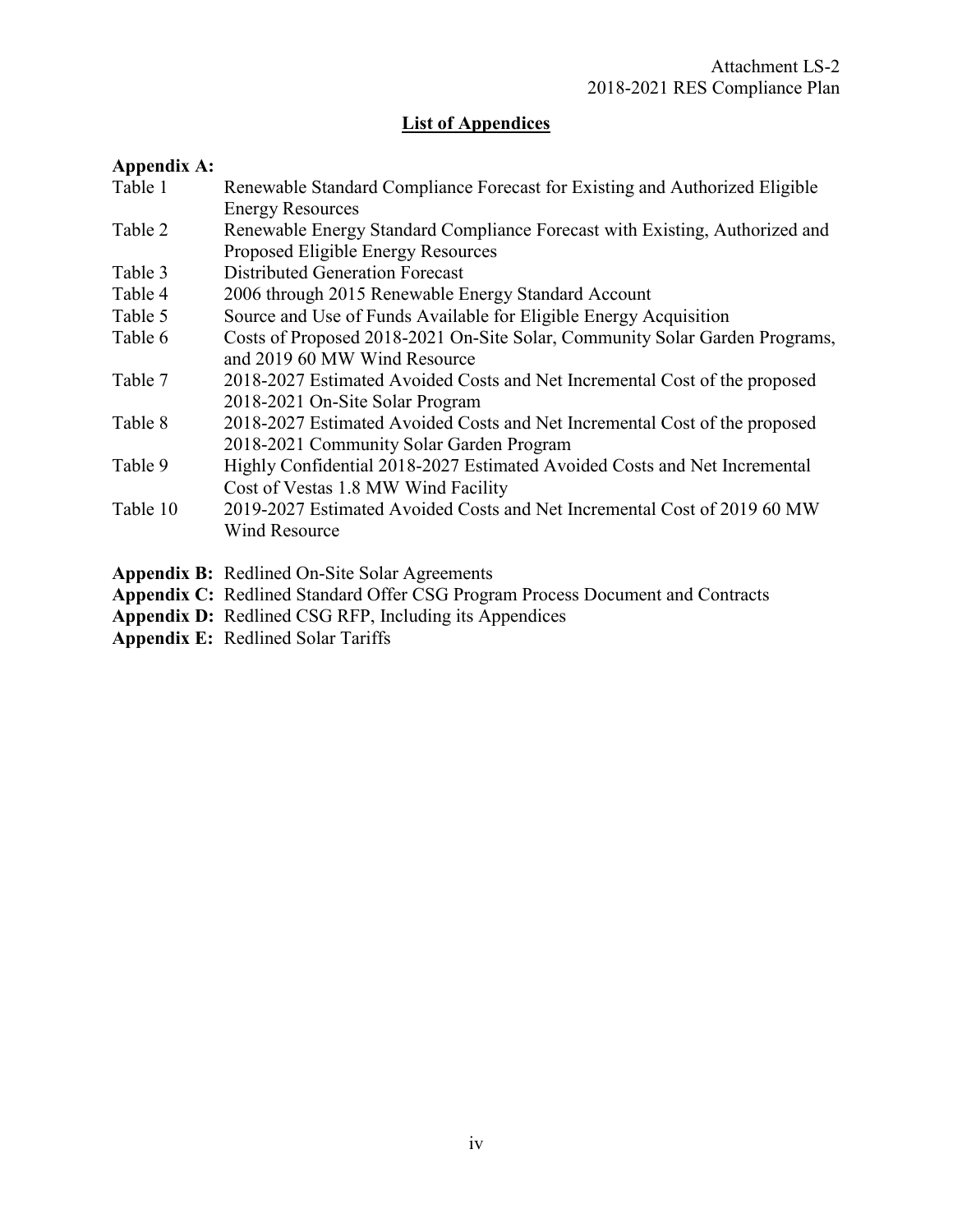## **1.0 Executive Summary**

<span id="page-4-0"></span>Black Hills/Colorado Electric Utility Company, LP ("Black Hills" or "Company") is seeking approval of its Renewable Energy Standard ("RES") Compliance Plan for 2018 through 2021. ("RES Plan"). Black Hills is filing its 2016 Electric Resource Plan ("2016 ERP") concurrently with this RES Plan. $<sup>1</sup>$ </sup>

Black Hills has the distributed generation ("DG") Eligible energy resources needed to meet the separate wholesale and retail DG requirements of the RES through 2027. Black Hills will be able to meet these wholesale and retail DG requirements with the Busch Ranch Wind Project ("Busch Ranch"), existing and authorized on-site solar and Community Solar Garden ("CSG") program resources, and Renewable Energy Credits ("RECs") from a contract with Vestas for a 1.8 MW wind turbine. Nevertheless, Black Hills believes there is merit in continuing to support retail DG resources in Black Hills' service territory. Therefore, the Company is proposing, for the RES Plan, to continue both the on-site solar and CSG programs, with the modifications proposed herein. The Company is proposing to offer 1,500 kW of annual on-site solar capacity in each of the RES Plan years. For the CSG program, Black Hills is proposing both a standard offer program and a Request for Proposal ("RFP") program with a maximum of 1,000 kW and 1,500 kW, respectively, made available in each of the RES Plan years.

Separately, under the RES established by C.R.S. § 40-2-124. *et seq.* (the "RES Statute") and implemented by Rules 3650 through 3668 (the "RES Rules"), Black Hills is required to generate a minimum of 20 percent of its retail electricity sales from Eligible energy resources through 2019. Black Hills will meet this requirement. However, when this requirement increases to 30 percent of retail sales in 2020, Black Hills' then existing Eligible energy resources will not be able to generate enough RECs to meet this standard absent acquisition of additional Eligible energy resources or RECs.<sup>2</sup>

The Company's 2016 ERP evaluated both the Company's need for resources to meet future electricity demand as well as the Company's compliance with the RES. As a result of the evaluations, Black Hills identified a Preferred Plan that includes the addition of 60 MW of wind resources as energy resources in 2019. The Company estimates that this 60 MW wind resource will supply sufficient RECs for compliance with the above-mentioned 30 percent RES requirement through 2025. Black Hills' Action Plan to implement the Company's Preferred Plan recommends that the Company engage in a Phase II competitive solicitation to acquire up to 60 MW of Eligible energy resources by 2019. This solicitation will allow the Company to determine if Eligible energy resources can be acquired at a cost that will provide savings for customers and generate sufficient RECs such that Black Hills will comply with the 30 percent RES requirement from 2020 through 2025.

 $\overline{a}$ 

<sup>&</sup>lt;sup>1</sup> Black Hills petitioned for a 6-month delay in making its 2016 ERP and RES Plan filing in Proceeding No. 15V-0622E. The Commission approved the variance in Decision No. C15-1071 and ordered the Company to file its 2016 ERP and RES Plan no later than six months beyond the later of the date upon which the Commission issued a final

decision in Proceeding No. 14A-0535E or Proceeding No. 15A-502E.<br><sup>2</sup> Black Hills' "then existing" Eligible energy resources include: 2006-2017 existing and authorized solar programs, Vestas 1.8 MW Wind Facility, Busch Ranch, and the Peak View Wind Project.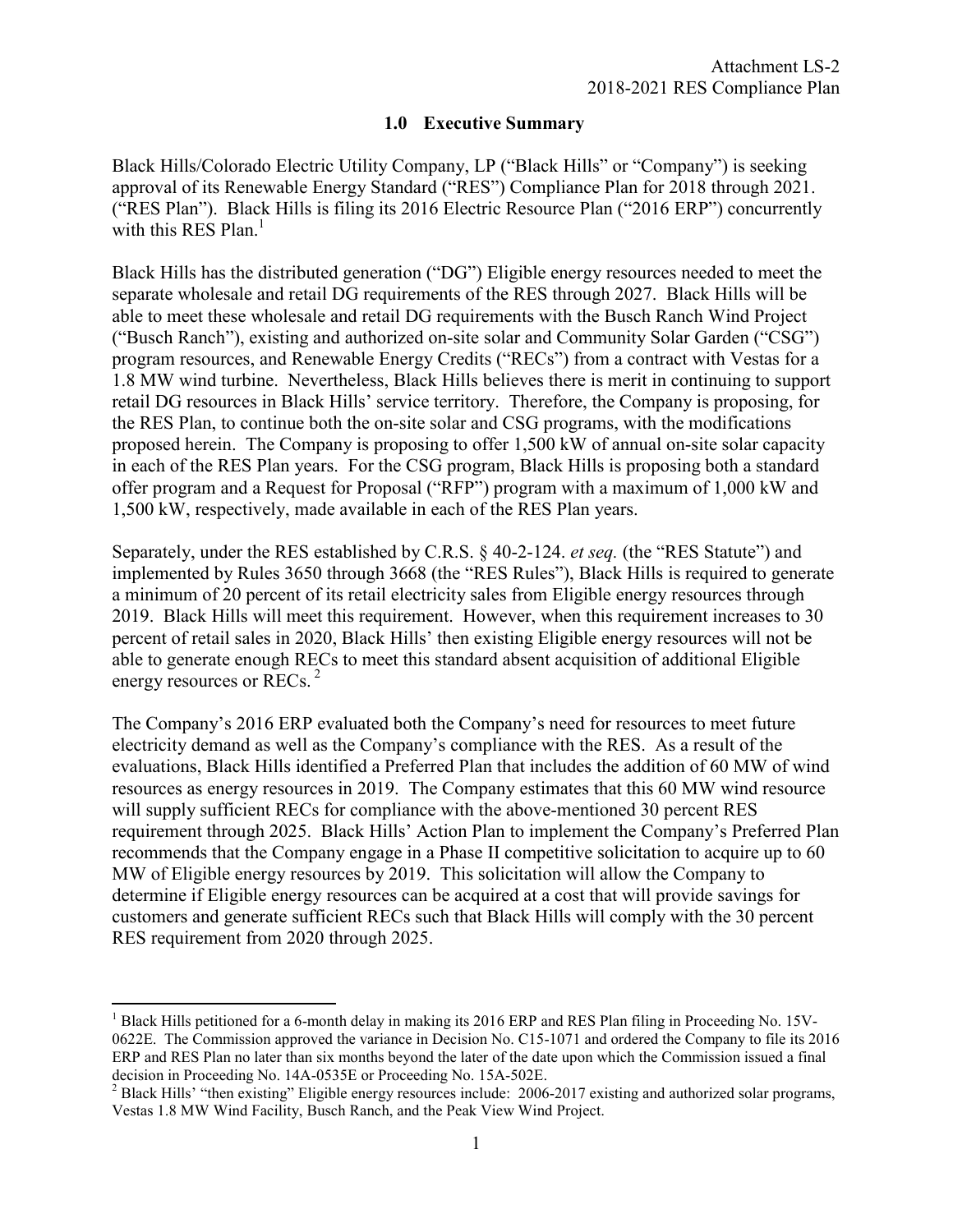<span id="page-5-0"></span>Black Hills used the modeling from its 2016 ERP to calculate the avoided costs and net incremental costs of the on-site solar and CSG programs proposed in this RES Plan, the Vestas 1.8 MW Wind facility and the proposed 60 MW Wind Project in 2019. Black Hills determined the net incremental cost of these Eligible energy resources by comparing two 2016 ERP model runs to estimate the avoided costs of the Eligible energy resources over the ten-year RES planning period of 2018-2027 ("RES Planning Period"). Black Hills' remaining Eligible energy resources, Busch Ranch, the Peak View Wind Project and the capacity installed and authorized through the Company's 2006 through 2017 solar programs, have been locked-down by prior Commission orders. The Company, as discussed in this Plan, used the locked-down incremental cost of those resources when calculating the total retail rate impact for the period of the lockdown. The annual avoided costs and the annual net incremental costs for these resources are detailed in Section 4 of this Plan.

In this RES Plan, Black Hills proposes to use excess Renewable Energy Standard Adjustment ("RESA") revenues derived from its 2 percent rider to pay down the RESA balance, saving customers interest expense. If the Commission approves the Company's proposed on-site solar and CSG programs and if the Company is able to acquire, at a cost that provides savings for customers, 60 MW of Eligible energy resources in 2019, the Company projects that the RESA balance will be positive in 2020.

## **2.0 Introduction and Definitions**

This RES Plan is being filed by Black Hills pursuant to the RES established by the RES Statute" and implemented by the RES Rules. This Plan details how the Company will comply with the RES Rules covering compliance years 2018 through 2021 and the RAP (2016 through 2022) of the 2016 ERP filed concurrently with this RES Plan.

The following definitions are from the Commission's RES Rules and are reproduced below, in part, for the convenience of the reader:

 "Community solar garden" or "CSG" means a solar electric generation facility with a nameplate rating of two megawatts or less that is located in or near a community served by an investor owned QRU where the beneficial use of the renewable energy generated by the facility belongs to the subscribers of the CSG.  $\ldots$  (Rule 3652(e)).

 "Eligible energy resources" are renewable energy resources or facilities that generate recycled energy or greenhouse gas neutral electricity generated using coal mine methane or synthetic gas (Rule 3652(n)).

"Renewable energy resource" means facilities that generate electricity by means of the following energy sources: solar radiation, wind, geothermal, biomass, hydropower, and fuel cells using hydrogen derived from eligible energy resources. . . . (Rule 3652(aa)).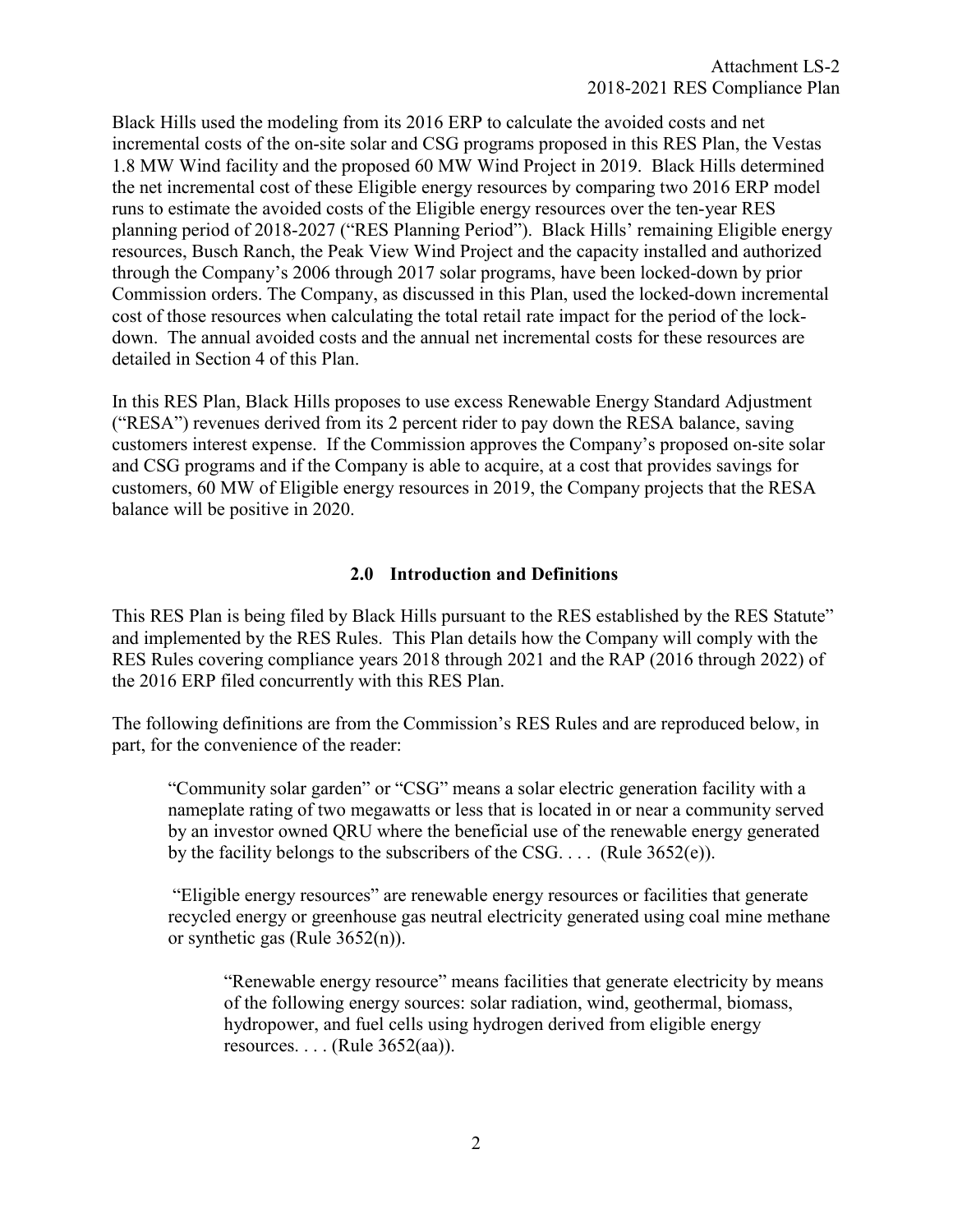"Recycled energy" means energy produced by a generation unit with a nameplate capacity of not more than fifteen megawatts that converts the otherwise lost energy from the heat from exhaust stacks or pipes to electricity and that does not combust additional fossil fuel.  $\ldots$  (Rule 3652(v)).

 "Qualifying retail utility" or "QRU" means any provider of retail electric service in the state of Colorado other than municipally owned electric utilities that serve 40,000 customers or fewer (Rule 3652(t)).

"Renewable distributed generation" means retail renewable distributed generation and wholesale renewable distributed generation (Rule 3652(w)).

"Retail renewable distributed generation" means a renewable energy resource that is located on the premises of an end-use electric consumer and is interconnected on the end-use electric consumer's side of the QRU's meter. . . . (Rule 3652(ff)).

"Wholesale renewable distributed generation" means a renewable energy resource with a nameplate rating of 30 megawatts or less that does not qualify as retail renewable distributed generation (Rule 3652(ll)).

 "Renewable energy credit" or "REC" means a contractual right to the full set of nonenergy attributes, including any and all credits, benefits, emissions reductions, offsets, and allowances, howsoever entitled, directly attributable to a specific amount of electric energy generated from a renewable energy resource. One REC results from one megawatt-hour of electric energy generated from a renewable energy resource (Rule  $3652(y)$ ).

"Renewable energy standard" means the electric resource standard for eligible energy resources specified in  $\S$  40-2-124, C.R.S. (Rule 3652(bb)).

"Renewable energy standard adjustment" or "RESA" means a forward-looking cost recovery mechanism used by an investor-owned QRU to provide funding for implementing the renewable energy standard (Rule 3652(cc)).

"RES planning period" means the QRU's estimate of "the retail rate impact of its plan to comply with the renewable energy standard at the time of the beginning of the compliance period year and for a minimum of the ten years thereafter" (Rule 3661(f)).

Additionally, the following definitions are from the Commission's Electric Resource Planning Rules:

"Section 123 resources" means new energy technology or demonstration projects, including new clean energy or energy-efficient technologies under § 40-2-123(1)(a), C.R.S. and § 40-2-123(1)(c), C.R.S., and Integrated Gasification Combined Cycle projects under § 40-2-123(2), C.R.S. (Rule 3602(q)).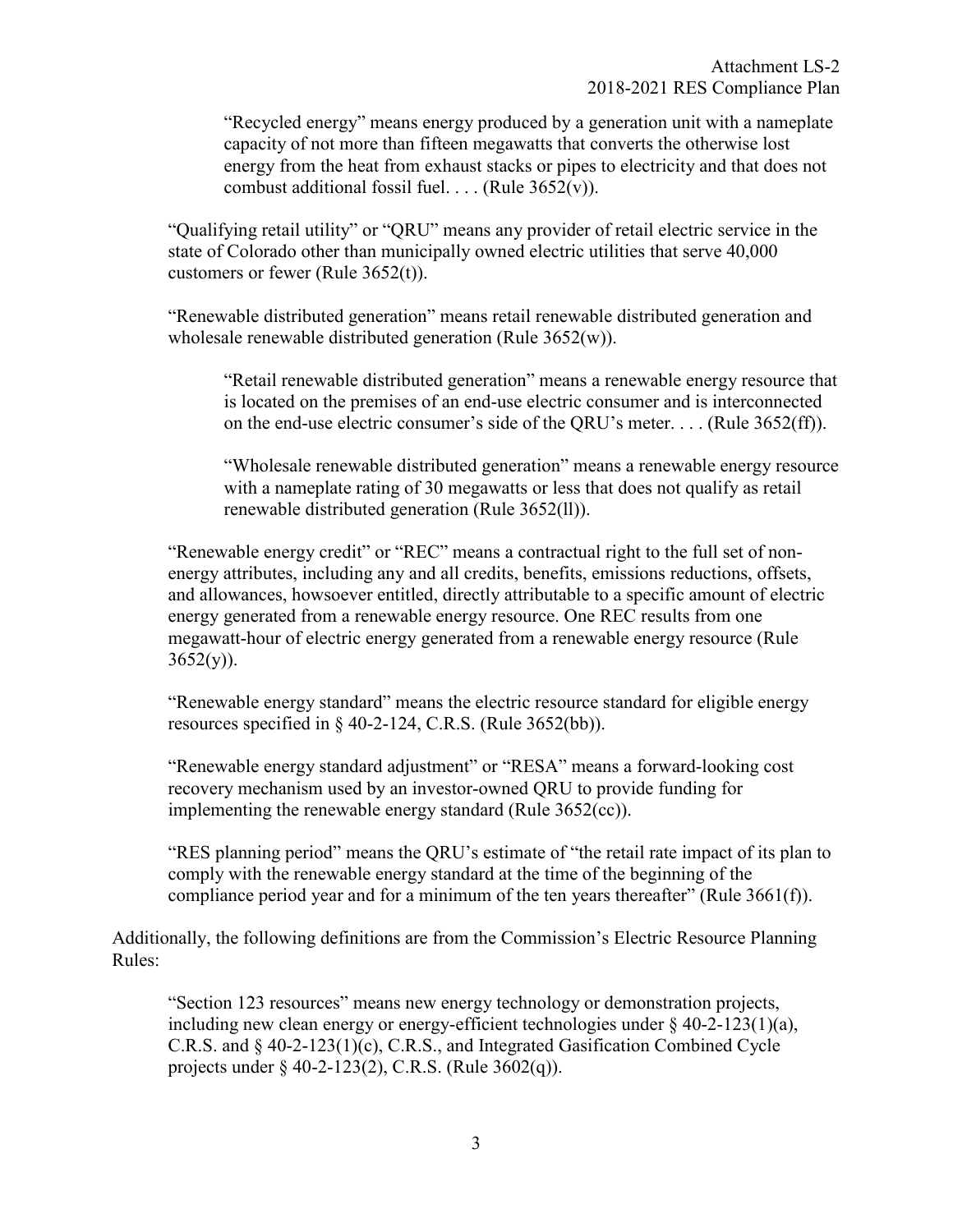<span id="page-7-0"></span>"Locked down", as used in Rule  $3661(h)(V)$ , means that the ORU has established the incremental costs of Eligible energy resources for a set period of time enabling the QRU to better estimate the retail rate impact of Eligible energy resources.

## **3.0 RES Regulatory Requirements and Black Hills' Historical Compliance**

## **3.1 The Electric resource standards**

In the 2004 general election, Colorado voters approved Amendment 37 which established a requirement for large providers of retail electric service to acquire a portion of their energy requirements from renewable energy resources beginning in 2007 (the first compliance year). Amendment 37 and the statute it initiated, C.R.S. § 40-2-124. *et seq.* directed the Commission to establish rules designed to implement the provisions of the RES included in the RES Statute. The Commission initiated a rulemaking process (Proceeding No. 05R-112E) and ultimately adopted the RES Rules to establish the process for implementing the RES for QRUs in Colorado. Black Hills is an investor-owned QRU.

Amendment 37 required a percentage of retail electricity sales to be derived from Eligible energy resources beginning with 3 percent in 2007 and increasing to 10 percent by 2015. It limited the retail rate impact of renewable energy resources to 50 cents per month for residential customers.

The RES Statute was amended in 2005 by Senate Bill 05-143 which increased the retail rate impact to 1 percent of total annual electric bill for each customer. The RES Statute was further amended in 2007 by House Bill 07-1281 which increased the minimum percentages and required investor owned QRUs to acquire 20 percent of their energy requirements from eligible energy resources by 2020 and thereafter. The 2007 amendments also raised the retail rate impact to 2 percent. A 2008 amendment (House Bill 08-1160) adopted statewide net metering rules. All of these versions of the RES Statute required that investor-owned QRUs acquire at least 4 percent of the eligible energy amounts from solar generation technologies with at least one-half of the 4 percent coming from on-site solar. This requirement was reflected in the RES Rules in effect at that time (Rule 3661).

In 2010, the RES Statute was amended by House Bill 10-1001 which increased the interim and 2020 minimum percentage of retail sales that must be generated by Eligible energy resources, eliminated the 4 percent solar set aside, and added distributed generation requirements. The Commission revised its RES Rules to reflect the amendments to the RES Statute. The revised rules implementing House Bill 10-1001 became effective on December 30, 2010.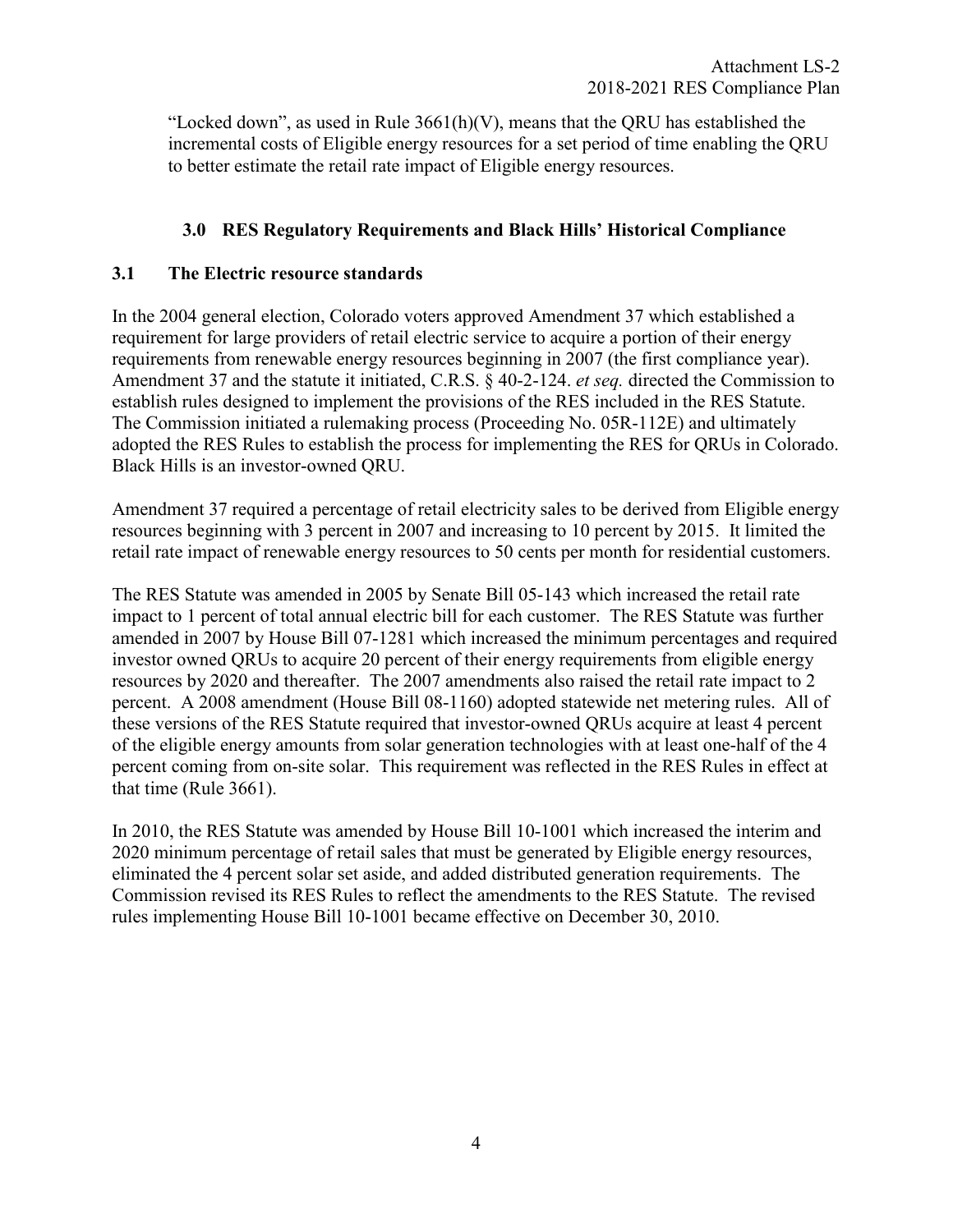The Electric resource standards for each of the compliance years since 2011 are as follows:

|               | <b>Minimum required</b> |                                           |
|---------------|-------------------------|-------------------------------------------|
|               | percent of retail       |                                           |
|               | electricity sales       | Minimum technology requirements as        |
|               | from Eligible           | a percent of retail electricity sales     |
| <b>Period</b> | energy resources        | from Eligible energy resources            |
|               |                         | 1 percent from renewable distributed      |
|               |                         | generation with at least one-half derived |
|               |                         | from retail renewable distributed         |
| $2011 - 2012$ | 12 percent              | generation                                |
|               |                         | 1.25 percent from renewable distributed   |
|               |                         | generation with at least one-half derived |
|               |                         | from retail renewable distributed         |
| $2013 - 2014$ | 12 percent              | generation                                |
|               |                         | 1.75 percent from renewable distributed   |
|               |                         | generation with at least one-half derived |
|               |                         | from retail renewable distributed         |
| $2015 - 2016$ | 20 percent              | generation                                |
|               |                         | 2 percent from renewable distributed      |
|               |                         | generation with at least one-half derived |
|               |                         | from retail renewable distributed         |
| 2017 - 2019   | 20 percent              | generation                                |
|               |                         | 3 percent of sales from renewable         |
|               |                         | distributed generation with at least one- |
|               |                         | half derived from retail renewable        |
| 2020          | 30 percent              | distributed generation                    |

**Table 3-01 Electric Resource Standards By Year** 

Pursuant to Rule 3659, RECs are used to comply with the Electric resource standards. RECs can be:

- Generated by the QRU or an affiliate;
- Acquired by the QRU by supply contract;
- Acquired by the QRU by credit contract;
- Acquired by the QRU by standard offer program;
- Acquired through a system of tradable renewable energy credits, from exchanges or brokers; and
- Carried forward or borrowed forward Rule  $3654(i)$  and (k).

House Bill 10-1342, codified in § 40-2-127 C.R.S., established Community Solar Gardens, which are solar electric generation facilities where the beneficial use of the electricity generated by the facilities belong to the subscribers of the CSG. The energy generated from CSGs is accounted for as retail distributed generation.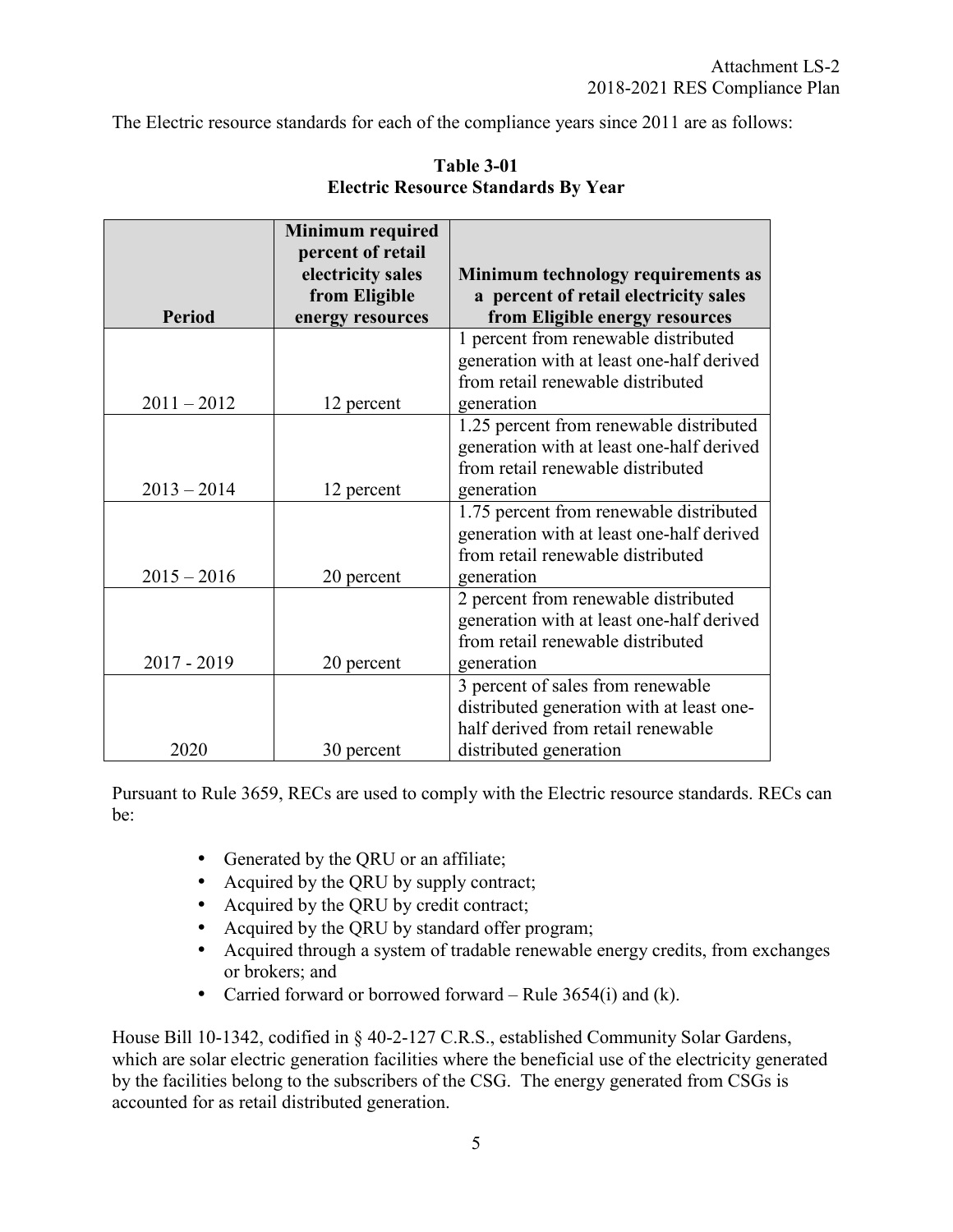<span id="page-9-0"></span>Rule 3657 requires each QRU to file for Commission approval, at specified times, a proposed plan detailing how the QRU intends to comply with the RES Rules. Compliance with the RES Statute and RES Rules is subject to a retail rate impact cap. Rule 3661(a) reads as follows:

The net retail rate impact of actions taken by an investor owned QRU to comply with the RES shall not exceed two percent of the total electric bill annually for each customer of that QRU. However, a retail customer who installs renewable distributed generation may pay a RESA charge under paragraph 3664(h) that exceeds two percent of that customer's annual electric bill.

The retail rate impact cap is a limit on the amount of Eligible energy resources that can be acquired under a RES plan. Rule 3661(h)(IV) reads, in part, as follows:

…The maximum retail rate impact shall not exceed two percent of the total retail bill annually for each customer. To the extent the RES plan exceeds this maximum retail rate impact over the RES planning period, the investor owned QRU shall modify the RES plan to limit the acquisition of eligible energy resources so as not to exceed the maximum retail rate impact for the RES planning period…

## **3.2 Black Hills' Prior Compliance**

Through 2015, Black Hills has been meeting the Electric resource standards with:

- RECs associated with a load ratio share of Public Service Company of Colorado's ("Public Service") non-solar renewables (wind RECs) which were credited to Black Hills in conjunction with the purchase power wholesale agreement between Public Service and Black Hills, which expired at the end of  $2011$ ;<sup>3</sup>
- on-site solar resources;
- solar REC purchases;
- small amounts of biomass and biodiesel;
- RECs from the 1.8 MW Vestas wind turbine;
- RECs from Busch Ranch;
- standalone REC purchases; and
- RECs associated with the 120 kW CSG that was installed in the Company's service territory in late 2015.

## **3.3 Black Hills' 2015-2017 RES Plan**

In Decision No. C15-1279, the Commission approved the terms of the settlement agreement reached between Black Hills and several intervenors approving the Company's 2015-2017 RES Compliance Plan (Proceeding No. 14A-0535E)("2015-2017 RES Plan"). The key components of the Company's 2015-2017 RES Plan include: continuation of the on-site solar and Community Solar Garden programs; issuance of an RFP for standalone REC purchases;

<sup>&</sup>lt;sup>3</sup> Black Hills used all of the remaining carry-forward Public Service wind RECs in 2014.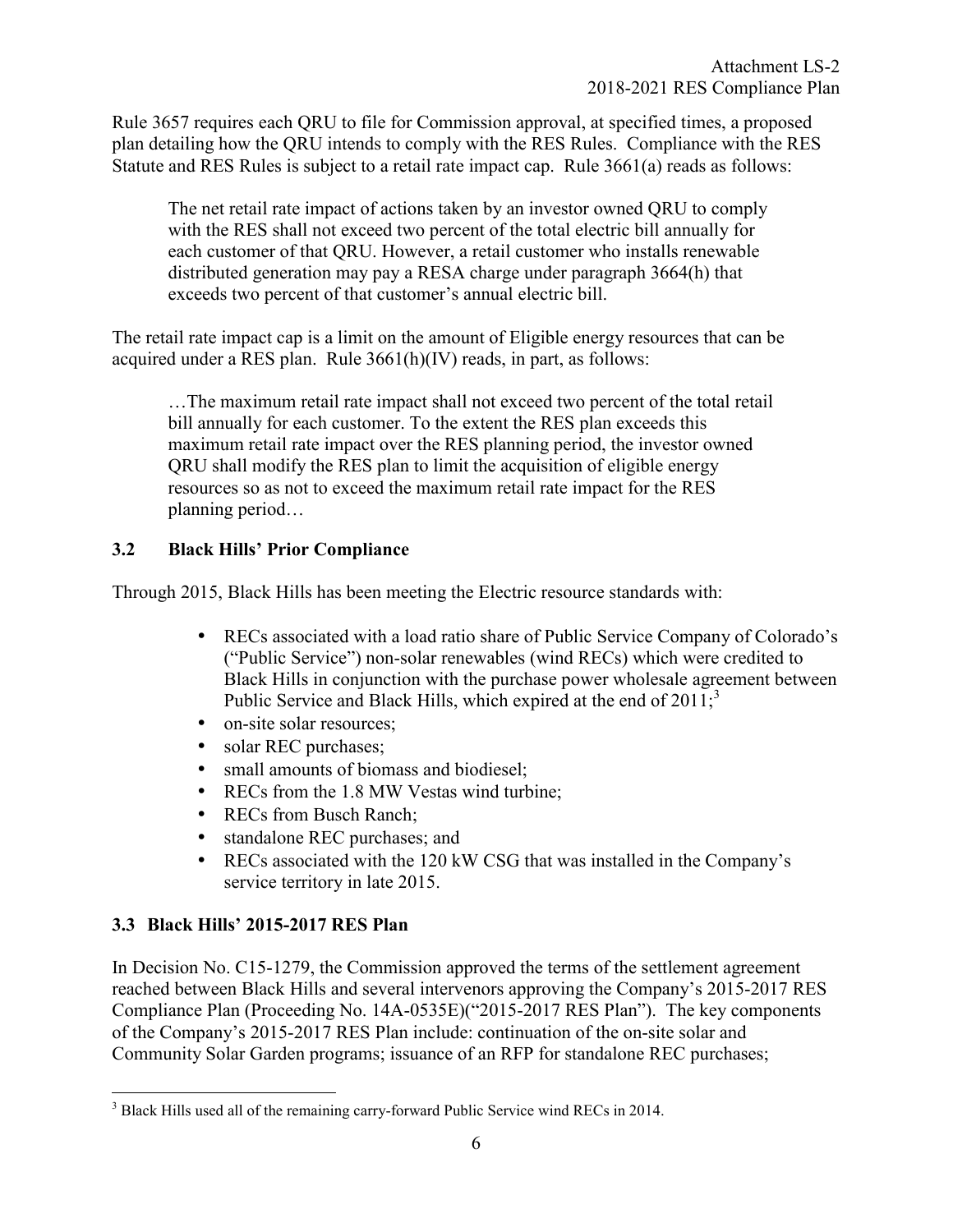<span id="page-10-0"></span>implementation of a stakeholder process to address issues related to the acquisition and integration of distributed generation<sup>4</sup> and approval of a partial waiver of Rule 3660(e), setting the interest rate that accrues on any positive RESA deferred account balance at the Commissionapproved customer deposit rate.<sup>5</sup>

## **3.3.1 2015-2017 Distributed Generation On-Site Solar Program**

The Company's 2015-2017 on-site solar program includes two system categories, small and medium, with three capacity tiers in the medium category. Production based incentives ("PBI") are paid for each category and tier over a ten year period. The Company established these PBI levels to maximize use of RESA funds while minimizing impacts on its deferred RESA balance. Table 3-02 shows how much capacity is allocated to the small category and each tier of the medium category during the 2015-2017 RES Plan, along with the associated proposed PBI incentive rates:

|                                                        |                                                   | 2015-2017<br><b>On-Site Solar Program</b>     |
|--------------------------------------------------------|---------------------------------------------------|-----------------------------------------------|
|                                                        | Annual                                            | <b>Incentives</b>                             |
| <b>System Category</b>                                 | <b>On-Site Solar Program</b><br><b>Maximum kW</b> | (per-kWh production over<br>a 10-year period) |
| <b>Small:</b> 0.5 kW up to and<br>including 10 kW      | 460                                               | $$0.05^6$                                     |
| Medium Tier 1: 10.001 kW up<br>to and including 30 kW  | 345                                               | \$0.05                                        |
| Medium Tier 2: 30.001 kW up<br>to and including 60 kW  | 245                                               | \$0.075                                       |
| Medium Tier 3: 60.001 kW up<br>to and including 100 kW | 100                                               | \$0.075                                       |
| <b>Authorized Annual Total kW</b>                      | 1,150                                             |                                               |

**Table 3-02 2015-2017 On-Site Solar Program Approved Annual Capacity and Production Based Incentives** 

 4 Decision No. C15-1279 at ¶ 14.

<sup>&</sup>lt;sup>5</sup> "In the event the deferred balance of Black Hills's RESA deferred account turns from negative to positive before a final decision issues on the Company's next RES compliance plan including the 2018 compliance year, Black Hills shall pay interest on the positive balance at the Commission-approved customer deposit rate" (Decision No. C15- 1279 at ¶19).

 $6$  A 5 kW PBI cap applied to the small category was removed effective December 15, 2015 in accordance with Decision No. C15-1279 issued in Proceeding No. 14A-0535E. From January 1, 2015 until that date, the interim onsite solar program, approved in Decision No. C14-1383 in Proceeding No. 14A-0923E, applied the 5 kW PBI cap to small systems.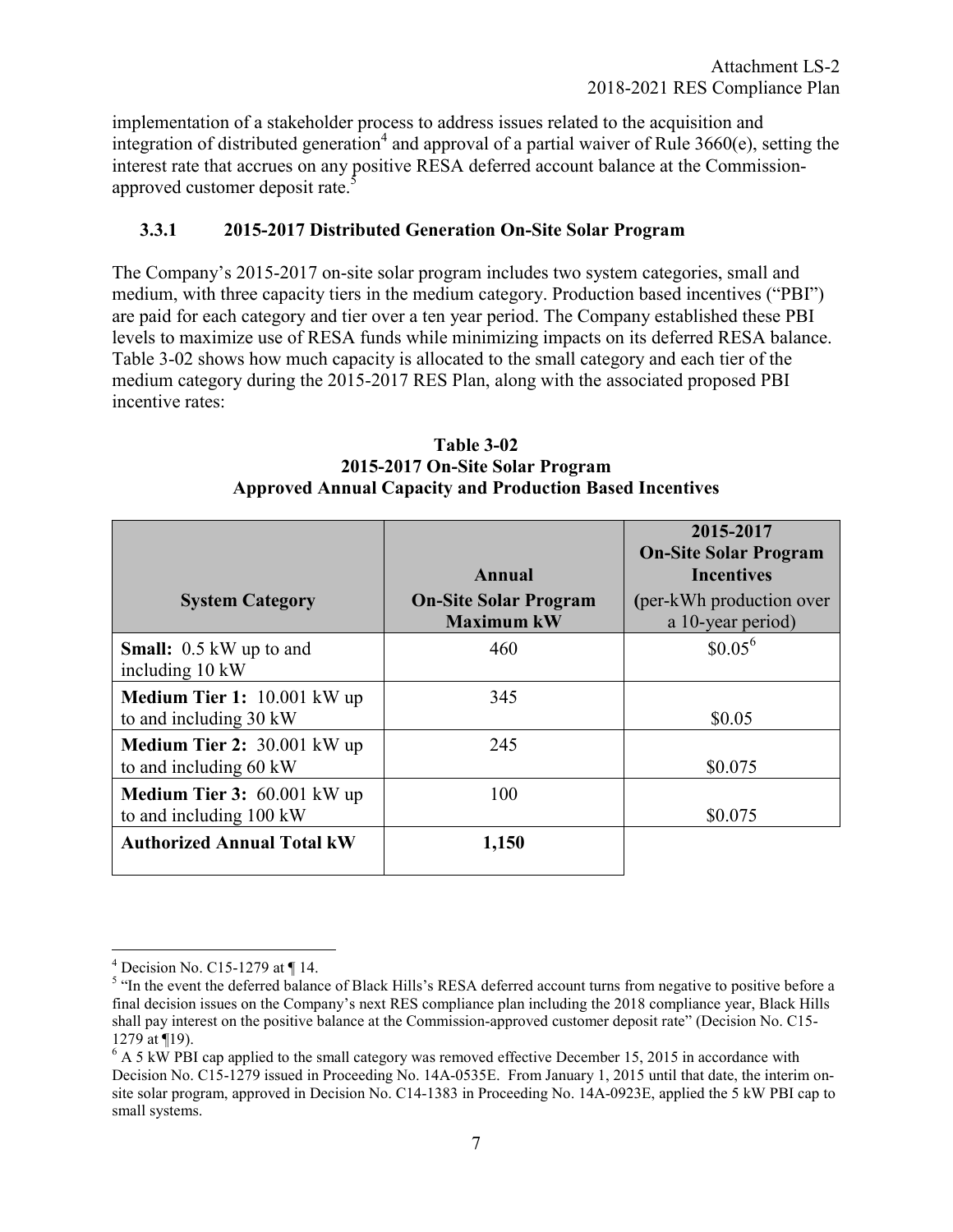<span id="page-11-0"></span>Black Hills receives all RECs associated with these renewable energy systems delivered to Black Hills for 20 years. In addition, pursuant to the Settlement Agreement attached to Decision No. C15-1279 at ¶ 38, Black Hills has the ability to reallocate available capacity during a calendar year from tiers with lower demand to tiers with higher demand.

## **3.3.2 2015-2017 Community Solar Garden Program**

The CSG program agreed upon by the Settling Parties in Proceeding No. 14A-0535E has two offerings: (a) a standard offer program ("Standard Offer CSG") and (b) capacity reserved for competitive solicitations ("CSG RFP"). The Standard Offer CSG includes 500 kW of capacity and the CSG RFP includes a maximum of 2 MW of CSG capacity. In aggregate, the Company's 2015- 2017 CSG program allows for the installation of up to 2,500 kW in each of the 2016 and 2017 compliance plan years.<sup>7</sup> Pursuant to Rule  $3665(d)(I)$ , Black Hills proposed minimum and maximum purchases of renewable energy and RECs from new CSGs. The cumulative CSG programs agreed upon by the Settling Parties under the 2015-2017 RES Plan, and approved by the Commission, are shown in Table 3-03. CSG capacity reserved through the Standard Offer or RFP may come online in a subsequent year. This CSG capacity, if subscribed, will be in addition to the 120 kW CSG that came on-line in 2015.

| <b>Compliance Year</b> | <b>Standard Offer</b><br>$\mathbb{C}\mathbf{SG}$ | <b>CSG RFP</b><br><b>Minimum</b> | <b>CSG RFP</b><br><b>Maximum</b> |
|------------------------|--------------------------------------------------|----------------------------------|----------------------------------|
| 2015                   | $0 \text{ kW}$                                   | $0 \text{ kW}$                   | $0 \text{ kW}$                   |
| 2016                   | 500 kW                                           | 0 kW                             | 2 MW                             |
| 2017                   | 500 kW                                           | ) kW                             | $2$ MW                           |

**Table 3-03 2015-2017 CSG Program** 

## **3.3.3 Standalone REC Purchase**

In the Company's 2013 Electric Resource Plan proceeding (Proceeding No. 13A-0445E), Black Hills issued a request for proposals for the purchase of standalone RECs ("REC RFP") and, based on the response to the RFP, the Company determined that the purchase of standalone RECs could be a cost-effective means of complying with the RES over a short period of time. In the Settlement Agreement approved by Decision No. C15-1279, the parties agreed that that the Company would, through issuance of a REC RFP, purchase standalone RECs needed to fill any remaining Electric resource standards compliance need for 2015, 2016 and 2017. This agreement, with respect to 2017, was contingent on the outcome of Proceeding No. 15A-0502E, the Peak View Wind Project Certificate of Public Convenience and Necessity proceeding. The Peak View CPCN was approved and the project, in combination with the Company's other Eligible energy resources is expected to supply sufficient RECs for compliance beginning at the

 7 Through Decision No. C14-1383 issued in Proceeding No. 14A-0923E, Black Hills was authorized to acquire a minimum of 120 kW and maximum of 240 kW of CSG resources in 2015 under the approved interim solar program. On June 5, 2015, the Company filed an Updated 2015-2017 RES Compliance Plan in Proceeding No. 14A-0535E which proposed that it acquire no CSG resources in 2015. The parties to the settlement agreement approved by Decision No. C15-1279 agreed that no CSG resources would be acquired in 2015.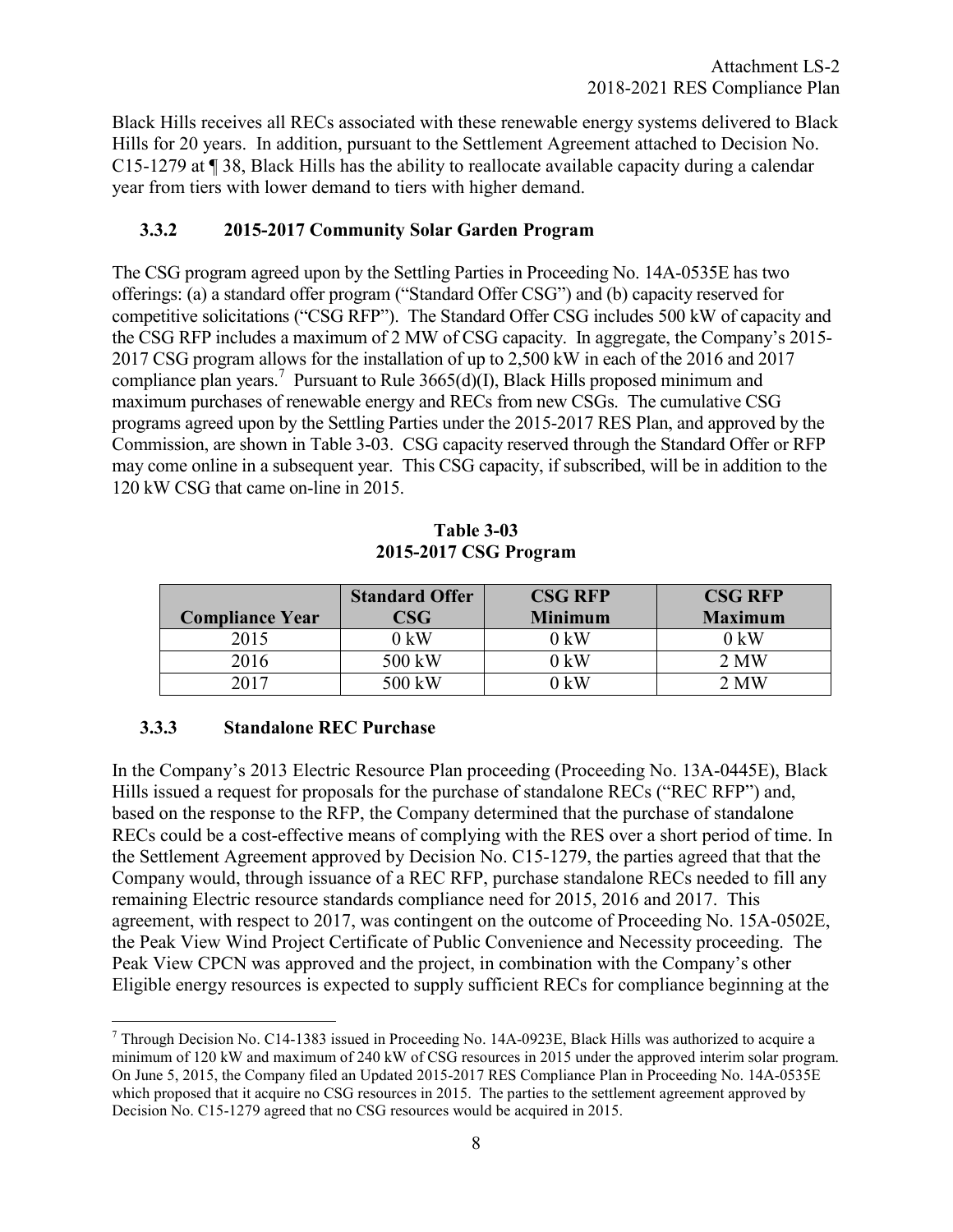<span id="page-12-0"></span>end of 2016. In order to comply with the RES in 2015 and 2016 the Company needed to purchase standalone RECs. On December 4, 2015 the Company issued a RFP for standalone RECs. Black Hills evaluated the bids that were received in response the Company's REC RFP and purchased a total of 400,000 RECs from the successful bidder on February 12, 2016.<sup>8</sup>

## **3.3.4 Retail Distributed Generation Stakeholder Process**

In order to improve dialogue and collaboration between the Company, customers, small solar developers, and other local advocates of clean, affordable eligible energy programs, the Company reinitiated stakeholder meetings on a biannual basis, with the first meeting held on February 25, 2016. These meetings will continue to (a) be conducted with the assistance of a third-party facilitator and (b) provide a forum for discussion relative to all retail DG programs in an effort to determine potential additional retail DG offerings that are appropriate and cost-effective in the Black Hills service territory. The goals of the stakeholder process include, among other things, potential revisions to increase accessibility to and participation in existing retail DG programs.

## **3.3.5 Positive RESA Deferred Balance Interest Rate**

Black Hills strives to manage the RESA balance consistent with the requirements of the RES to charge customers no more than 2 percent annually and to use the fund to acquire RECs to meet the Electric resource standards. At the end of 2013, the RESA balance was -\$10.1 million. At the time of the Settlement Agreement was filed in Proceeding No. 14A-0535E, the outcome of the Peak View Wind Project CPCN had not been determined. Therefore, in the 2015-2017 RES Plan the Company presented two models calculating the projected RESA balance. One model assumed that the Peak View Wind Project would be approved and one model assumed the Peak View Wind Project would not be approved. The model that assumed the Peak View Wind Project would be approved showed a projected positive RESA balance beginning in 2019. In the model that assumed that the Peak View Wind Project would not be approved, the RESA deferred account was projected to begin accruing a positive balance in 2017. As a result, in the modeling of this latter scenario, Black Hills proposed a reduction in its RESA surcharge from the current 2 percent to 1.52 percent. This approach minimized rate impacts and also avoided a situation where the Company was paying interest on the positive balance at its most recently authorized after-tax weighted average cost of capital pursuant to Rule 3660(e).

Several of the Settling Parties expressed concern that a reduction in the RESA surcharge would limit the Company's ability to acquire Eligible energy resources and associated RECs, as opposed to standalone RECs, in the future. In Decision C15-1279, the Commission approved a partial waiver of Rule 3660(e), allowing the Company to pay interest on a positive RESA balance at the Commission-approved customer deposit rate until the approval of the Company's next RES compliance plan. The Peak View Wind Project was approved and, therefore, it is unlikely that the Company will accrue excess funds in the RESA deferred account prior to approval of this RES Compliance Plan.

<sup>&</sup>lt;sup>8</sup> As required by Decision No. C15-1279 at Ordering Paragraph 5, the executed purchase contract for RECs was provided to Staff of the Commission and the Colorado Office of Consumer Counsel (on a confidential basis).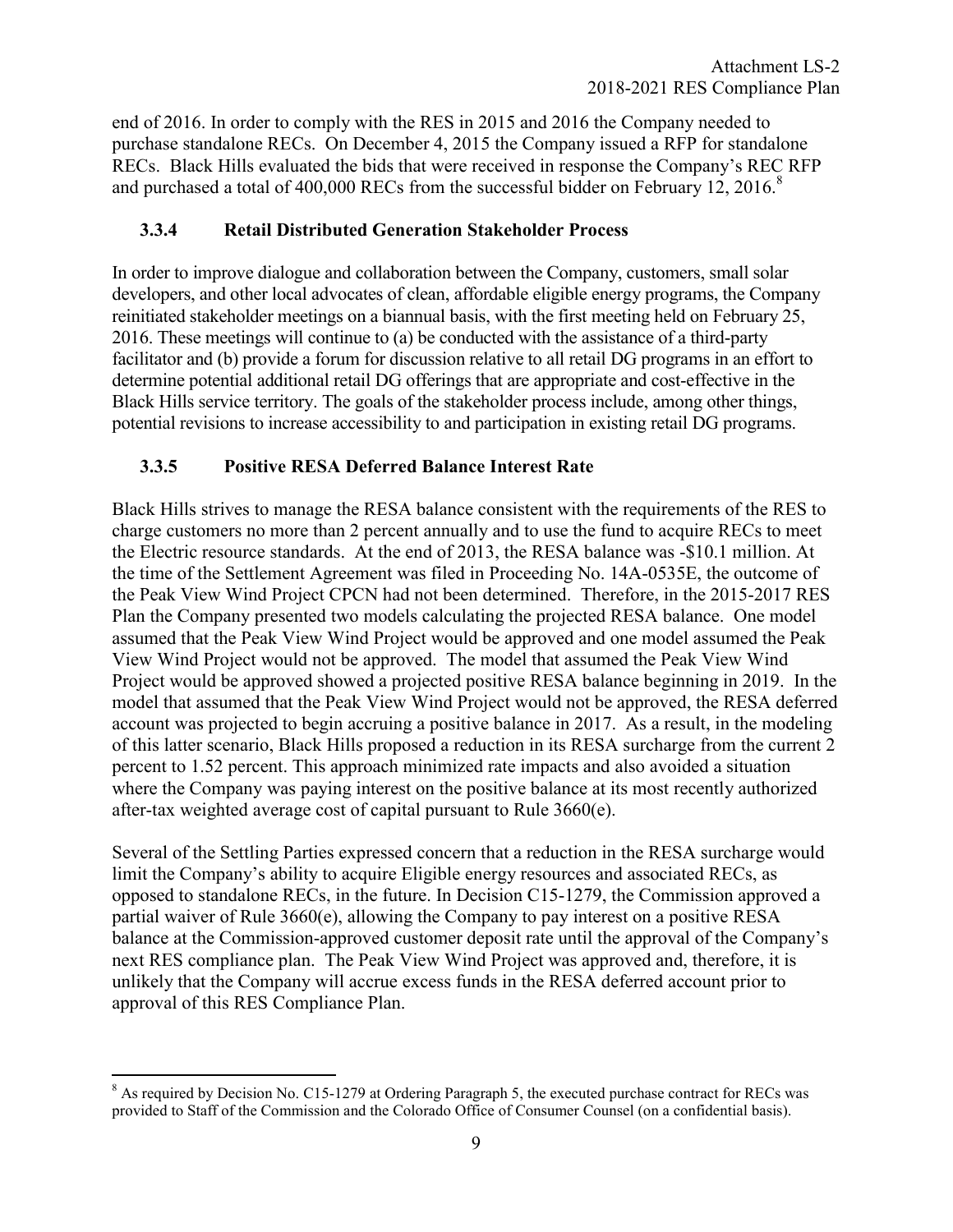## **4.0 Proposed 2018-2021 RES Compliance Plan**

## <span id="page-13-0"></span>**4.1 Distributed Generation Solar Program**

## **4.1.1 On-Site Solar Program**

Although the Company is in compliance with the small DG category from a REC perspective, Black Hills believes there is merit in continuing to support distributed generation resources in Black Hills' service territory.

The Company is proposing, for the RES Plan period, to offer a total of 1.5 MW of annual on-site solar capacity in each of the compliance plan years (2018-2021). The Company is also proposing, in this RES Plan, to modify the system categories that were approved for the 2015- 2017 RES Plan.

Under the 2015-2017 on-site solar program, the Small Category, which is intended to serve residential customers, is 0.5 kW up to and including 10 kW. However, applications above 10 kW and under 30 kW (the current Medium Tier 1 Category) are typically for the residential market as well. Since this category has the same incentive level as the Small Category, it makes sense to combine the Small Category and Medium Tier 1 Category. In addition, the maximum available capacity that can be reserved under the current on-site solar program is 100 kW (which is the current Medium Tier 3 Category). Establishing a Large Category of above 100 kW up to and including 500 kW will offer large retailers and other large commercial customers incentives to install on-site solar as they attempt to comply with corporate renewable energy initiatives. Also, commercial customers may be interested in a system above 100 kW in order to realize benefits from economies of scale in terms of installed cost reductions for larger solar systems. Providing a Large Category, as proposed for the RES Plan, offers more options for the commercial market. Therefore, the Company is proposing to revise the system categories to allow for the above-mentioned three categories: Small (5 kW up to and including 30 kW), Medium (30.001 kW up to and including 100 kW), and Large (100.001 kW up to and including 500 kW). The Company is proposing to maintain the PBIs at the same level as approved for the 2015-2017 RES Plan, while also offering \$0.075 per-kWh produced for the new Large Category installations.

The Company believes the proposed on-site solar offerings will be sustainable over the four-year period of the RES Plan and will continue to stimulate interest from Black Hills' customers. The following table shows how much capacity will be allocated to each category for the 2018-2021 on-site solar program, along with the associated proposed PBI incentive rates: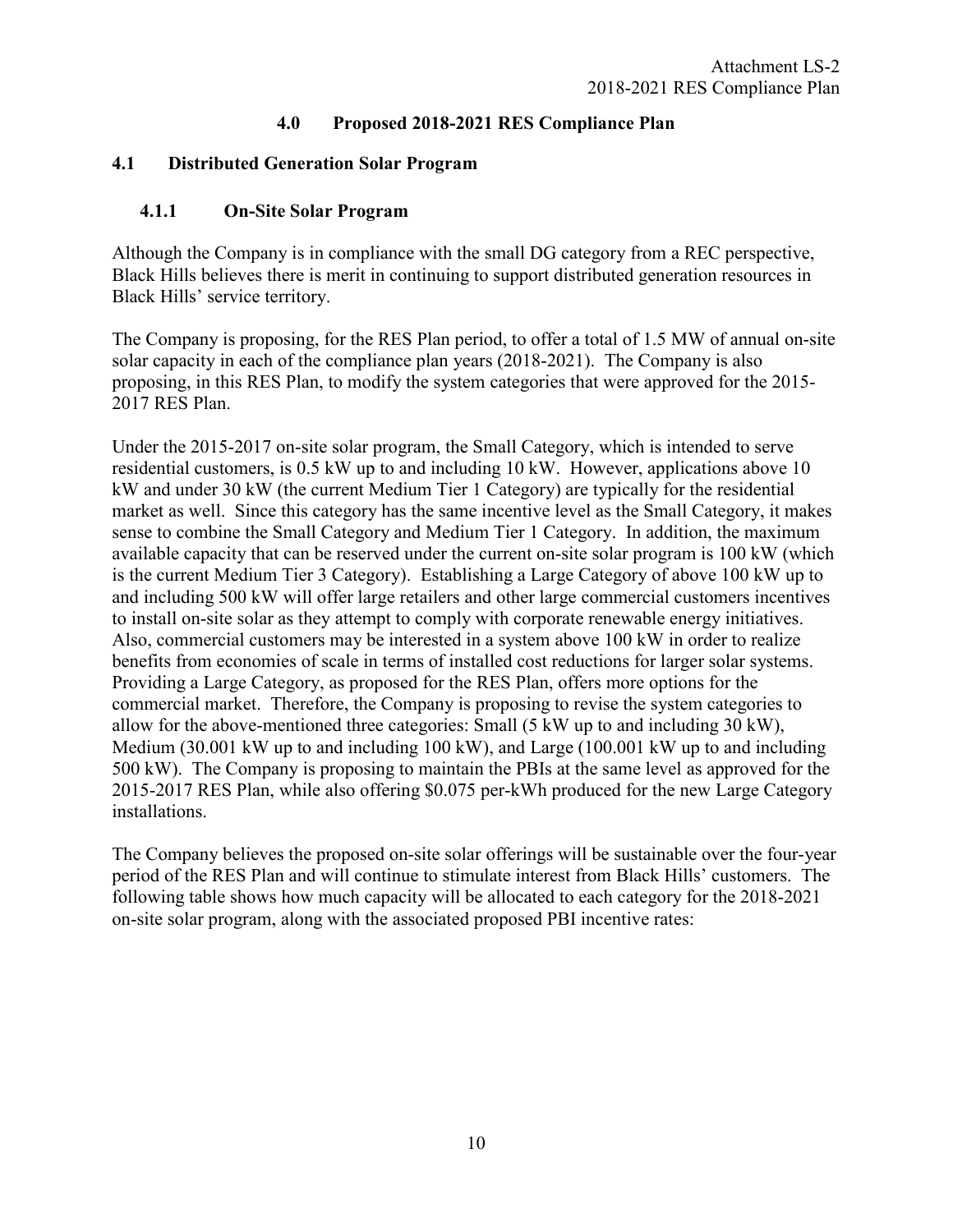| <b>System Category</b>                                   | <b>Annual On-Site</b><br><b>Solar Program</b><br><b>Maximum kW:</b> | 2018 - 2021 On-Site<br><b>Solar Program</b><br><b>Incentives</b><br>(per-kWh production)<br>over a 10-year period) |
|----------------------------------------------------------|---------------------------------------------------------------------|--------------------------------------------------------------------------------------------------------------------|
| <b>Small:</b> 0.5 kW up to and including 30 kW           | 600                                                                 | \$0.05                                                                                                             |
| <b>Medium:</b> 30.001 kW up to and including<br>100 kW   | 400                                                                 | \$0.075                                                                                                            |
| <b>Large:</b> $100.001$ kW up to and including<br>500 kW | 500                                                                 | \$0.075                                                                                                            |
| <b>Annual Total kW:</b>                                  | 1,500                                                               |                                                                                                                    |

**Table 4-01 Summary of Proposed 2018 – 2021 On-Site Solar Program** 

Black Hills projects that by 2019 the 2018-2021 on-site solar program, if all four years are fully subscribed, will cost approximately \$631,800 annually. This proposed program will have a small impact on the deferred balance of the RESA fund. Additional detail regarding the forecasted costs of the proposed on-site solar program is provided in Table 6 of Appendix A.

**Table 4-02 Proposed 2018 – 2021 On-Site Solar Program Cost** 

|                                 | Year 1    | Year 2    | Year 3    | Year 4    |
|---------------------------------|-----------|-----------|-----------|-----------|
| <b>Total Capacity Installed</b> |           |           |           |           |
| $(kW)^*$                        | 1,500     | 3,000     | 4,500     | 6,000     |
| <b>Total Annual Cost (\$)</b>   | \$157.950 | \$315,900 | \$473,850 | \$631,800 |

\*Costs reflect the first year that all available capacity is installed for each plan year.

Black Hills is proposing to retain its ability to, without further application, reallocate available capacity from the on-site solar program categories with lower demand to categories with higher demand. The Company is proposing that any unreserved capacity available at the end of each calendar year be rolled forward to the next calendar year for the term of this RES Plan (2018 through  $2021$ .<sup>9</sup> Black Hills also requests that previously granted on-site solar Rule waivers be maintained, as requested through a separately filed motion.<sup>10</sup> The exception is that the Company

 $\overline{a}$ <sup>9</sup> Similar reallocation and roll-over requests by the Company (in addition to the reallocation authorized under the 2015-2017 RES Plan) have previously been approved by the Commission. See, e.g., Decision No. C14-0527 issued in Proceeding No. 14A-0365E (granted application requesting an order amending Decision No. R13-0791 authorizing the Company to re-allocate certain customer-sited solar capacity) and Decision No. R13-0791 issued in Proceeding No. 12A-1207E (approved the Amended Settlement Agreement, in part, which states at paragraph 17:

<sup>&</sup>quot;In the event that 2013 unsubscribed capacity remains in any given category of the first day of 2014, a reallocation of unsubscribed capacity and associated incentive dollars may be made by Black Hills for that category's capacity to another category that has filled its incentive capacity and for which there is continuing applicant demand").

<sup>&</sup>lt;sup>10</sup> Rule waivers currently in place: Rule  $3658(f)(II)(effective start date for offering incentives is from date the solar$ application is submitted and not from the date of contract execution); Rule  $3658(f)(III)(s$ ystems up to and including 10 kW to be completed in 6 months rather than 12 months as required by Rule  $3658(f)(III)$ ; and  $3658(f)(VIII)(up$ front rebate not required).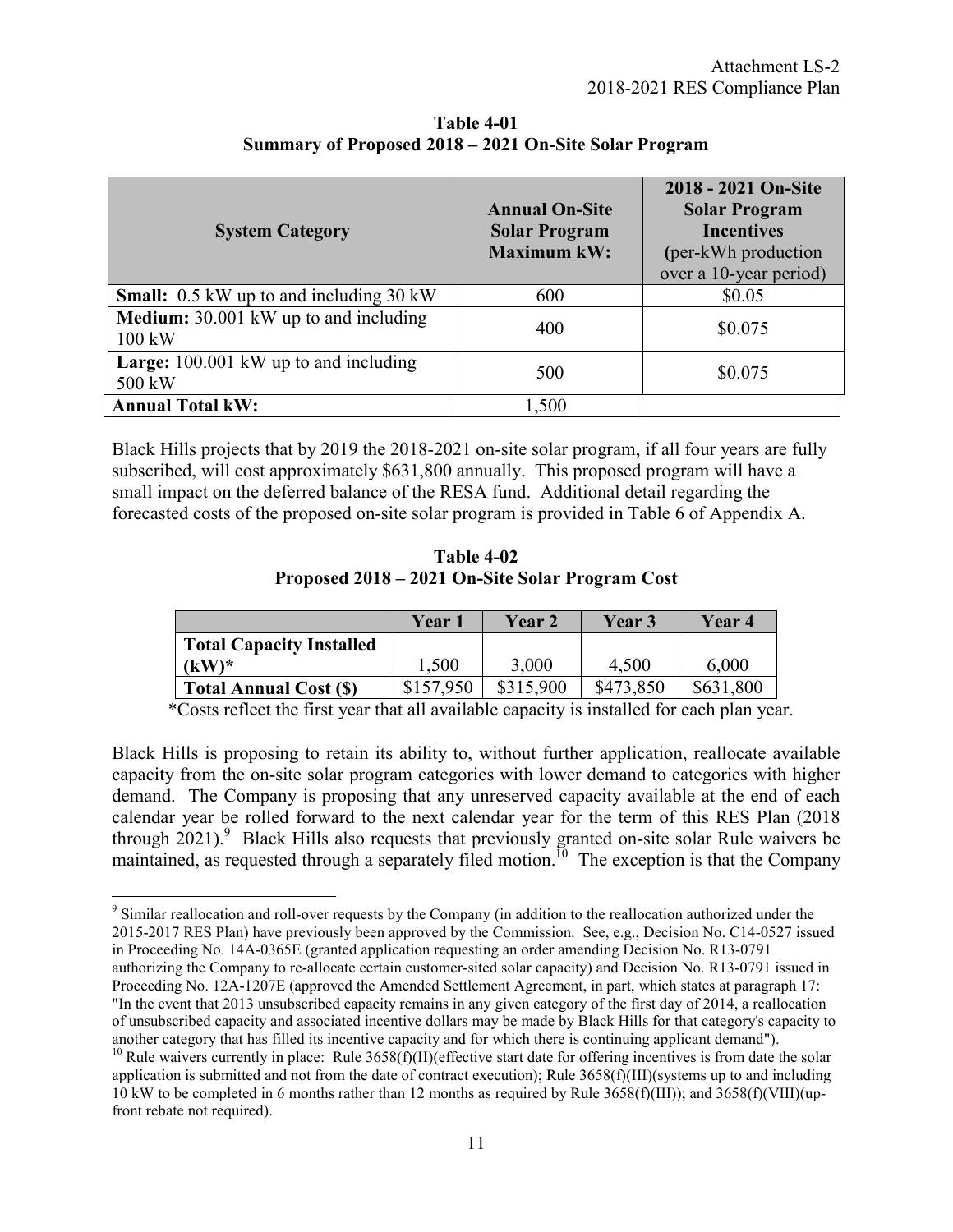<span id="page-15-0"></span>is requesting that the existing Rule  $3658(f)(III)$  waiver requiring systems up to and including 10 kW to be completed in 6 months rather than 12 months (as required by this rule) be expanded to include all systems within the new proposed Small Category (up to and including 30 kW).

Black Hills wants to maximize use of RESA funds for solar installations while also minimizing impacts to its deferred RESA balance. Black Hills believes this proposed on-site solar program reasonably balances all relevant factors.

To reflect these proposed changes, Black Hills has made minor redlined revisions to certain onsite solar contracts, which are found in Appendix B. These redlines reflect proposed changes to the following approved on-site solar agreements filed with the Commission in Proceeding No. 14A-0535E on December 10, 2015: (a) Customer-Owned Small Category PV Systems Agreements; (b) Third-Party Operator (TPO) Small Category PV Systems Agreements; (c) Customer-Owned Medium Category PV Systems Agreements; and (d) TPO Medium Category PV Systems Agreements. In addition to the changes made to conform the agreements with the proposals contained in this RES Plan, the Company made other clarifying changes as reflected in the redlines. Black Hills will file clean, compliance on-site solar agreements upon issuance of a final order in connection with this RES Plan.

## **4.1.2 Community Solar Garden Program**

With regard to the CSG program, Rule 3665(d)(I) provides that "[f]or compliance years 2014 and thereafter, the Commission shall determine the minimum and maximum purchases of renewable energy and RECs from new CSGs ...." Accordingly, Black Hills is proposing minimum and maximum amounts of CSG capacity in this RES Plan. The Company's 2015-2017 CSG Program includes two components: a standard offer program and capacity reserved for competitive solicitations. Under the standard offer program, CSG capacity is available on a firstcome basis, as further detailed in the standard offer program materials attached hereto as part of Appendix C. Under the competitive solicitation component of the Company's CSG offering, the Company gives weight in the evaluation process to bids that propose to exceed the low-income set aside in Rule  $3665(d)(V)$ . Low-income subscription levels of bid proposals are to be considered along with other relevant factors, including the subscribed REC price. In addition, the Company allows bidders to structure proposals so that CSG owners may propose higher subscribed REC prices for low-income subscribers and lower subscribed REC prices for other subscribers, so long as the average aggregate of all subscribed REC prices for the project meets the avoided cost cap for the subscribed REC prices as indicated in the CSG RFP solicitation.

The Company believes that this two-component CSG program structure balances the interests of stakeholders in a manner that is consistent with Colorado law. Therefore, the Company is proposing a similar program structure for the RES Plan. There are, however, a few proposed changes. Under the 2015-2017 RES Plan, only 500 kW was made available as a CSG Standard Offer. A reservation for the entire available 2016 CSG Standard Offer amount was received within minutes of the opening of the program. As a result, the Company proposes to make a total of 1 MW available for CSG Standard Offers during each year under the RES Plan. Each CSG Standard Offer, however, will have a minimum of 10 kW and a maximum of 500 kW. In addition, in light of the increased CSG Standard Offer allocation, the Company proposes to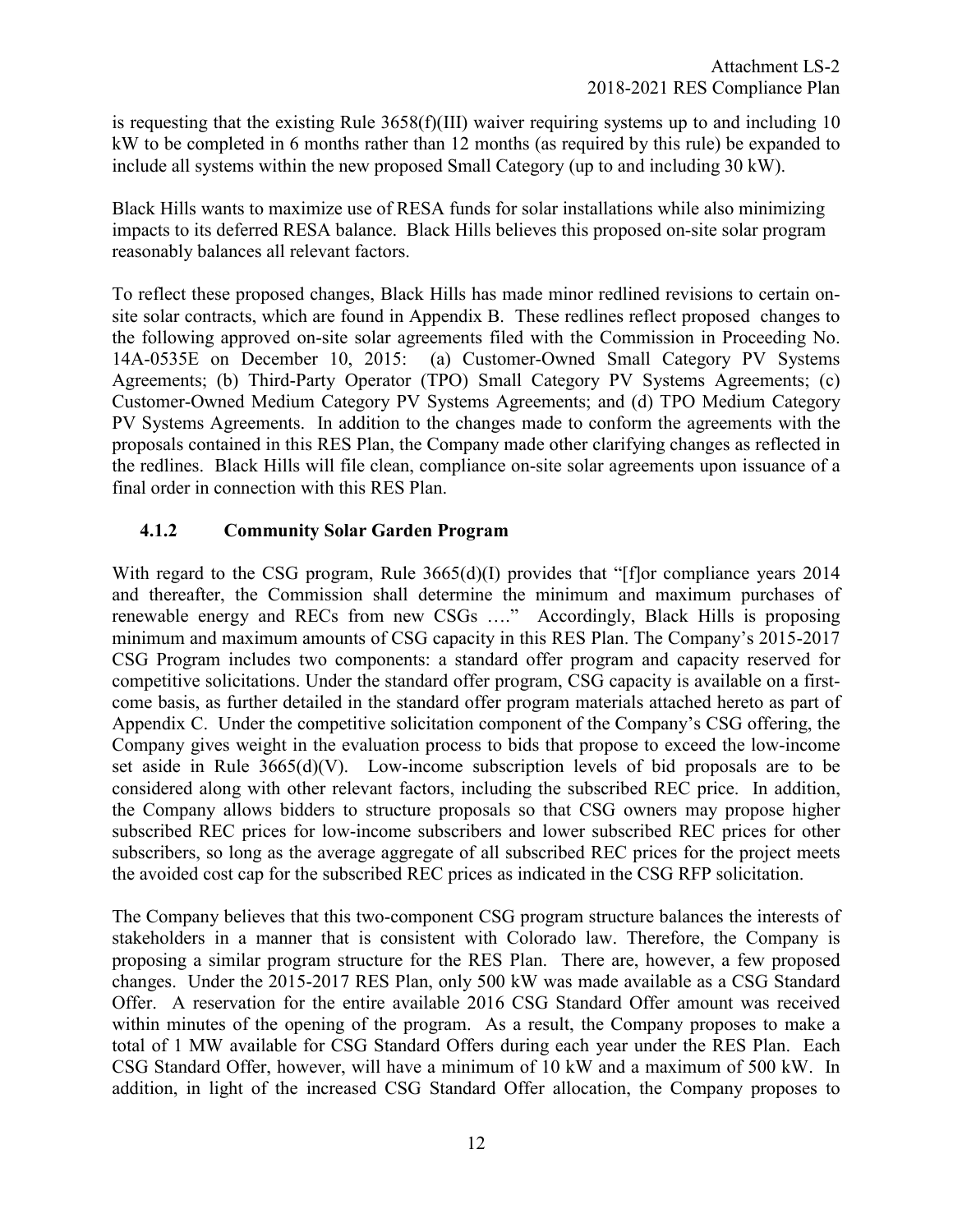reduce the size of the CSG RFP offered each year under the RES Plan to 1,500 kW per year. Table 4-03 below details the proposed standard offer and CSG RFP minimum and maximum capacity levels. Of these amounts, at least 5 percent of each CSG must be set aside for eligible low-income CSG subscribers to the extent there is demand for such ownership. *See* Rule  $3665(d)(V)(A)$ .

|            |                 | <b>Standard Offer CSG</b> |                 |                |
|------------|-----------------|---------------------------|-----------------|----------------|
|            | <b>Standard</b> | <b>Maximum Available</b>  |                 |                |
|            | <b>Offer</b>    | Capacity                  |                 |                |
| Compliance | $\mathbf{CSG}$  | (each Standard Offer CSG  | <b>CSG RFP</b>  | <b>CSG RFP</b> |
| Year       | <b>Minimum</b>  | is limited to 500 kW)     | <b>Minimum</b>  | <b>Maximum</b> |
| 2018       | $10 \text{ kW}$ | 1,000 kW                  | $10 \text{ kW}$ | 1,500 kW       |
| 2019       | $10 \text{ kW}$ | 1,000 kW                  | $10 \text{ kW}$ | 1,500 kW       |
| 2020       | 10 kW           | 1,000 kW                  | 10 kW           | 1,500 kW       |
| 2021       | 10 kW           | 1,000 kW                  | 10 kW           | 1,500 kW       |

**Table 4-03 Proposed 2018-2021 CSG Program** 

Similar to the request with respect to on-site solar, Black Hills requests approval to roll-over any unsubscribed CSG capacity (whether from the Standard Offer or RFP) from year-to-year, without further application.

Black Hills projects that the cost of the proposed CSG program resource additions, if fully subscribed at 2,500 kW, will be approximately \$615,250 annually. Thus, if fully subscribed, the cumulative cost of the CSG Program after four years is approximately \$2,461,000 annually. Additional detail regarding the forecasted costs of the proposed CSG programs is provided in Table 6 of Appendix A.

|                                 | 2018      | 2019        | 2020        | 2021        |
|---------------------------------|-----------|-------------|-------------|-------------|
| <b>Total Capacity Installed</b> |           |             |             |             |
| $(kW)^*$                        | 2,500     | 5,000       | 7,500       | 10,000      |
|                                 | 2019      | 2020        | 2021        | 2022        |
| <b>Total Annual Cost (\$)</b>   | \$615,250 | \$1,230,500 | \$1,845,750 | \$2,461,000 |

**Table 4-04 Proposed 2018 – 2021 CSG Program Cost** 

\*Assumes all available capacity is installed each year and that the CSG is installed the year following the available capacity year (*i.e.* capacity available in 2018 will be installed and producing energy in 2019).

The payments to the CSG owner will differ depending upon whether the energy and RECs involve a CSG subscriber or not. For Standard Offer CSGs, the payment structure is set forth in the Commission-approved Community Solar Gardens Agreement. The Company is proposing that payment structure for the proposed Standard Offer CSG programs remain the same as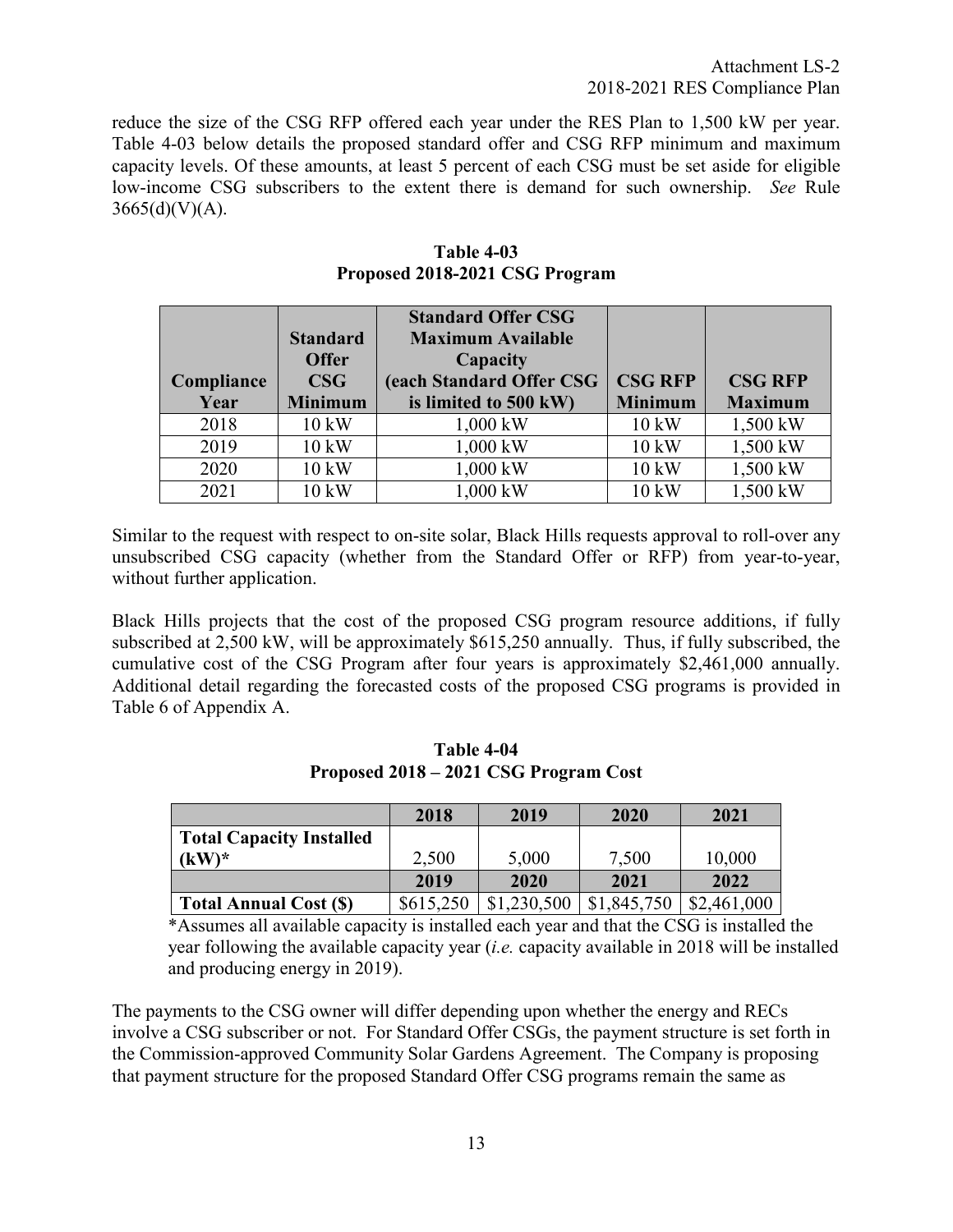approved in the Company's 2015-2017 RES Plan. In general, the payment structure is as follows:

| <b>Transaction</b>                     | <b>Payment Amount</b>                                                                                                                                                                      |
|----------------------------------------|--------------------------------------------------------------------------------------------------------------------------------------------------------------------------------------------|
| Subscribed Energy                      | Credit paid to CSG subscribers pursuant to<br>Community Solar Garden Service Tariff                                                                                                        |
| Subscribed RECs                        | CSG owner is paid the price of \$ [the avoided<br>cost amount in effect at the time the standard<br>offer for the CSG is opened, per MWh for<br><b>RECs</b>                                |
| Unsubscribed Energy and<br><b>RECs</b> | CSG owner is paid at a rate equal to the<br>Company's average hourly incremental cost of<br>electricity supply over the immediately<br>preceding calendar year pursuant to Rule<br>3665(c) |

## **Table 4-05 Standard Offer CSG Payment Structure**

To reflect the proposed changes to the CSG Standard Offer program, Black Hills has made minor redlined revisions to the contracts for CSG resources and materials implementing the standard offer for CSG resources, which are found in Appendix C. These redlines reflect proposed changes to the following approved CSG Standard Offer materials filed with the Commission in Proceeding No. 14A-0535E on February 1, 2016: (a) CSG Standard Offer Application Process; (b) CSG Standard Offer Application; (c) CSG Standard Offer Deposit Agreement; (d) CSG Standard Offer Escrow Agreement; (e) CSG Standard Offer Level 2 Renewable Energy System Review; (f) CSG Standard Offer Community Solar Garden Agreement; (g) CSG Standard Offer Interconnection Application/Agreement for Parallel Generation Service; (h) CSG Standard Offer Subscriber Agency Agreement; and (i) CSG Standard Offer Low Income Verification Form. In addition to the changes made to conform these documents with the proposals contained in this RES Plan, the Company made other clarifying changes as reflected in the redlines. Black Hills will file clean, compliance CSG Standard Offer materials upon issuance of a final order in connection with this RES Plan.

For CSGs acquired through a RFP solicitation, the Company will accept bids that are between the avoided cost amount in effect at the time the standard offer for the CSG is opened and \$0.00. The payment structure for bids received and ultimately accepted pursuant to any CSG RFP process is as follows: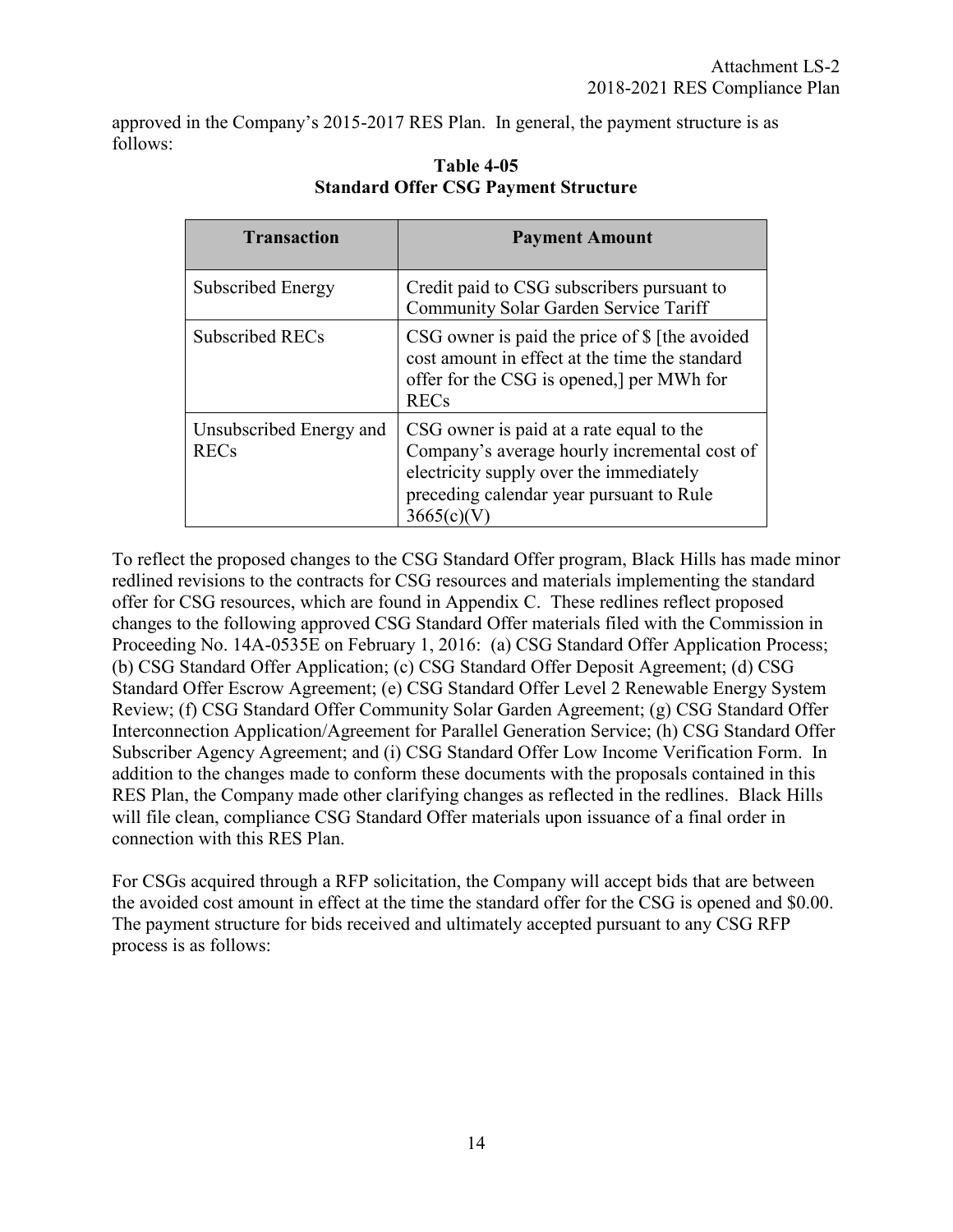<span id="page-18-0"></span>

| <b>Transaction</b>                     | <b>Payment Amount</b>                                                                                                                                                                                                                      |  |
|----------------------------------------|--------------------------------------------------------------------------------------------------------------------------------------------------------------------------------------------------------------------------------------------|--|
| Subscribed Energy                      | Credit paid to CSG subscribers pursuant to<br>Community Solar Garden Service Tariff                                                                                                                                                        |  |
| Subscribed RECs                        | $\text{CSG}$ owner is paid the price of $\text{\$}$ [up to the<br>avoided cost amount in effect at the time the CSG<br>RFP is opened, as reflected in the Company's<br>Tariff No. 8 at Sheet No. R36] per MWh <sup>*</sup> for<br>$RECs**$ |  |
| Unsubscribed Energy and<br><b>RECs</b> | CSG owner is paid at a rate equal to the<br>Company's average hourly incremental cost of<br>electricity supply over the immediately preceding<br>calendar year pursuant to Rule $3665(c)(V)$                                               |  |

**Table 4-06 CSG RFP Payment Structure (if bid accepted)** 

\*Note: This is a cap (currently \$29.47/MWh) and CSG owners can propose less than this amount to make an application submitted during the solicitation process more competitive. \*\*Note: As described above, the Company may accept project bids with differing prices based on whether the subscribed REC involves a low-income subscriber or not, so long as the average aggregate REC price for the project bid is at or below the avoided cost amount in effect at the time the CSG RFP is opened.

Black Hills will accept REC prices anywhere from zero dollars up to the avoided cost cap.

To reflect the proposed changes to the CSG RFP program, Black Hills has made minor redlined revisions to the "Black Hills/Colorado Electric Utility Company, LP Request for Proposals for Energy and Renewable Energy Credits (RECs) from Qualified Community Solar Gardens, along with its Appendices" ("CSG RFP"), which is found in Appendix D. These redlines reflect proposed changes to the CSG RFP filed with the Commission in Proceeding No. 14A-0535E on February 1, 2016. In addition to the changes made to conform this document with the proposals contained in this RES Plan, the Company made other clarifying changes as reflected in the redlines. Black Hills will file a clean, compliance CSG RFP upon issuance of a final order in connection with this RES Plan.

## **4.1.3 Solar Tariffs**

Several changes are required to the Company's on-site solar and CSG tariffs as a result of the proposed RES Plan. Black Hills has made minor redlined revisions to the applicable solar tariffs, which are found in Appendix E. These redlines reflect proposed changes to the currently effective solar tariffs. In addition to the changes made to conform the solar tariffs with the proposals contained in this RES Plan, the Company made other clarifying changes as reflected in the redlines. Black Hills will file clean, compliance solar tariffs upon issuance of a final order in connection with this RES Plan.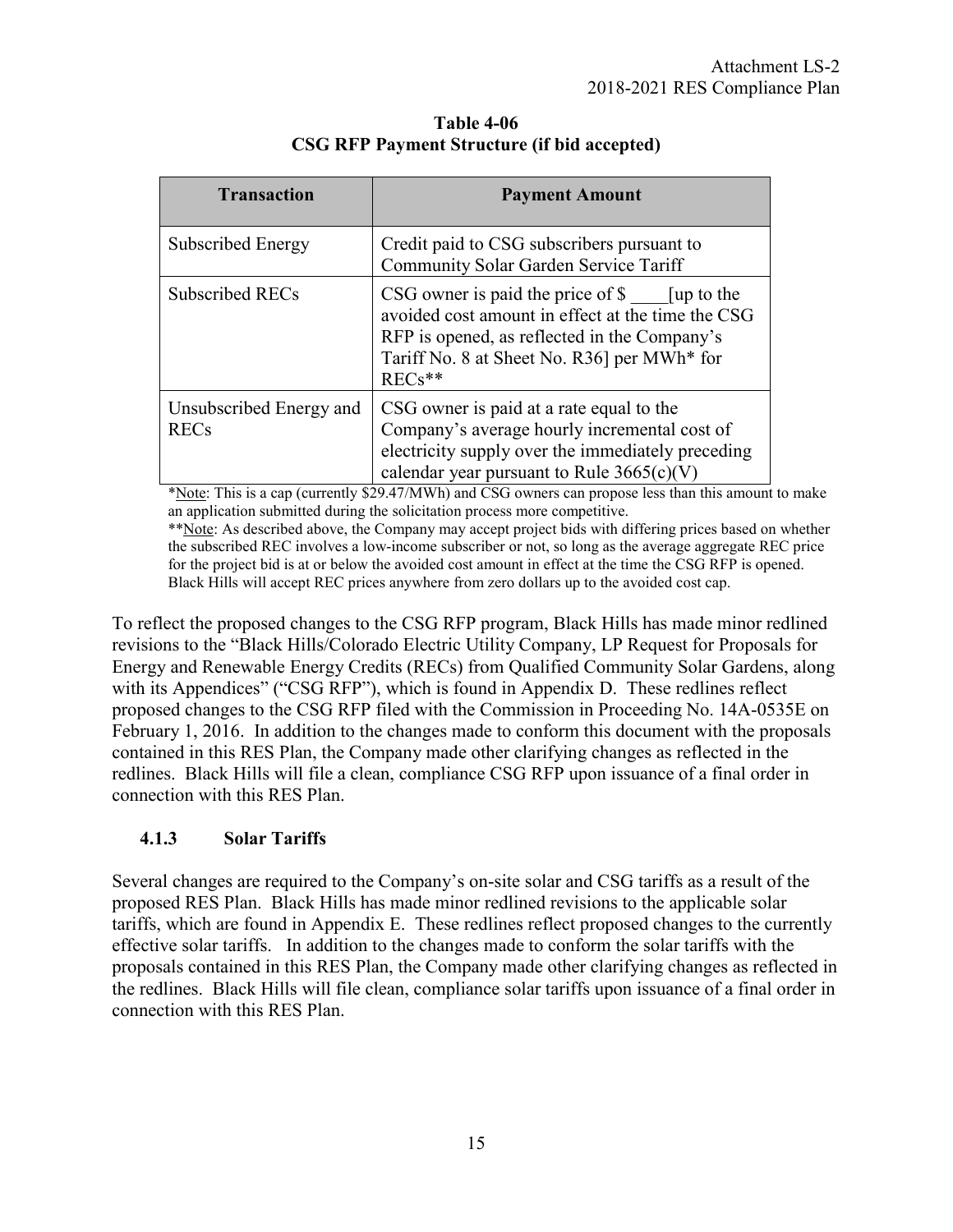## <span id="page-19-0"></span>**4.2 Additional Eligible Energy Resources**

The Company is filing its 2016 ERP in conjunction with this RES Plan. The analysis conducted for the 2016 ERP used industry-accepted methods to determine the capacity necessary for expected future load growth and modeling to determine the cost to add Eligible energy resources sufficient to comply with the RES established by the RES Statute and implemented by the RES Rules.

As a result of the 2016 ERP analysis that included development of a load forecast, a load and resource balance, capacity expansion and production cost modeling, retail rate impact evaluations and risk analysis, Black Hills is recommending a Preferred Plan that does not include the addition of any new capacity resources during the RAP. However, based on bid pricing that was received in the Company's 2014 All-Source Solicitation, the Preferred Plan does include the addition of 60 MW of wind resources in 2019. The Company used bid data submitted in the 2014 All-Source Solicitation as inputs in its modeling. Based on the bid prices, the forecasted cost of natural gas, and the forecasted electric prices, the model identified a 60 MW wind resource in 2019 as an economical option for energy. In addition, with the acquisition of 60 MW of wind resources in 2019, Black Hills will be able to acquire all of the renewable RECs required by the RES Statute and RES Rules through 2025. By 2026, the Company will likely need to acquire additional Eligible energy resources in order to stay in compliance with the RES. However, based on the Commission's current electric resource planning and RES rules these additions will be considered in future resource plans and RES compliance plans. Table 1 in Appendix A shows the Company's ERS compliance if the Company does not acquire any additional Eligible energy resources.

Black Hills' Action Plan to implement the Company's Preferred Plan recommends that the Company engage in a Phase II competitive solicitation to acquire up to 60 MW of Eligible energy resources by 2019. This solicitation will allow the Company to determine if Eligible energy resources can be acquired at a cost that will provide savings for customers and generate sufficient RECs such that Black Hills will comply with the RES through 2025.

## **4.3 Retail Rate Impact and Locked-Down Net Incremental Costs of Eligible Energy Resources**

Rule 3661 establishes the parameters for determining the retail rate impact of implementing the RES. Rule 3661(a) states that the net retail rate impact of actions taken by an investor-owned QRU to comply with the RES shall not exceed 2 percent of the total electric bill annually for each customer. Black Hills currently collects 2 percent from its retail customers and credits the revenues into the RESA account to track both RESA collections and the incremental costs of Eligible energy resources that are charged against the RESA.

The basic method for calculating the incremental costs of renewable resources that are collected through the RESA account is set forth in Rule 3661(h). This rule requires that the QRU determine the net incremental cost of Eligible energy resources by comparing two scenarios to estimate the resource composition of the utility's future electric system and the cost and benefits of that system over the RES planning period. The first scenario is a "RES plan" that reflects the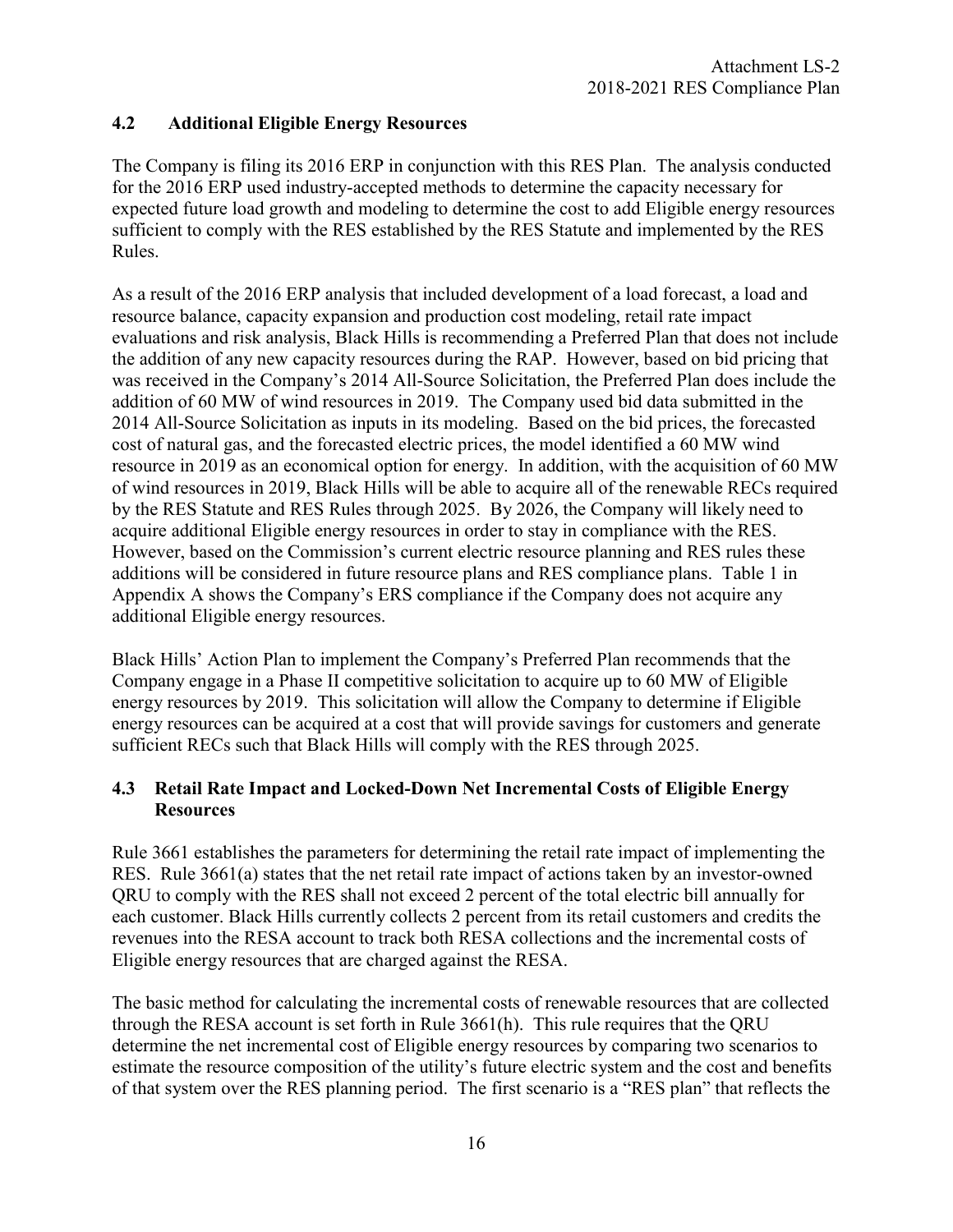<span id="page-20-0"></span>utility's plans and actions to acquire new Eligible energy resources necessary to meet the RES. The second scenario is a "No-RES plan" which reflects the utility's resource plan that replaces the new Eligible energy resources in the RES plan with new non-renewable resources reasonably available. Net incremental cost is determined over a ten-year RES planning period and is the calculated difference between the RES and No-RES over that period. *See* Rule 3661(f).

For this RES Plan, Black Hills used the fundamental modeling methodology from the approved 2013 ERP to calculate the net incremental costs of its existing REC obligations derived from existing solar program installations (all on-site solar installed since 2006, including but not limited to, the approved 2013-2014 solar program, 2015-2017 solar program), the Vestas 1.8 MW wind facility, Busch Ranch and the Peak View Wind Project. The Company has adjusted its modeling to reflect current market conditions, the continuation of the on-site solar and CSG programs as proposed in this Plan, the RESA balance at the end of 2015, and the Company's current revenue forecast.

## **4.4 Locked-Down Eligible Energy Resources**

Rule 3661(h)(III) considers all Eligible energy resources whose acquisition commenced prior to July 2, 2006 to be considered "sunk" resources, meaning that those resources and their cost impacts are included in both the RES Plan and the No-RES Plan.

The Eligible energy resources included in Table 4-07 have had their respective incremental costs locked-down by prior Commission decisions. For the lock-down periods shown on Table 4-07, the locked-down incremental costs of those resources are included when calculating the retail rate impact. These resources are included in both the RES and No-RES plans when calculating the RESA balance and related retail rate impact.

| <b>Resources</b>        | <b>Decision No. and Lock-Down Period</b> |  |
|-------------------------|------------------------------------------|--|
| <b>Busch Ranch Wind</b> | Decision No. C15-1279                    |  |
| Project                 | Locked-Down from 2015 through 2024       |  |
| 2006 through 2017 Solar | Decision No. C15-1279                    |  |
| Programs                | Locked-Down from 2015 through 2024       |  |
| Peak View Wind Project  | Decision No. C15-1182                    |  |
|                         | Locked-Down from 2017 through 2026       |  |

## **Table 4-07 Locked-Down Eligible Energy Resources**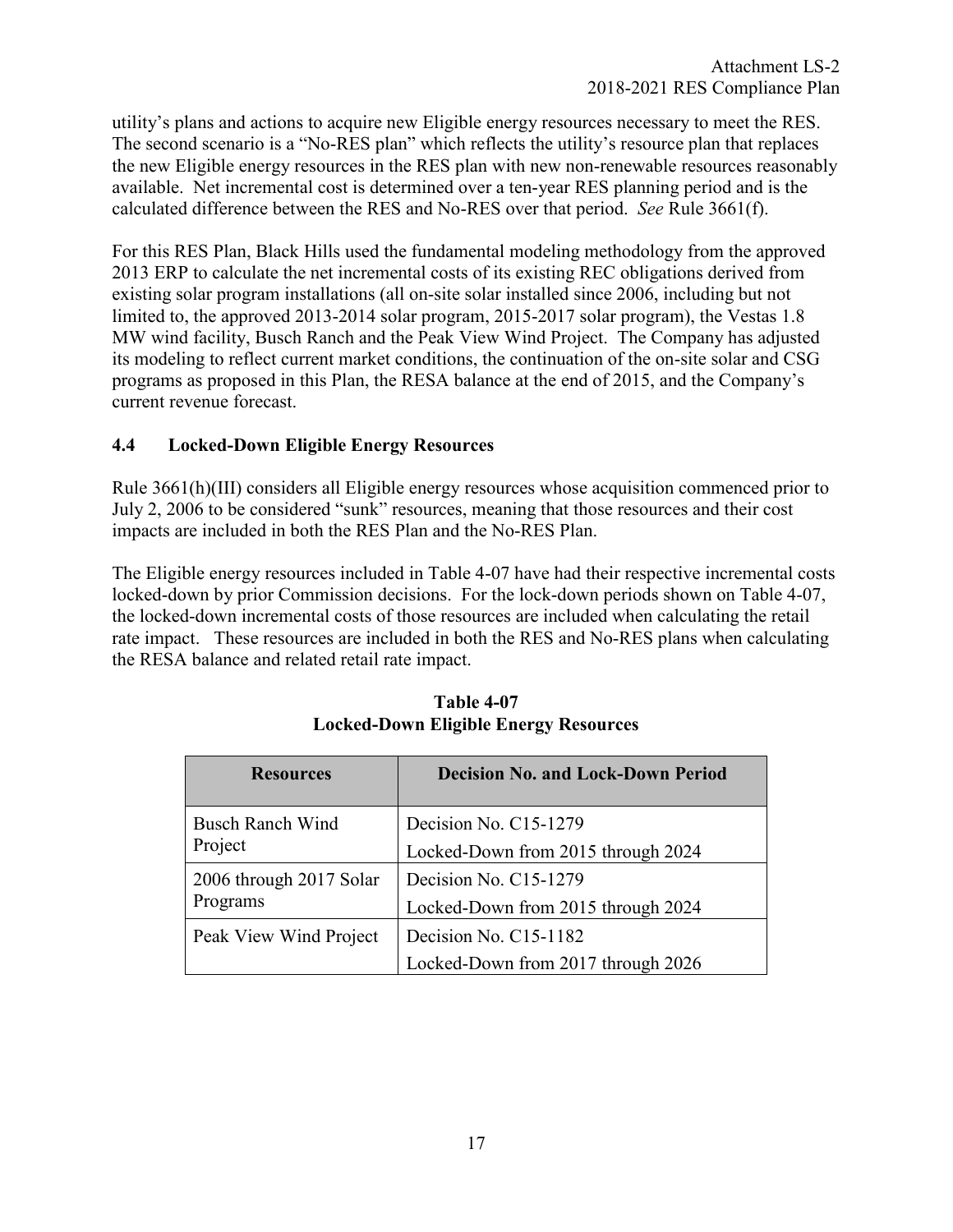Table 4-08, Table 4-09 and Table 4-10 include the respective costs, avoided costs and net incremental costs locked-down for each of these Eligible energy resources.

| Year | <b>Annual</b><br><b>Avoided Cost</b><br>(S/MWh) | <b>Resource Cost</b><br>(S/MWh) | <b>Net</b><br><b>Incremental</b><br>$Cost*$<br>(S/MWh) |
|------|-------------------------------------------------|---------------------------------|--------------------------------------------------------|
| 2016 | $(\$44.39)$                                     | \$83.02                         | \$38.63                                                |
| 2017 | (\$48.48)                                       | \$82.69                         | \$34.21                                                |
| 2018 | $(\$50.76)$                                     | \$87.78                         | \$37.01                                                |
| 2019 | $(\$55.84)$                                     | \$87.78                         | \$31.94                                                |
| 2020 | (\$54.59)                                       | \$87.78                         | \$33.18                                                |
| 2021 | $(\$56.89)$                                     | \$87.78                         | \$30.89                                                |
| 2022 | $(\$60.97)$                                     | \$76.76                         | \$15.79                                                |
| 2023 | $(\$64.72)$                                     | \$76.13                         | \$11.41                                                |
| 2024 | $(\$67.26)$                                     | \$69.29                         | \$2.03                                                 |

## **Table 4-08 2016 – 2024 On-going Annual Net Incremental Costs/(Savings) of Solar Retail DG Programs**

## **Table 4-09 2016 – 2024 On-going Annual Net Incremental Costs/(Savings) of Busch Ranch Wind Project**

| Year | Annual<br><b>Avoided Cost</b><br>(S/MWh) | <b>Resource Cost</b><br>(S/MWh) | <b>Annual Net</b><br><b>Incremental</b><br>Cost (\$/MWh) |
|------|------------------------------------------|---------------------------------|----------------------------------------------------------|
| 2016 | $(\$40.38)$                              | \$52.92                         | \$12.54                                                  |
| 2017 | $(\$43.29)$                              | \$51.96                         | \$8.67                                                   |
| 2018 | $(\$45.47)$                              | \$51.04                         | \$5.57                                                   |
| 2019 | $(\$47.79)$                              | \$50.18                         | \$2.39                                                   |
| 2020 | $(\$51.06)$                              | \$49.38                         | \$1.68                                                   |
| 2021 | $(\$52.94)$                              | \$48.63                         | $(\$4.31)$                                               |
| 2022 | $(\$56.40)$                              | \$48.33                         | (\$8.07)                                                 |
| 2023 | (\$58.52)                                | \$48.18                         | (\$10.34)                                                |
| 2024 | $(\$62.53)$                              | \$48.03                         | (\$14.50)                                                |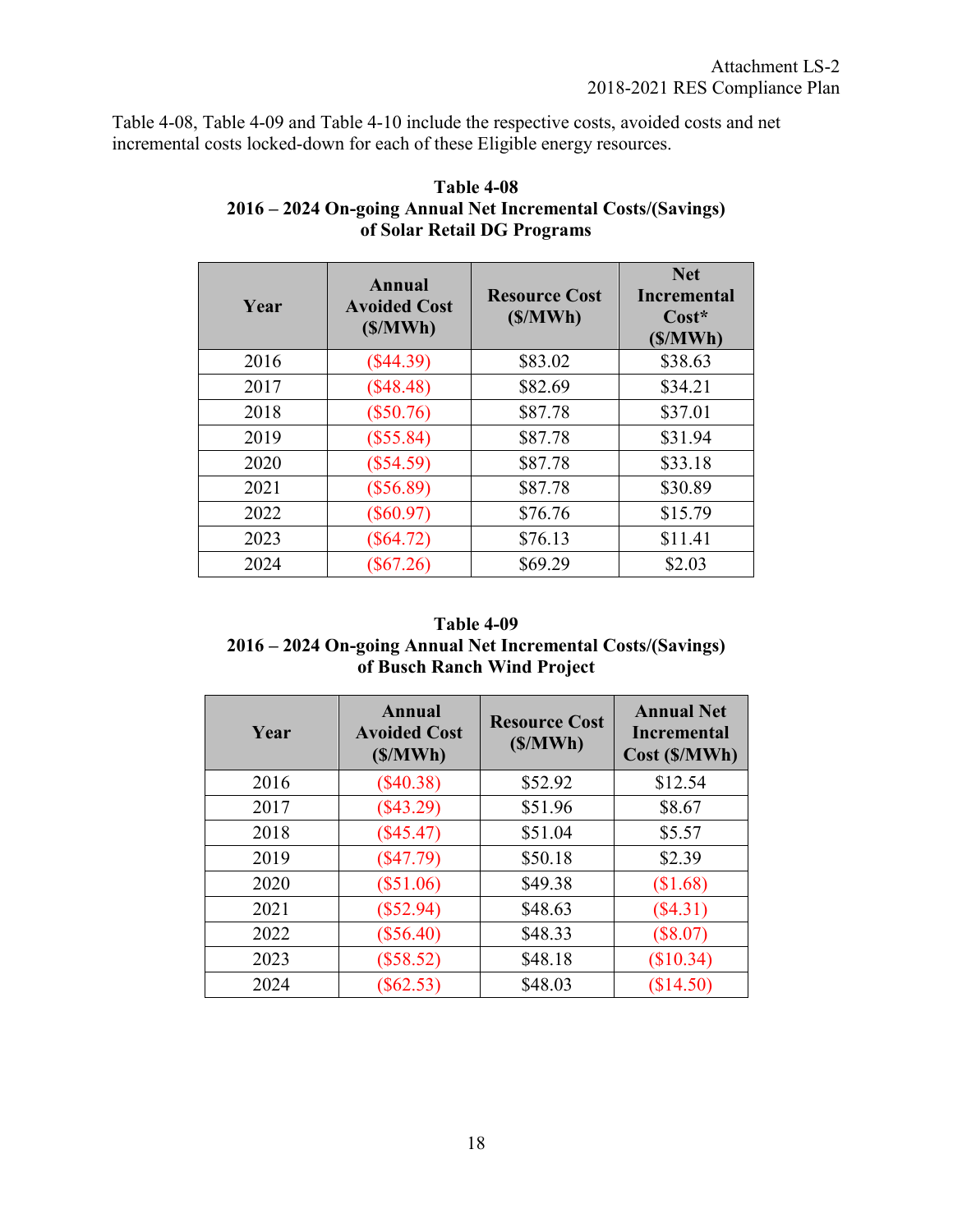| Year | Annual<br><b>Resource Cost</b><br><b>Avoided Cost</b><br>(S/MWh)<br>(S/MWh) |         | <b>Annual Net</b><br><b>Incremental</b><br>Cost (\$/MWh) |
|------|-----------------------------------------------------------------------------|---------|----------------------------------------------------------|
| 2016 | $(\$31.19)$                                                                 | \$48.68 | \$17.49                                                  |
| 2017 | $(\$33.18)$                                                                 | \$48.68 | \$15.50                                                  |
| 2018 | $(\$35.13)$                                                                 | \$43.26 | \$8.13                                                   |
| 2019 | $(\$37.70)$                                                                 | \$35.52 | (\$2.18)                                                 |
| 2020 | $(\$40.11)$                                                                 | \$30.21 | $(\$9.90)$                                               |
| 2021 | $(\$43.12)$                                                                 | \$26.37 | (\$16.75)                                                |
| 2022 | $(\$45.68)$                                                                 | \$22.52 | $(\$23.16)$                                              |
| 2023 | $(\$48.28)$                                                                 | \$19.75 | $(\$28.53)$                                              |
| 2024 | (\$51.51)                                                                   | \$18.09 | $(\$33.42)$                                              |
| 2025 | $(\$54.10)$                                                                 | \$16.42 | $(\$37.68)$                                              |
| 2026 | $(\$57.16)$                                                                 | \$14.74 | $(\$42.42)$                                              |

<span id="page-22-0"></span>**Table 4-10 2016 – 2026 On-going Annual Net Incremental Costs/(Savings) of Peak View Wind Project** 

#### **4.4.1 Busch Ranch Wind Project Integration Costs**

In Decision No. C15-1279 the Commission locked-down the net incremental costs of the Busch Ranch Wind Project. In that proceeding, the Company estimated the integration costs of the project based on results from the Company's 2010 Wind and Solar Integration Study. The integration cost estimated for the Busch Ranch Wind Project was \$196,443 per year. Beginning January 1, 2015, Public Service implemented a new Variable Energy Resources ("VER") tariff that is applicable to all entities within its Balancing Authority, including Black Hills. The tariff includes two components: Schedule 3 VER Generation and Frequency Response Ancillary Services charge and Schedule 16 Flex Reserve Service Ancillary Services charge. Black Hills estimates that the cost of these two Public Service tariffs for Busch Ranch over the locked-down period of 2016 through 2024 will be as follows: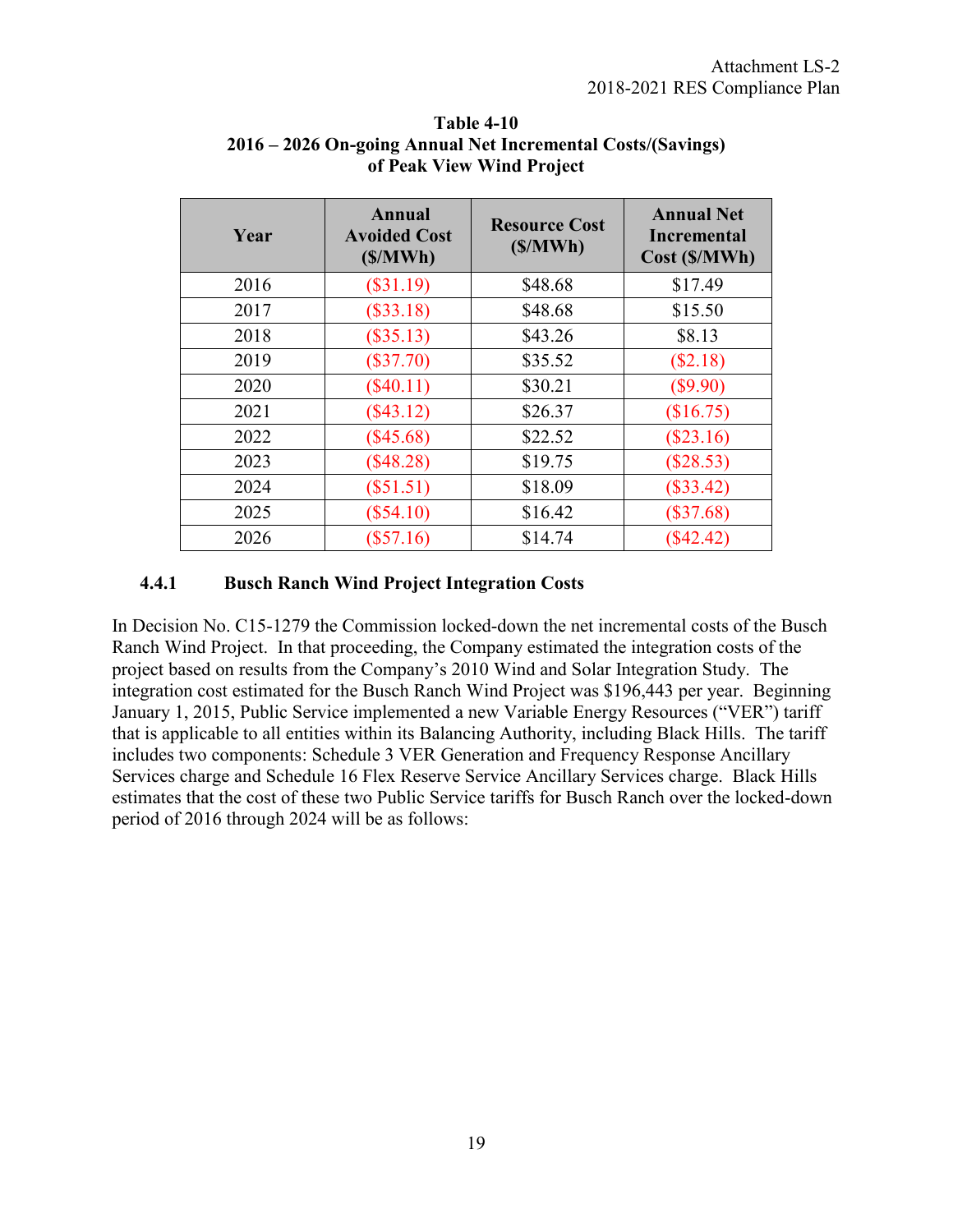| Year | <b>Estimated Annual</b><br>Cost(S) |
|------|------------------------------------|
| 2016 | \$473,889                          |
| 2017 | \$485,736                          |
| 2018 | \$497,880                          |
| 2019 | \$510,327                          |
| 2020 | \$523,085                          |
| 2021 | \$536,162                          |
| 2022 | \$549,566                          |
| 2023 | \$563,305                          |
| 2024 | \$577,388                          |

#### <span id="page-23-0"></span>**Table 4-11 2016 – 2024 Estimated Annual Schedule 3 and Schedule 16 Tariff Costs for Busch Ranch Wind Project (\$/MWh)**

Black Hills has included these tariff costs in the locked-down Busch Ranch incremental costs as a replacement for the previously modeled \$196,443 per year integration cost.

## **4.5 Eligible Energy Resources to be Locked-Down**

The RES Rules recognize the difficulty in estimating the incremental costs associated with the acquisition of Eligible energy resources given that these costs can change from year to year. Rule 3661(h)(V) allows the utility to "lock-down" the costs of Eligible energy resources if the utility requests the Commission to do so. This lock-down process eliminates the year-to-year changes in the assumptions which drive the annual incremental cost estimates, and allows the utility to better project the total incremental costs charged to the RESA for Eligible energy resources.

In this proceeding, Black Hills is proposing to lock-down the net incremental costs of the following Eligible energy resources for the time period 2018 through 2024:

- Proposed 2018-2021 on-site solar program;
- Proposed 2018-2021 CSG program; and
- Vestas 1.8 MW Wind facility.<sup> $11$ </sup>

 $\overline{a}$ 

Once all of the Eligible energy resources that have not been locked-down have been identified, the RES and the No-RES Plans can be run. The costs identified in the RES Plan then are compared to the costs identified in the No-RES Plan, the resulting difference in costs is the

<sup>&</sup>lt;sup>11</sup> "Black Hills further acknowledges and agrees to calculate and propose an avoided cost amount for the Vestas demonstration wind turbine in its next RES Compliance Plan based on actual data obtained from the Vestas production meter. The Company's next RES Compliance Plan will be filed with the Company's next ERP on or before October 31, 2015 pursuant to Rule 3657(a)(IV) and covers the resource acquisition period related to that ERP" (Paragraph 19 of the Settlement Agreement attached to Decision No. C15-0317 issued in Proceeding No. 14A-0534E).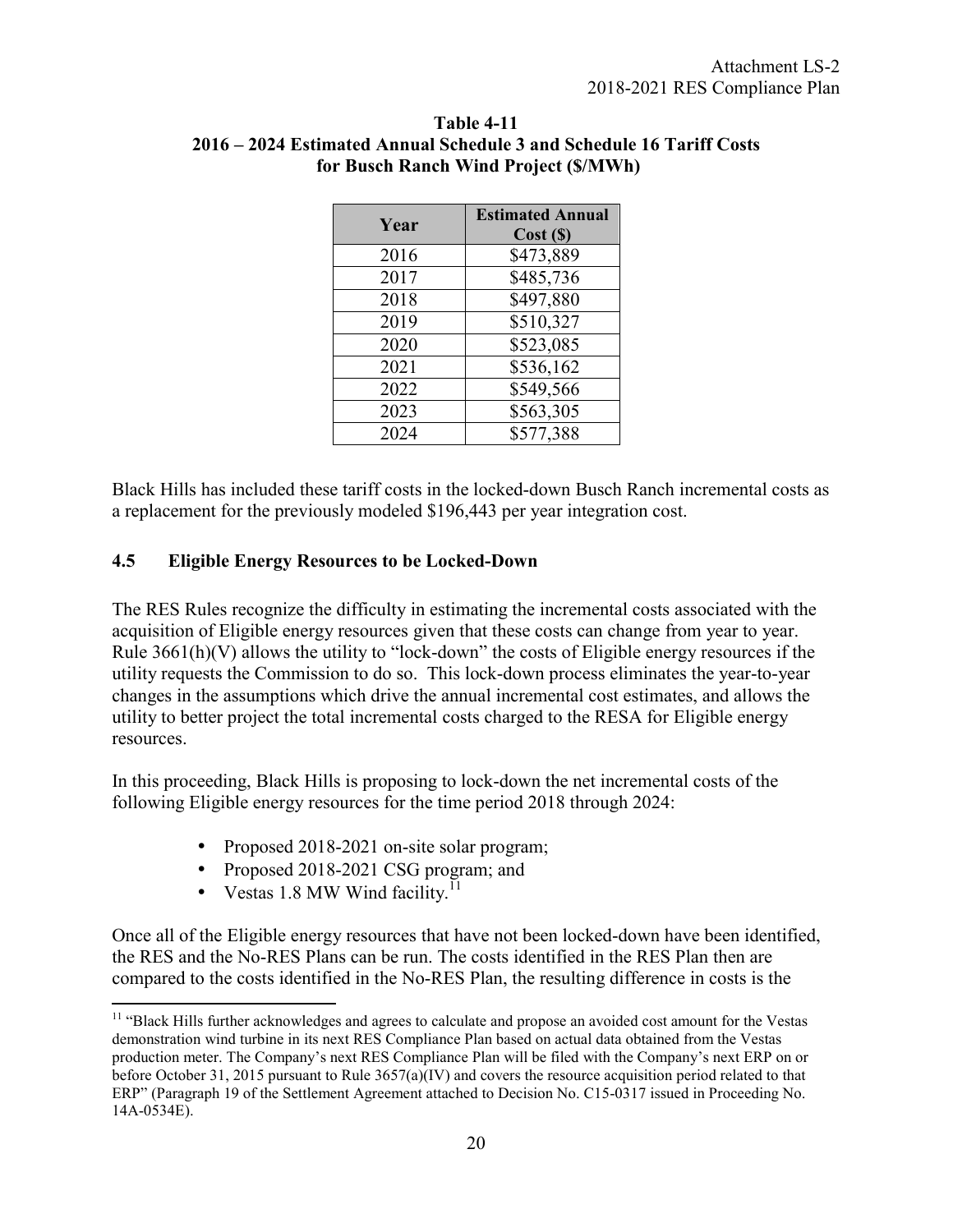incremental cost to be allocated to and recovered through the RESA, and is included in the calculation of the retail rate impact. The avoided energy costs, which are the costs that would have been incurred without the addition of any Eligible energy resources, are charged to the Electric Commodity Adjustment ("ECA") and are sometimes referred to as "ECA Costs."

To determine the net incremental cost of the proposed 2018-2021 on-site solar program, the following two portfolios from the 2016 ERP were compared:

- **Base-with-RES Plan and Proposed 2018-2021 On-Site Solar Program**  This plan includes the proposed 2018-2021 on-site solar capacity and the Eligible energy resources that have been locked down in prior proceedings; and
- **No-RES Plan** This model includes all of the Company's existing conventional resources and the Eligible energy resources that have been locked-down in prior proceedings.

The portfolios were compared so that the benefits associated with the addition of the Eligible energy resources could be captured. Those benefits are the avoided cost savings which consist of avoided fossil fuel expense, purchased power expense, and variable O&M production expense. Table 7 in Appendix A represent the net incremental cost calculations for the proposed 2018- 2021 on-site solar program. Table 4-12 shows the net incremental costs/savings for each year in the ten-year RES Planning Period for the proposed 2018-2021 on-site solar program.

|      | Annual              | <b>Resource</b> | <b>Net</b>         |
|------|---------------------|-----------------|--------------------|
| Year | <b>Avoided Cost</b> | Cost            | <b>Incremental</b> |
|      | (S/MWh)             | (S/MWh)         | Cost (\$/MWh)      |
| 2018 | \$(13.70)           | \$65.00         | \$51.30            |
| 2019 | \$(20.46)           | \$65.00         | \$44.54            |
| 2020 | \$(26.80)           | \$65.00         | \$38.20            |
| 2021 | \$(31.24)           | \$65.00         | \$33.76            |
| 2022 | \$(39.06)           | \$65.00         | \$25.94            |
| 2023 | \$(41.30)           | \$65.00         | \$23.70            |
| 2024 | \$(42.68)           | \$65.00         | \$22.32            |
| 2025 | \$(44.48)           | \$65.00         | \$20.52            |
| 2026 | \$(47.15)           | \$65.00         | \$17.85            |
| 2027 | \$(49.10)           | \$65.00         | \$15.90            |

**Table 4-12 2018 – 2027 On-going Annual Net Incremental Costs/(Savings) of the Proposed 2018-2021 On-Site Solar Program** 

To determine the net incremental cost of the proposed 2018-2021 CSG program, the following two portfolios from the 2016 ERP were compared: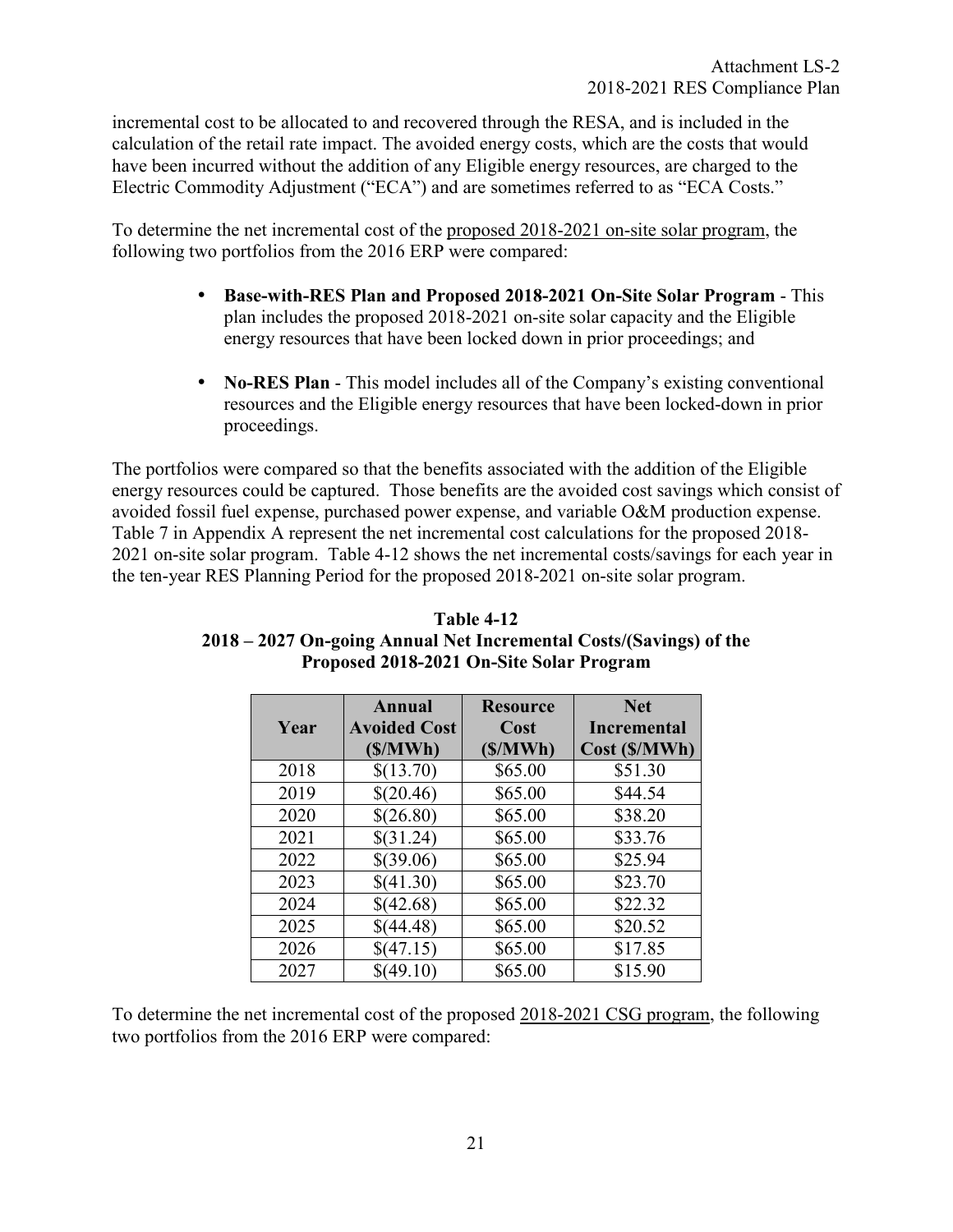- **Base-with-RES Plan and Proposed 2018-2021 CSG Program**  This plan includes the proposed 2018-2021 CSG capacity and the Eligible energy resources that have been locked down in prior proceedings; and
- **No-RES Plan** This model includes all of the Company's existing conventional resources and the Eligible energy resources that have been locked down in prior proceedings.

The portfolios were compared so that the benefits associated with the addition of the Eligible energy resources could be captured. Those benefits are the avoided cost savings which consist of avoided fossil fuel expense, purchased power expense, and variable O&M production expense. Table 8 in Appendix A represent the net incremental cost calculations for the proposed 2018- 2021 CSG program. Table 4-13 shows the net incremental costs/savings for each year in the tenyear RES Planning Period for the proposed 2018-2021 CSG program.

|      | Annual                         | <b>Resource</b> | <b>Net</b>                          |
|------|--------------------------------|-----------------|-------------------------------------|
| Year | <b>Avoided Cost</b><br>(S/MWh) | Cost<br>(S/MWh) | <b>Incremental</b><br>Cost (\$/MWh) |
| 2018 |                                |                 |                                     |
| 2019 | \$(30.68)                      | \$151.91        | \$121.23                            |
| 2020 | \$(33.49)                      | \$151.91        | \$118.42                            |
| 2021 | \$(36.43)                      | \$151.91        | \$115.49                            |
| 2022 | \$(39.07)                      | \$151.91        | \$112.85                            |
| 2023 | \$(41.31)                      | \$151.91        | \$110.60                            |
| 2024 | \$(42.69)                      | \$151.91        | \$109.22                            |
| 2025 | \$(44.49)                      | \$151.91        | \$107.42                            |
| 2026 | \$(47.16)                      | \$151.91        | \$104.75                            |
| 2027 | \$(49.20)                      | \$151.91        | \$102.72                            |

**Table 4-13 2018 – 2027 On-going Annual Net Incremental Costs/(Savings) of Proposed 2018-2021 CSG Program** 

To determine the net incremental cost of the Vestas 1.8 MW Wind Facility the following two portfolios from the 2016 ERP were compared:

- **Base-with-Vestas 1.8 MW Wind Facility** This plan includes the Vestas 1.8 MW Wind Facility and the Eligible energy resources that have been locked down in prior proceedings; and
- **No-RES Plan** This model includes all of the Company's existing conventional resources and the Eligible energy resources that have been locked down in prior proceedings.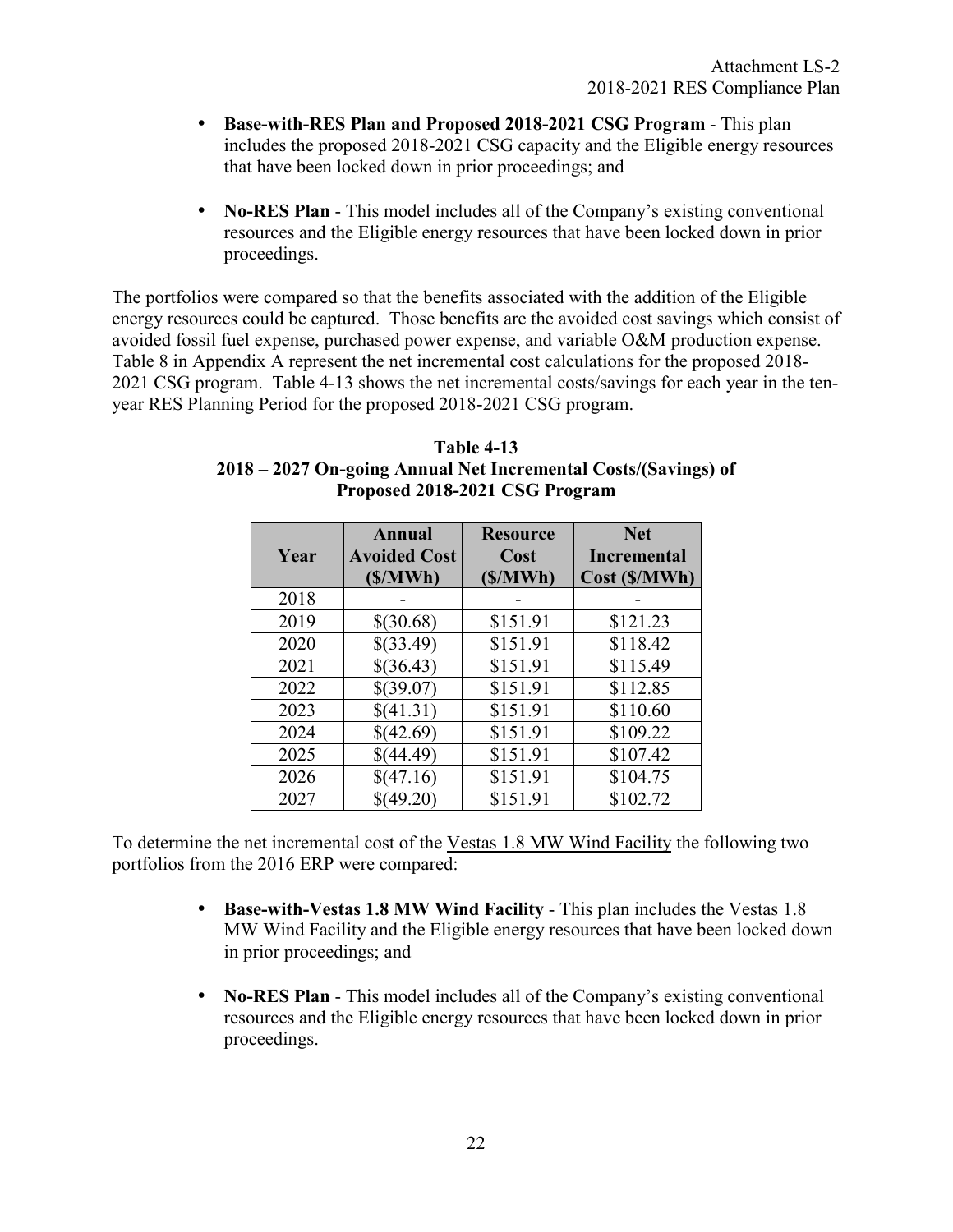The portfolios were compared so that the benefits associated with the addition of the Eligible energy resources could be captured. Those benefits are the avoided cost savings which consist of avoided fossil fuel expense, purchased power expense, and variable O&M production expense. Table 9 in Appendix A represent the net incremental cost calculations for the Vestas 1.8 MW Wind Facility. Table 4-14 shows the net incremental costs/savings for each year in the ten-year RES Planning Period for the Vestas 1.8 MW Wind Facility.

| Table 4-14                                                     |
|----------------------------------------------------------------|
| 2018 – 2027 On-going Annual Net Incremental Costs/(Savings) of |
| <b>Vestas 1.8 MW Facility</b>                                  |

|      | Annual              | <b>Resource</b> | <b>Net</b>    |
|------|---------------------|-----------------|---------------|
| Year | <b>Avoided Cost</b> | Cost            | Incremental   |
|      | (\$/MWh)            | (S/MWh)         | Cost (\$/MWh) |
| 2018 | \$(30.14)           | \$75.05         | \$44.91       |
| 2019 | \$(34.83)           | \$75.80         | \$40.97       |
| 2020 | \$(38.34)           | \$76.56         | \$38.21       |
| 2021 | \$(41.38)           | \$77.32         | \$35.94       |
| 2022 | \$(44.56)           | \$78.10         | \$33.53       |
| 2023 | \$(46.49)           | \$78.88         | \$32.39       |
| 2024 | \$(50.04)           | \$79.67         | \$29.63       |
| 2025 | \$(50.55)           | \$80.46         | \$29.92       |
| 2026 | \$(54.83)           | \$81.27         | \$26.44       |
| 2027 | \$(56.33)           | \$82.08         | \$25.75       |

To determine the net incremental cost of the proposed 60 MW wind resource in 2019 the following two portfolios from the 2016 ERP were compared:

- **Base-with-2019** 60 MW Wind Resource This plan includes the proposed 2019 60 MW wind resource and the Eligible energy resources that have been locked down in prior proceedings; and
- **No-RES Plan** This model includes all of the Company's existing conventional resources and the Eligible energy resources that have been locked down in prior proceedings.

The portfolios were compared so that the benefits associated with the addition of the proposed 60 MW wind resource could be captured. Those benefits are the avoided cost savings which consist of avoided fossil fuel expense, purchased power expense, and variable O&M production expense. Table 10 in Appendix A represent the net incremental cost calculations for the proposed 60 MW wind resource. Table 4-15 shows the net incremental costs/savings for each year in the ten-year RES Planning Period for the proposed 60 MW wind resource.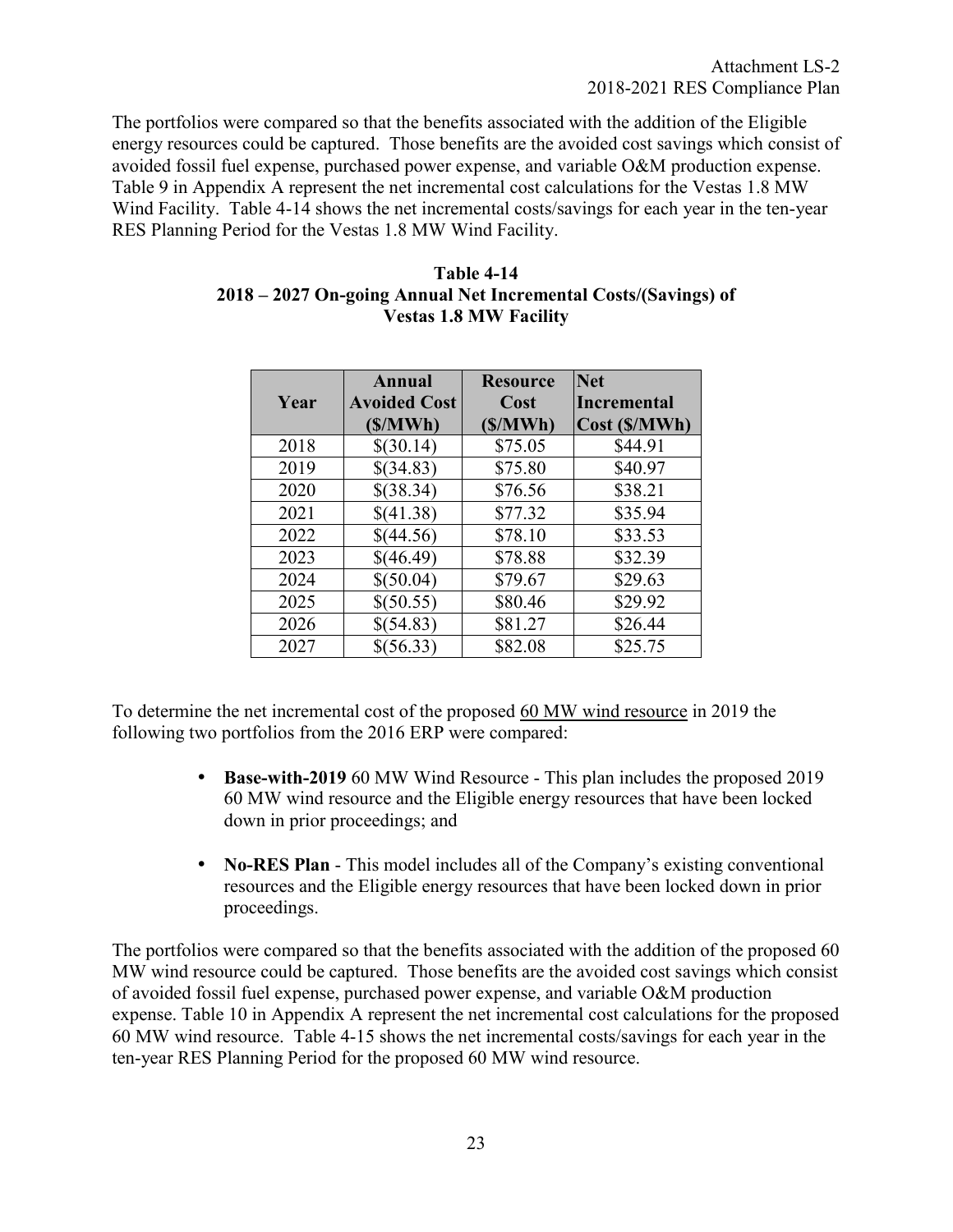| Year | Annual<br><b>Avoided Cost</b><br>(S/MWh) | <b>Resource</b><br>Cost<br>(S/MWh) | <b>Net</b><br><b>Incremental</b><br>Cost (\$/MWh) |
|------|------------------------------------------|------------------------------------|---------------------------------------------------|
| 2018 |                                          |                                    |                                                   |
| 2019 | \$(34.61)                                | \$41.28                            | \$6.67                                            |
| 2020 | \$(37.08)                                | \$42.52                            | \$5.44                                            |
| 2021 | \$(40.54)                                | \$43.80                            | \$3.26                                            |
| 2022 | \$(43.42)                                | \$45.11                            | \$1.69                                            |
| 2023 | \$(46.01)                                | \$46.46                            | \$0.45                                            |
| 2024 | \$(47.59)                                | \$47.86                            | \$0.26                                            |
| 2025 | \$(49.52)                                | \$49.29                            | \$(0.23)                                          |
| 2026 | \$(52.36)                                | \$50.77                            | \$(1.58)                                          |
| 2027 | \$(54.98)                                | \$52.29                            | \$(2.69)                                          |

#### <span id="page-27-0"></span>**Table 4-15 2018 – 2027 On-going Annual Net Incremental Costs/(Savings) of the Proposed 60 MW Wind Resource**

## **5.0 Status of the Renewable Energy Standard Account (RESA)**

Black Hills manages the RESA balance consistent with the requirements of the Renewable Energy Standard to charge customers no more than 2 percent annually and to use the fund to acquire RECs to meet the Electric resource standards.

Table 4 included in Appendix A summarizes the actual source and use of RESA funds from 2006 through 2015. Table 5, also included in Appendix A, summarizes the forecasted source and use of RESA funds from 2016 through 2027 including the forecasted revenues, existing REC obligations, the proposed 2018-2021 on-site solar and CSG programs, avoided costs from Eligible energy resources and the forecasted RESA balance.

## **5.1 RESA Revenue Forecast**

The Retail Revenue Forecast is based upon the Retail Sales Forecast in Table 6-01 of this Plan.

## **5.2 Costs of Existing REC Obligations and the Proposed 2018 through 2021 Solar Program**

The next section of Table 5 of Appendix A summarizes the forecasted costs of the RECs acquired by the Company. These costs are categorized as follows:

- Forecasted Costs from Existing and Authorized On-Site Solar and CSG Distributed Generation: (Locked values approved in Proceeding No. 14A-0535E);
- Forecasted Cost of Vestas Retail DG Wind;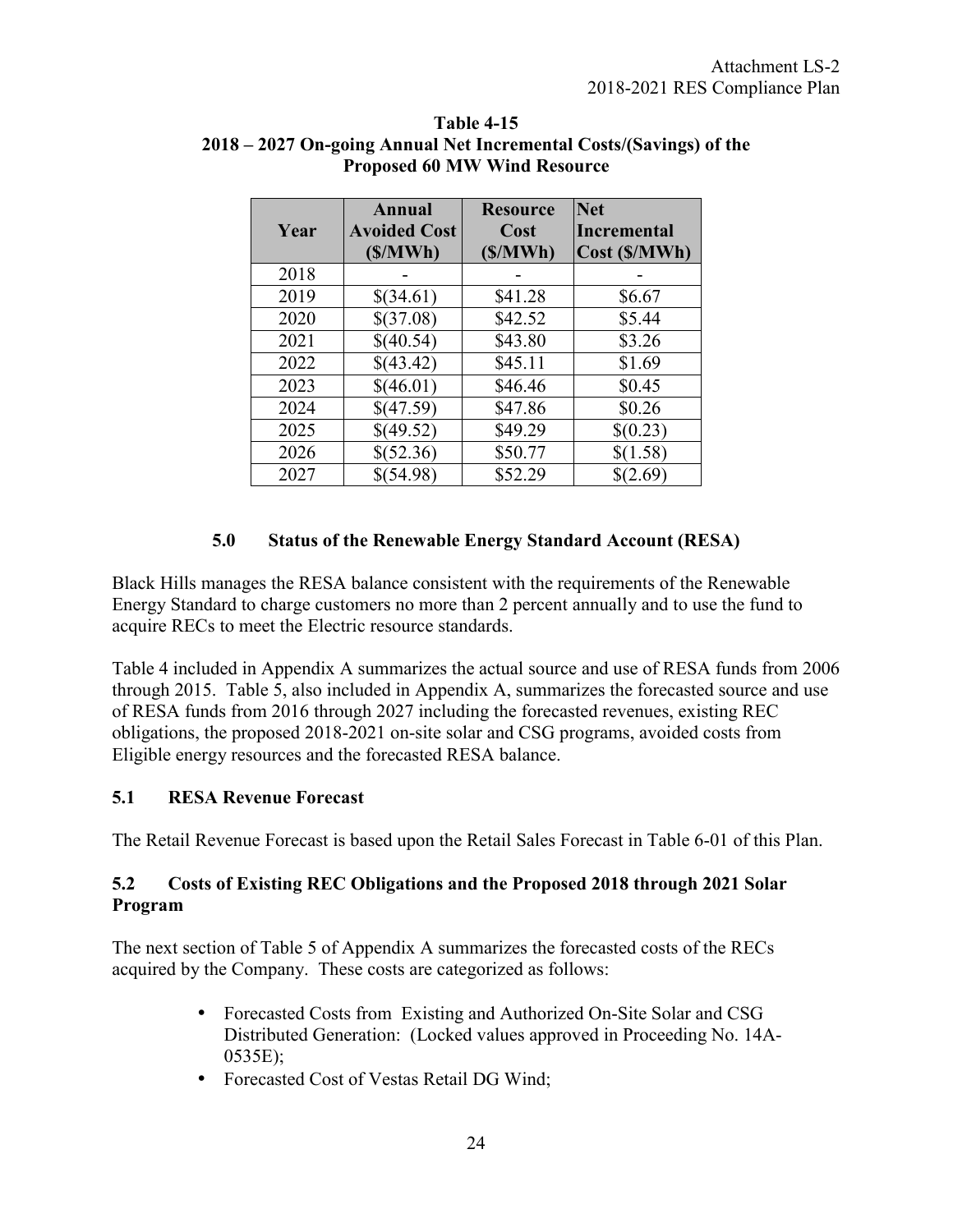- <span id="page-28-0"></span>• Forecasted Busch Ranch Costs (Locked values approved in Proceeding No. 14A-0535E including the estimated Public Services Schedule 3 and 6 tariff costs);
- Forecasted Peak View Wind Project (Values approved in Proceeding No. 15A-0502E);
- Standalone REC Purchase (Approved in Proceeding No. 14A-0535E 2015-2017 RES Compliance Plan);
- Forecasted Cost of Proposed 2018-2021 On-Site Solar Program;
- Forecasted Cost of Proposed 2018-2021 Community Solar Garden Program; and
- Forecasted Cost of 2019 60 MW Wind Resource (including wind integration).

## **5.3 Avoided Costs of Eligible Energy Resources**

The avoided costs section of Table 5 of Appendix A includes the forecasted avoided costs of the following:

- Solar Program Avoided Costs (Locked values approved in Proceeding No. 14A-0535E);
- Vestas Retail DG Wind Avoided Costs;
- Busch Ranch Avoided Costs (Locked values approved in Proceeding No. 14A-0535E);
- Peak View Wind Avoided Costs (Approved in Proceeding No. 15A-0502E);
- Proposed 2018-2021 On-Site Solar Program Avoided Costs;
- Proposed 2018-2021 Community Solar Garden Program Avoided Costs; and
- Proposed 2019 60 MW Wind Resource Avoided Costs.

## **5.4 Program Costs**

Actual program costs from 2006 through 2015 are shown in Table 4 of Appendix A and were \$2,402,137. These costs include certain labor and other employee expenses, advertising, office supplies, legal fees and consultant costs. Table 5 of Appendix A includes forecasted program costs of \$250,000 in years in which no RES compliance plan is required to be filed and \$285,000 in years in which a RES compliance plan is required to be filed with exception to 2018 and 2019. The Company has met with stakeholders in the Pueblo area and based on these conversations believes that additional marketing of the Company's on-site solar and CSG programs is warranted. Therefore, the Company is proposing to increase the program costs in 2018, 2019 and 2020 to \$400,000 per year to provide adequate funds for increased program marketing and administration. These proposed program expenses are within the 10 percent limit set forth in Rule 3661(d).

## **5.5 RESA Balance (Under)/Over Collected**

The last section of Table 5 of Appendix A shows the difference between the Total Revenue forecast and the Total RESA Costs (Net REC Costs Plus Program Costs). This difference is added to the prior year's ending Balance to determine a cumulative balance in the RESA. Interest on the cumulative balance is shown. The cumulative balance plus interest is the RESA Balance – (Under)/Over Collected. As of the end of 2015, the RESA Balance was a negative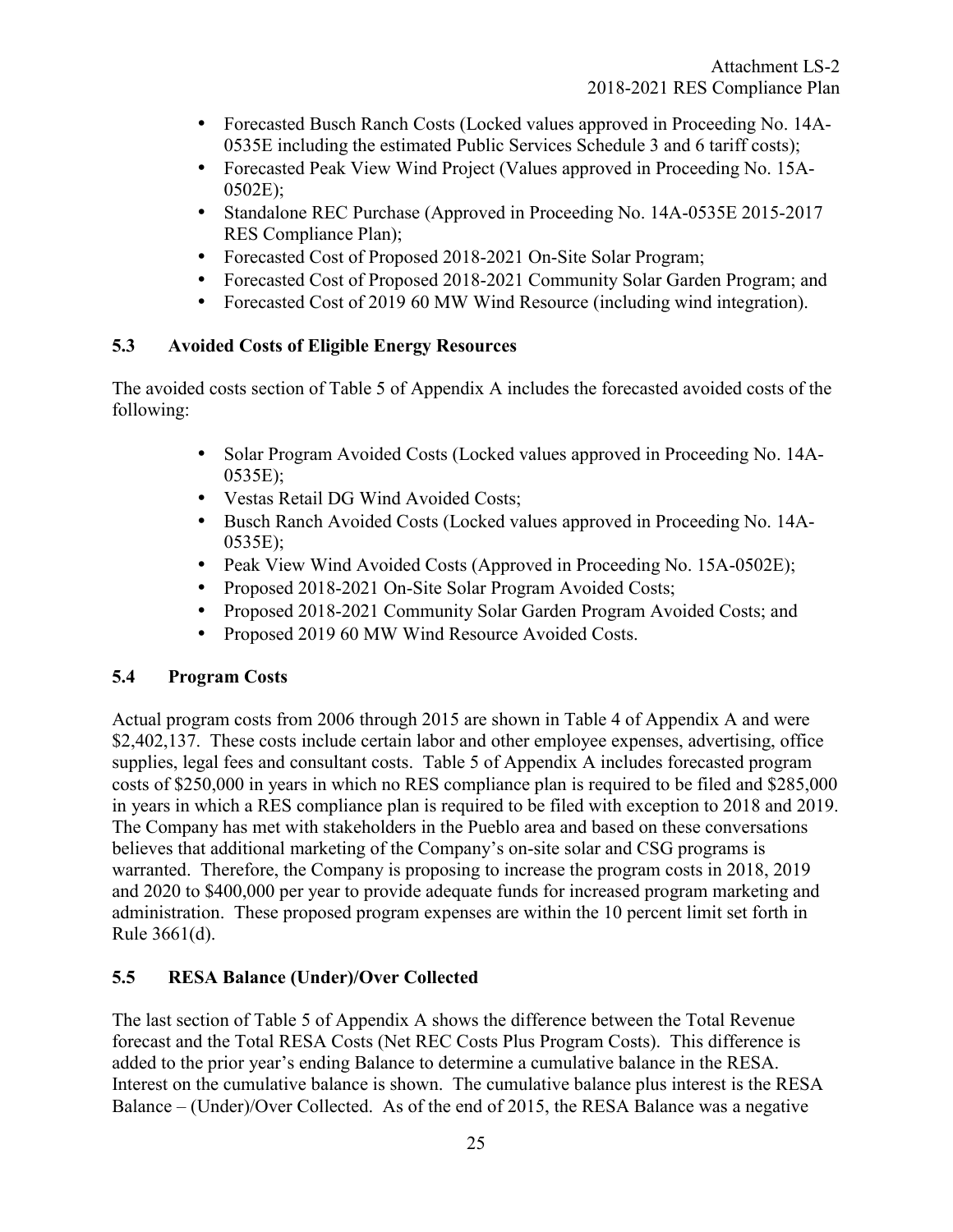\$4,043,450 which means that Black Hills has advanced funds to cover the excess REC costs over the revenues collected.

The Company forecasts that the RESA will have a positive balance by 2020 if the Company meets all of its existing REC obligations and the Commission approves the Company's proposed 2018-2021 solar programs and the acquisition of up to 60 MW of Eligible energy resources in 2019 through a solicitation process. Table 5 of Appendix A shows that the Company will have to advance approximately \$650,000 to the RESA in 2017 based on current estimates of RESA revenues, costs and avoided costs of Eligible energy resources. In its 2015-2017 RES Compliance Plan the Company indicated that in no years going forward would it have to advance funds to the RESA, however; based on the Company's revised RESA revenue forecast and the increased integration cost of variable energy resources due to Public Service's recently implemented VER tariff, the Company projects that it may need to advance funds in 2017. Thereafter, the RESA revenues exceed the costs recoverable from the RESA and the Company's RESA account begins to accumulate funds in 2020.

The forecasts included in this RES Compliance are based on projections and assumptions. Black Hills anticipates that energy sales, the level of renewable generation and other projections and assumptions will likely be different than what were used to complete the RES Compliance Plan. Though the modeling indicates that the Company will have to advance approximately \$650,000 in 2017 the Company will closely monitor the RESA balance and will make the appropriate filings with the Commission as soon as the Company becomes aware that it will be necessary to advance funds to the RESA.

If this RES Plan is approved, the Company's modeling indicates that the RESA balance will turn positive in 2020 and continues to grow year-to-year. Since the Company will be in compliance with the RES from an Electric resource standard perspective, the Company believes it is advisable to reduce the RESA surcharge to prevent the accrual of a large positive RESA balance. Consequently, beginning in 2021, the Company has modeled a reduction of the surcharge until funds are necessary to support future compliance with the Electric resource standard. For modeling purposes, the Company has also applied the current Commission-approved customer deposit interest rate of 0.34 percent to the projected positive RESA balance that is projected to accrue prior to reduction of the RESA surcharge.

Applying the Commission-approved customer deposit interest rate to a positive RESA balance was agreed to by the settling parties, and approved by the Commission, with respect to the 2015- 2017 RES Plan.<sup>12</sup> This included the grant of a partial waiver of the Rule  $3660(e)$  requirement that the Company pay interest on any positive RESA balance at its most recently authorized weighted average cost of capital. For the legal and policy reasons expressed by the settling parties in the settlement of the 2015-2017 RES Plan, as accepted by the Commission, Black Hills requests continuation of this Rule 3660(e) waiver for this RES Plan, so that it will continue to be authorized to apply the Commission-approved customer deposit rate to any positive RESA balance. A separate motion will be filed further supporting this request.

 $\overline{a}$ <sup>12</sup> Proceeding No. 14A-0535E, Decision No. C15-1279 at  $\P$  19. The settling parties (and the Commission through its order) agreed that Black Hills would pay interest on a positive RESA balance at the Commission-approved customer deposit rate, which is currently 0.34 percent, until the approval of the Company's 2018-2021 RES Compliance Plan.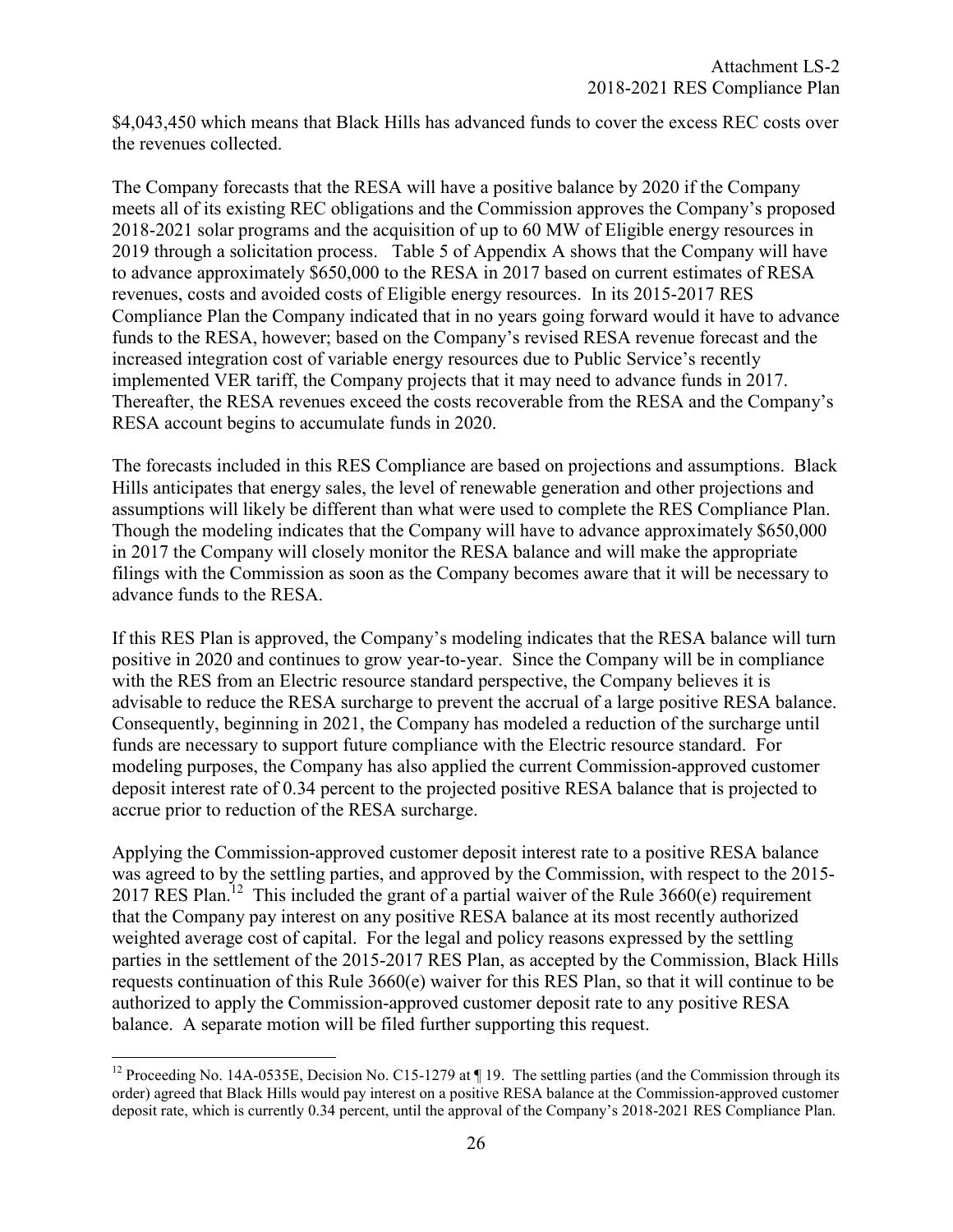## **6.0 Status of Eligible Energy Requirements**

## <span id="page-30-0"></span>**6.1 Retail Energy Forecast**

The basis for compliance with the RES is the QRU's actual electric retail sales in Colorado (see Rule 3654). Table 6-01 below depicts the sales forecast through 2027. This forecast also shows the Electric resource standards percentages, including amounts for renewable distributed generation and retail renewable distributed generation.

|         |                                                                                     |             |           |             | Minimum      |             |
|---------|-------------------------------------------------------------------------------------|-------------|-----------|-------------|--------------|-------------|
|         |                                                                                     |             |           |             | Retail       | Minimum     |
|         |                                                                                     |             | Eligible  |             | Distributed  | Remaining   |
|         |                                                                                     |             | Energy    | Minimum     | Generation   | Distributed |
|         | <b>Sales</b>                                                                        |             | Required  | Distributed | Required     | Generation  |
|         | Forecast                                                                            | <b>ERS</b>  | (MWh)     | Generation  | (e)          | (f)         |
|         | (MWh)                                                                               | (b)         | $(c) =$   | (d)         | 50 percent x | $(d) - (e)$ |
| Year    | (a)                                                                                 | [Note $1$ ] | (a) x (b) | [Note 2]    | (d)          | [Note $3$ ] |
| 2016    | 1,927,706                                                                           | 20 percent  | 385,541   | 33,735      | 16,867       | 16,867      |
| 2017    | 1,954,659                                                                           | 20 percent  | 390,932   | 39,093      | 19,547       | 19,547      |
| 2018    | 1,972,234                                                                           | 20 percent  | 394,447   | 39,445      | 19,722       | 19,722      |
| 2019    | 2,010,101                                                                           | 20 percent  | 402,020   | 40,202      | 20,101       | 20,101      |
| 2020    | 2,041,233                                                                           | 30 percent  | 612,370   | 61,237      | 30,618       | 30,618      |
| 2021    | 2,040,843                                                                           | 30 percent  | 612,253   | 61,225      | 30,613       | 30,613      |
| 2022    | 2,027,890                                                                           | 30 percent  | 608,367   | 60,837      | 30,418       | 30,418      |
| 2023    | 2,034,012                                                                           | 30 percent  | 610,204   | 61,020      | 30,510       | 30,510      |
| 2024    | 2,054,287                                                                           | 30 percent  | 616,286   | 61,629      | 30,814       | 30,814      |
| 2025    | 2,074,009                                                                           | 30 percent  | 622,203   | 62,220      | 31,110       | 31,110      |
| 2026    | 2,094,071                                                                           | 30 percent  | 628,221   | 62,822      | 31,411       | 31,411      |
| 2027    | 2,113,910                                                                           | 30 percent  | 634,173   | 63,417      | 31,709       | 31,709      |
| Note 1: | Reflects requirements under HB 10-1001, effective August 11, 2010.                  |             |           |             |              |             |
| Note 2: | For compliance years 2017 - 2019, 2.00 percent of retail sales (column "a").        |             |           |             |              |             |
|         | For compliance year 2020 and thereafter, 3.00 percent of retail sales (column "a"). |             |           |             |              |             |
| Note 3: | May be retail distributed generation or wholesale distributed generation            |             |           |             |              |             |

**Table 6-01 Retail Energy Forecast and Electric Resource Standards** 

## **6.2 Existing REC Obligations**

This section of the Plan describes Black Hills' existing contractual wind and solar REC procurement obligations.

## **6.2.1 Renewable Distributed Generation**

Table 3 in Appendix A shows the retail renewable distributed generation RECs Black Hills is forecasted to receive through 2027 for: (1) solar installed through 2015; (2) the 1.8 MW wind turbine; and (3) the forecasted RECs for the 2017-2021 on-site solar and CSG programs. The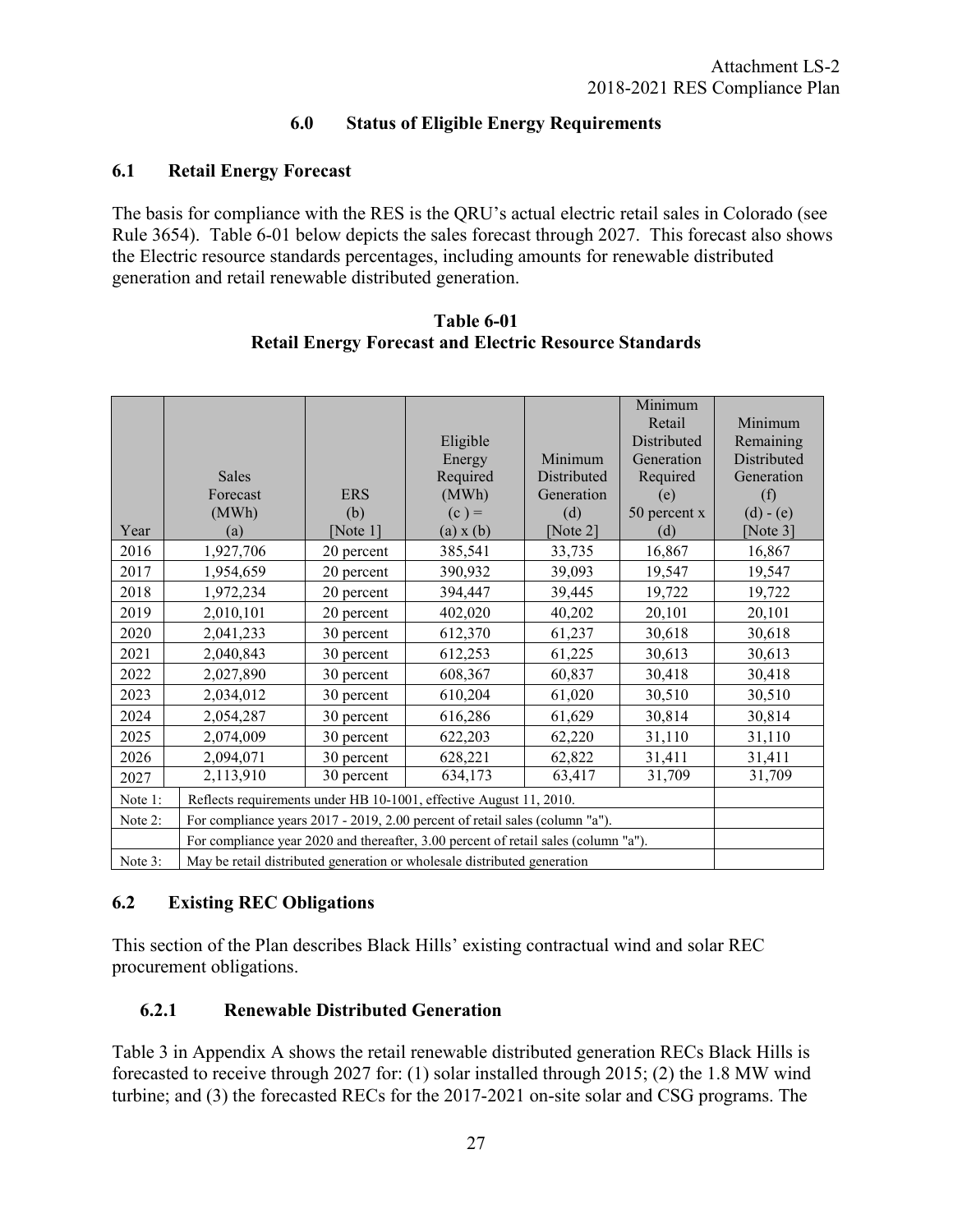<span id="page-31-0"></span>Company's first CSG came on-line in November 2015. The forecasted RECs from the 120 kW CSG are included in column (c) of Table 3.

In addition, Black Hills has a contractual obligation to acquire the RECs from a large class (100 kW to 2 MW) solar on-site installation. The associated RECs from that contract are included in column (c) of Table 3.

Table 3 of Appendix A also shows the wholesale renewable distributed generation Black Hills is forecasted to receive through 2027 from Busch Ranch. On October 16, 2012, the 29.52 MW Busch Ranch Wind Project located south of Pueblo, Colorado in Huerfano County began commercial operation. The Company owns fifty percent of the facility and has entered into a Renewable Energy Purchase Agreement with AltaGas for the energy and RECs produced by the remaining fifty percent of the wind facility. The wholesale distributed generation forecast in Table 3 is for Busch Ranch and is based upon a capacity factor of 38.04 percent. The Busch Ranch RECs will be used to meet the wholesale renewable distributed generation requirements and will contribute to the Electric resource standards through 2027 as shown in columns (p) and (q) of Table 3.

## **6.2.2 Community-Based Projects**

Rule 3652 defines a "community-based project" as a project located in Colorado and: (a) that is owned by individual residents of a community, a local nonprofit organization, a cooperative, a local government entity, or a tribal council; (b) whose generating capacity does not exceed thirty megawatts; and (c) for which there is a resolution of support adopted by the local governing body of each local jurisdiction in which the project is to be located. Rule 3654(f) provides that, for purposes of compliance with the RES, each kilowatt-hour of eligible energy generated from a community-based project shall be counted as 1.5 kilowatt-hours of eligible energy. The Company has identified in Table 3 of Appendix A, column (d), those projects which it believes constitute community-based projects. Black Hills has three such projects, all of which are solar. One of the projects is with the City of Pueblo (Waste Water), one is with City of Pueblo Fire Station and one is with the Pueblo Community Health Center. These projects are projected to produce approximately 600 RECs annually.

## **6.3 Proposed REC Obligations**

Pursuant to this Plan, the Company proposes to acquire RECs from new on-site solar program, CSG offerings and the 60 MW Wind Resource in 2019 that were described in Section 4 of this Plan. The REC forecast for these proposed on-site solar and CSG programs is included on Table 3 of Appendix A and the REC forecast for the 60 MW Wind Resource in 2019 is included in Table 2 of Appendix A.

## **7.0 Section 123 Resources**

The Company is not requesting Section 123 determination for any resources. However, this could change if the Commission approves the Company's request to conduct an Eligible energy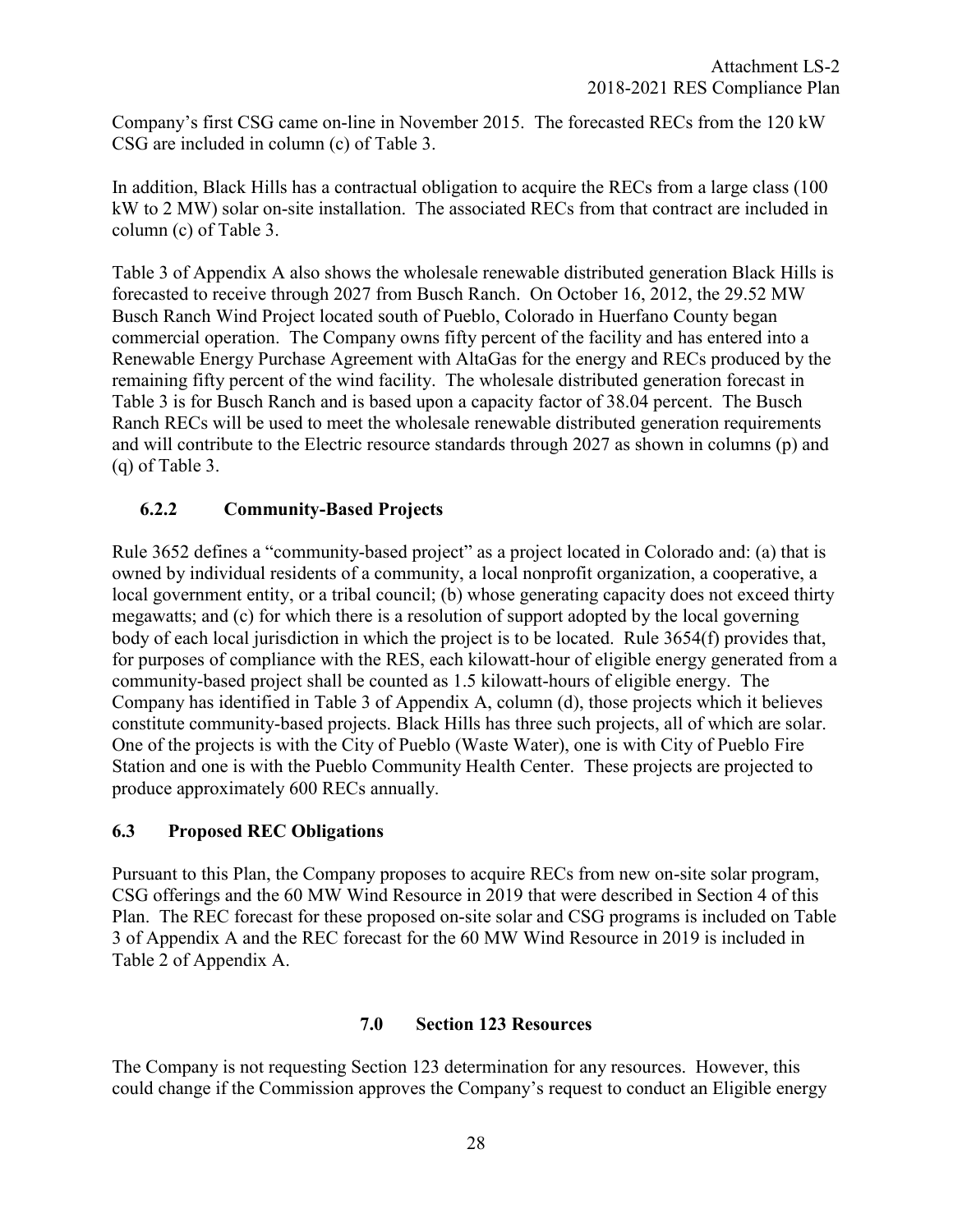<span id="page-32-0"></span>resource solicitation and bids are received that the Company deems cost effective and require determination of Section 123 resource qualification.

#### **8.0 Cost Recovery**

Black Hills will continue to recover the costs of its Eligible energy resource costs, up to the amount of avoided costs, through the ECA. All excess costs, including interest on the RESA balance and program costs, will be recovered through the RESA. The one exception is the 50 percent of Busch Ranch which is owned by Black Hills.

#### **9.0 Net Metering**

Rule 3664 sets out the requirements for providing net metering to compensate customers producing eligible energy on their side of the meter. Black Hills' net metering policy was established and approved by the Commission via the Photovoltaic ("PV") Service and Net Metering Service tariffs available at the Black Hills website.

#### **10.0 Interconnection**

Projects that propose to interconnect to the Company's transmission system and that do not have an existing Large Generator Interconnection Agreement ("LGIA"), Small Generator Interconnection Agreement ("SGIA"), or an existing interconnection queue position will be studied by Black Hills to estimate electric interconnection and delivery requirements and costs. Projects that propose to interconnect to the Company's distribution system will be studied pursuant to Rules 3667 or 3900 depending upon facility size.

## **11.0 Tracking**

Black Hills uses an internal database to track and account for REC transactions. For compliance purposes, the transactions recorded include, at a minimum, RECs purchased, traded or generated on-site or off-site. Black Hills' database is organized as follows:

- List of all Eligible energy resources the QRU intends to use for compliance with the RES;
- Location of the resource, broker, owner, operator, start of operation, actual REC generation, ownership, transfer, and retirements;
- Date of REC generation;
- Counterparty and quantity of each transaction;
- Type of REC: PV on-site, PV non solar on-site, Wind, Biomass and etc.;
- Type of Transaction:
- Expiration Date (shelf life) of RECs;
- RECs carried forward from previous compliance years;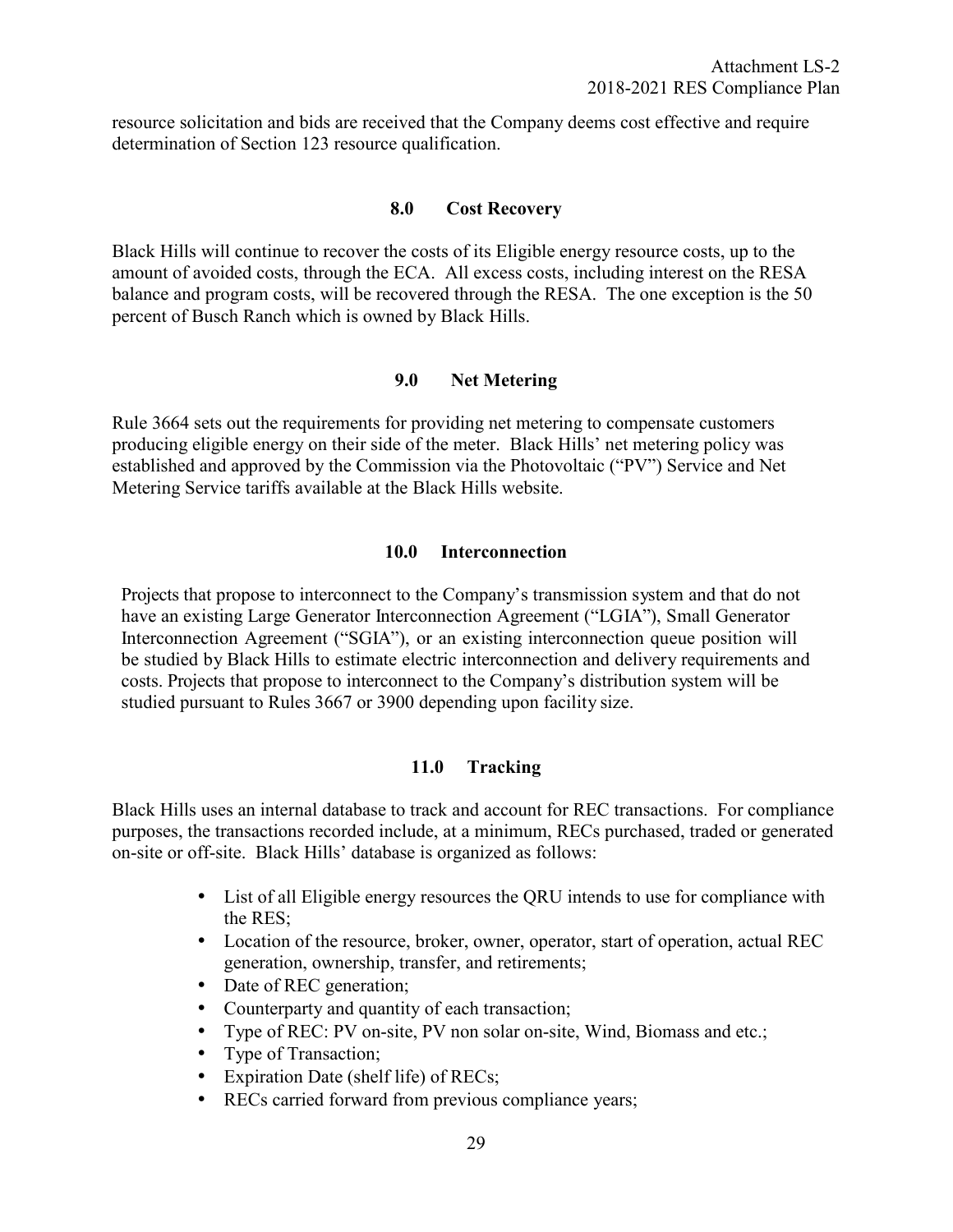- RECs borrowed from future compliance years; and
- Balance by REC type by year.

<span id="page-33-0"></span>In mid-November 2008, Black Hills Corporation obtained accounts with WREGIS related to its operations in Colorado, South Dakota, and Wyoming. In mid-December 2008, Black Hills Corporation registered with WREGIS. Commencing with the 2013 Plan year, Black Hills registered Busch Ranch with WREGIS.

#### **12.0. Monthly Reporting**

Black Hills provides two monthly reports in compliance with Commission orders. The *Renewable Energy Standard Adjustment Revenues Collected and Expenditures Report* provides a monthly view of the financial activity associated with RES compliance including revenue collected, incentives, REC payments and program expenditures. The *Renewable Energy Standard Resource Report* provides on-going information about all RECs acquired on a monthly basis.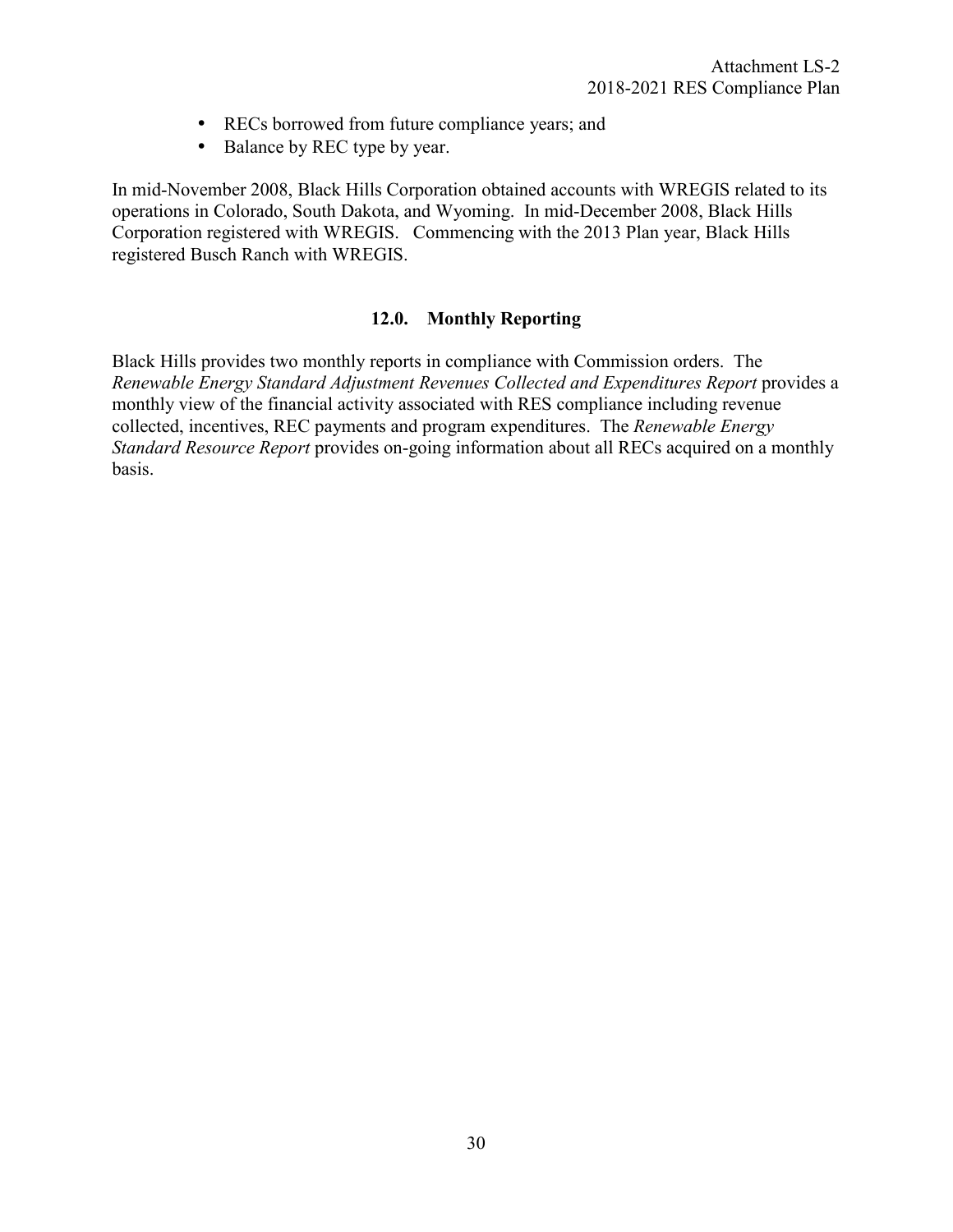<span id="page-34-0"></span>

| Rule                                                                                | <b>Section of Plan</b>          |
|-------------------------------------------------------------------------------------|---------------------------------|
| 3657(b): Each investor owned QRU RES                                                |                                 |
| compliance plan shall include:                                                      |                                 |
| $(I)$ Determination of the retail rate impact                                       | Section 4                       |
| pursuant to rule 3661 and a presentation of                                         | Appendix A, Table 5             |
| projected RESA revenues, surcharges                                                 |                                 |
| collected under paragraph 3664(h),                                                  |                                 |
| expenditures, and deferred account                                                  |                                 |
| balances (both positive and negative) over                                          |                                 |
| a minimum of ten years.                                                             |                                 |
| (II) For each eligible energy resource other                                        | Section 4                       |
| than retail renewable distributed                                                   | Appendix A, Table 5             |
| generation, a listing of each eligible energy                                       |                                 |
| resource whose on-going annual net                                                  |                                 |
| incremental costs have been locked down                                             |                                 |
| and the value of the locked down on-going                                           |                                 |
| annual net incremental costs for each listed                                        |                                 |
| eligible energy resource. For retail                                                |                                 |
| renewable distributed generation, the QRU                                           |                                 |
| shall set forth this information in the                                             |                                 |
| aggregate, listed by the year in which the                                          |                                 |
| resources were acquired.                                                            |                                 |
| (III) For each eligible energy resource                                             | Section 4                       |
| other than retail renewable distributed                                             | Appendix A, Table 5             |
| generation, a listing of the eligible energy                                        |                                 |
| resources whose on-going annual net                                                 |                                 |
| incremental costs are expected to be locked                                         |                                 |
| down during the period covered by the                                               |                                 |
| compliance plan and the current projection                                          |                                 |
| of the locked down on-going annual net                                              |                                 |
| incremental costs for each listed eligible<br>energy resource. For retail renewable |                                 |
| distributed generation, the ORU shall set                                           |                                 |
| forth this information in the aggregate,                                            |                                 |
| listed by the year in which the resources                                           |                                 |
| were acquired.                                                                      |                                 |
| (IV) Estimate of its retail electricity sales                                       | Section 6, Table 6-01           |
| over a minimum of ten years.                                                        |                                 |
| $(V)$ Estimate of the eligible energy and                                           | Section 4 and Section 6         |
| RECs that the QRU already has acquired                                              | Appendix A, Table 2 and Table 3 |
| and the ORU's estimate of the additional                                            |                                 |
| eligible energy and RECs that will be                                               |                                 |
| needed to meet both the RES under rule                                              |                                 |
| 3654 and the requirements for renewable                                             |                                 |

# **13.0 Compliance by Rule Table**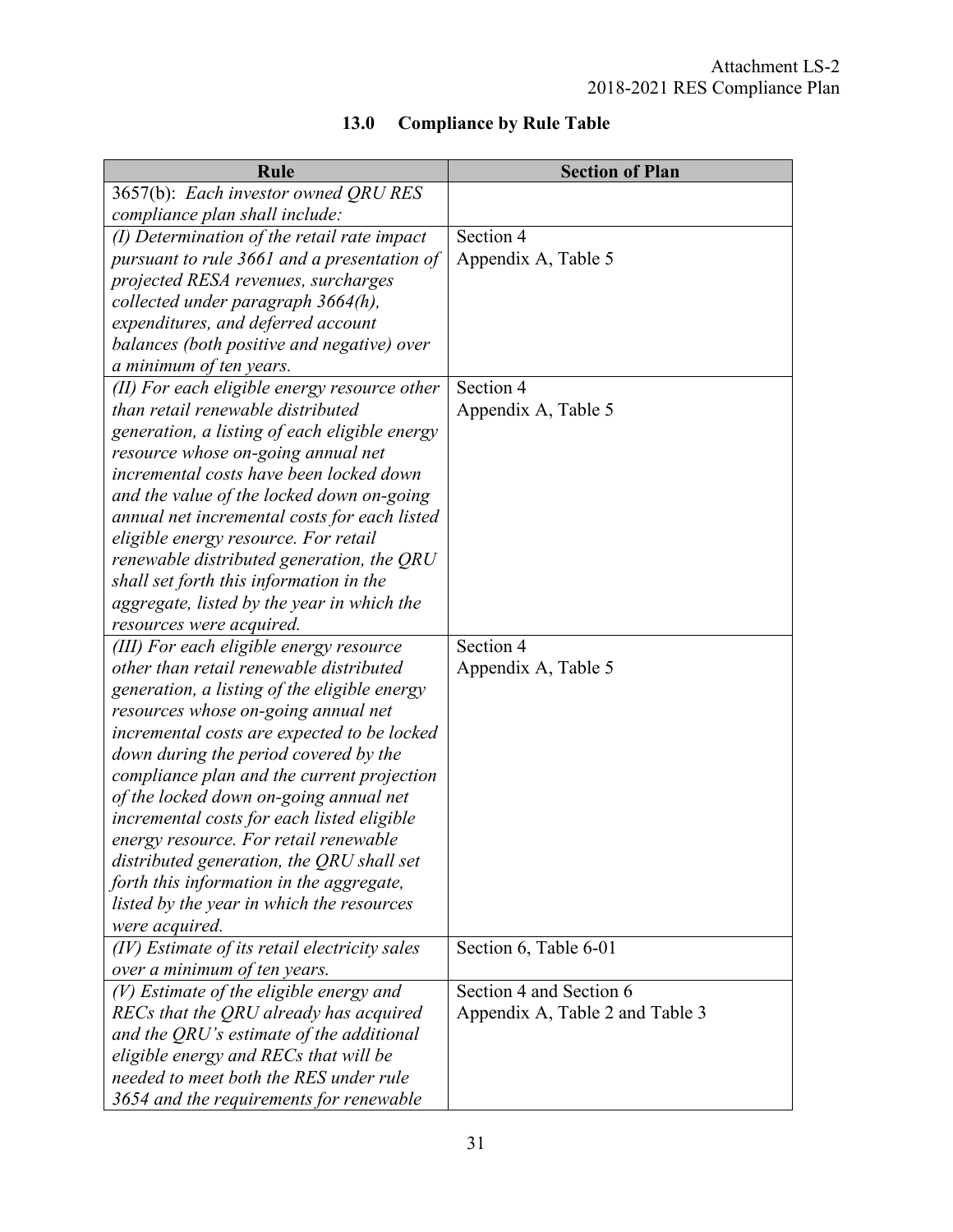| distributed generation under rule 3655.        |                     |
|------------------------------------------------|---------------------|
| (VI) Estimate of the funds that the QRU        | Appendix A, Table 5 |
| will have available to generate, or cause to   |                     |
| be generated, additional eligible energy       |                     |
| and RECs under the retail rate impact          |                     |
| established in rule 3661, including, but not   |                     |
| limited to, the RESA revenues collected        |                     |
| from residential and nonresidential retail     |                     |
| customers and other revenue resources.         |                     |
| (VII)Plan to acquire additional eligible       | Section 4           |
| energy and RECs given the constraints of       |                     |
| the retail rate impact specified at rule       |                     |
| 3661, including the allocation of the funds    |                     |
| available under the retail rate impact rule    |                     |
| to acquire eligible energy or RECs from        |                     |
| each of the following: retail renewable        |                     |
| distributed generation to be acquired under    |                     |
| rule 3658 from residential retail              |                     |
| customers; retail renewable distributed        |                     |
| generation to be acquired under rule 3658      |                     |
| from nonresidential retail customers;          |                     |
| wholesale renewable distributed                |                     |
| generation; and eligible energy resources      |                     |
| with nameplate ratings of more than 30         |                     |
| MW to be acquired pursuant to the              |                     |
| <b>Commission's Electric Resource Planning</b> |                     |
| Rules.                                         |                     |
| (VIII) The standard offers the investor        | Section 4           |
| owned QRU intends to offer customers to        |                     |
| purchase RECs from on-site solar systems       |                     |
| that are no larger than 500 kW and a           |                     |
| proposal, at the discretion of the QRU, to     |                     |
| reduce the SRO based on market                 |                     |
| conditions.                                    |                     |
| (IX) Proposal, at the discretion of the        | Section 5           |
| investor owned QRU, to advance funds           |                     |
| from year to year to augment the amounts       |                     |
| collected from retail customers through the    |                     |
| RESA for the acquisition of more eligible      |                     |
| energy resources.                              |                     |
| (X) Proposed request for proposals             | Section 4           |
| including any standard contracts the           |                     |
| investor owned QRU plans to use as part of     |                     |
| a competitive acquisition process.             |                     |
| (XI) Proposed ownership investment, if         | N/A                 |
| any, in eligible energy resources and          |                     |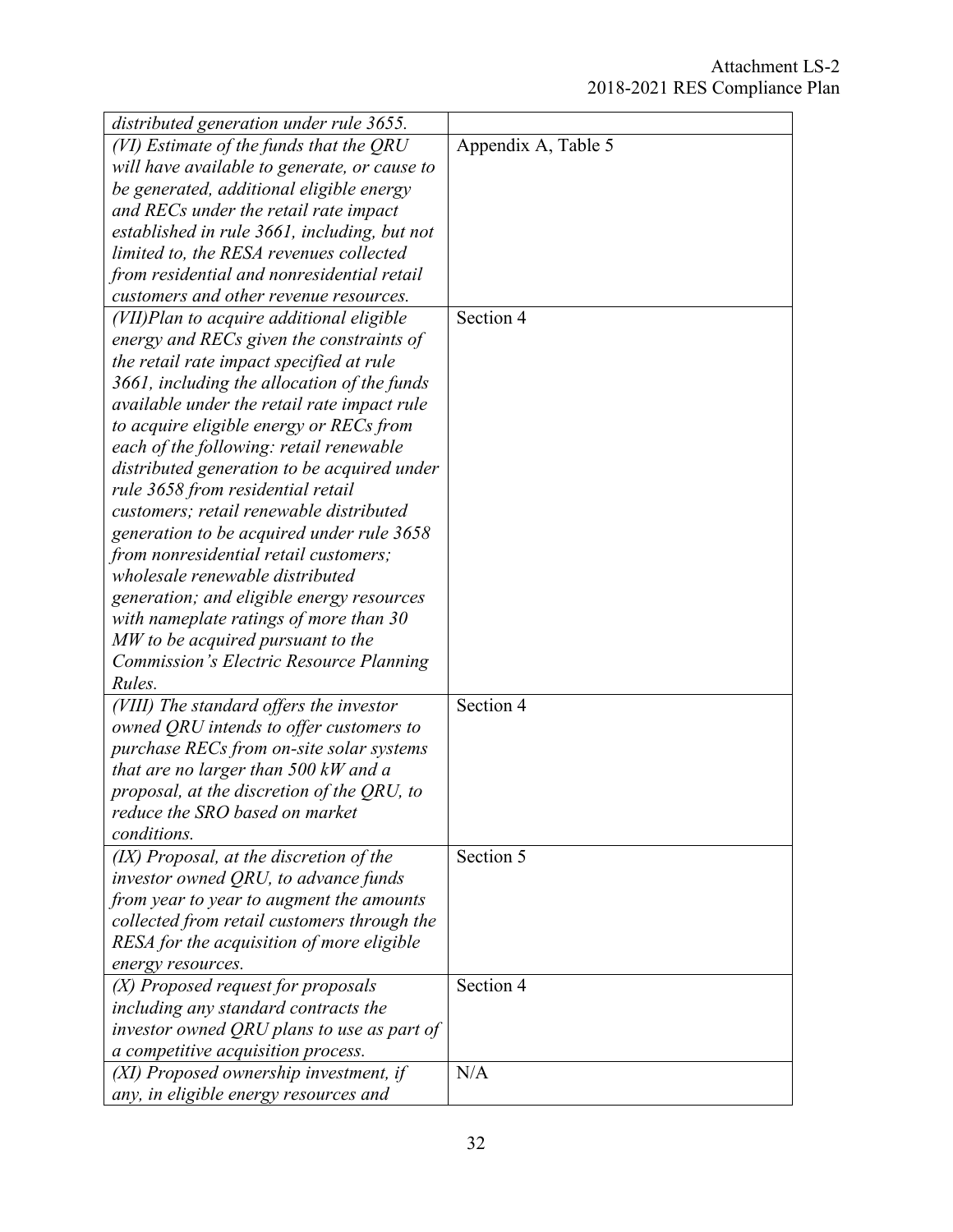| estimate of whether its investment will       |                                            |
|-----------------------------------------------|--------------------------------------------|
| provide net economic benefits to the QRU's    |                                            |
| customers, entitling the QRU to extra profit  |                                            |
| on its investment, pursuant to rule 3660.     |                                            |
| (XII) Plan to purchase renewable energy       | Section 4                                  |
| and RECs from one or more CSGs over the       |                                            |
| period covered by the plan and subject to     |                                            |
| the requirements of rule 3665.                |                                            |
| (XIII) Plan to encourage eligible low-        | Section 4                                  |
| income customer subscriptions in CSGs         |                                            |
| pursuant to subparagraph $3665(d)(V)$ .       |                                            |
| (XIV) The acquisition process for eligible    |                                            |
| energy resources, pursuant to rule 3656.      |                                            |
| (XV) The treatment, tracking, counting and    | Section 11                                 |
| trading of RECs, pursuant to rule 3659.       | Appendix A, Table 2 and Table 3            |
| (XVI) Rules, regulations, and tariffs for the | See filed tariffs and proposed changes to  |
| net metering for renewable energy             | solar tariffs found in Appendix E.         |
| resources, pursuant to rule 3664.             |                                            |
| (XVII) Application forms, standard            | Appendices B, C, D and E and filed tariffs |
| agreements, and general procedures for        |                                            |
| the investor owned QRU's SRO programs         |                                            |
| under rule 3658 and for the                   |                                            |
| interconnection of renewable energy           |                                            |
| resources pursuant to rule 3667.              |                                            |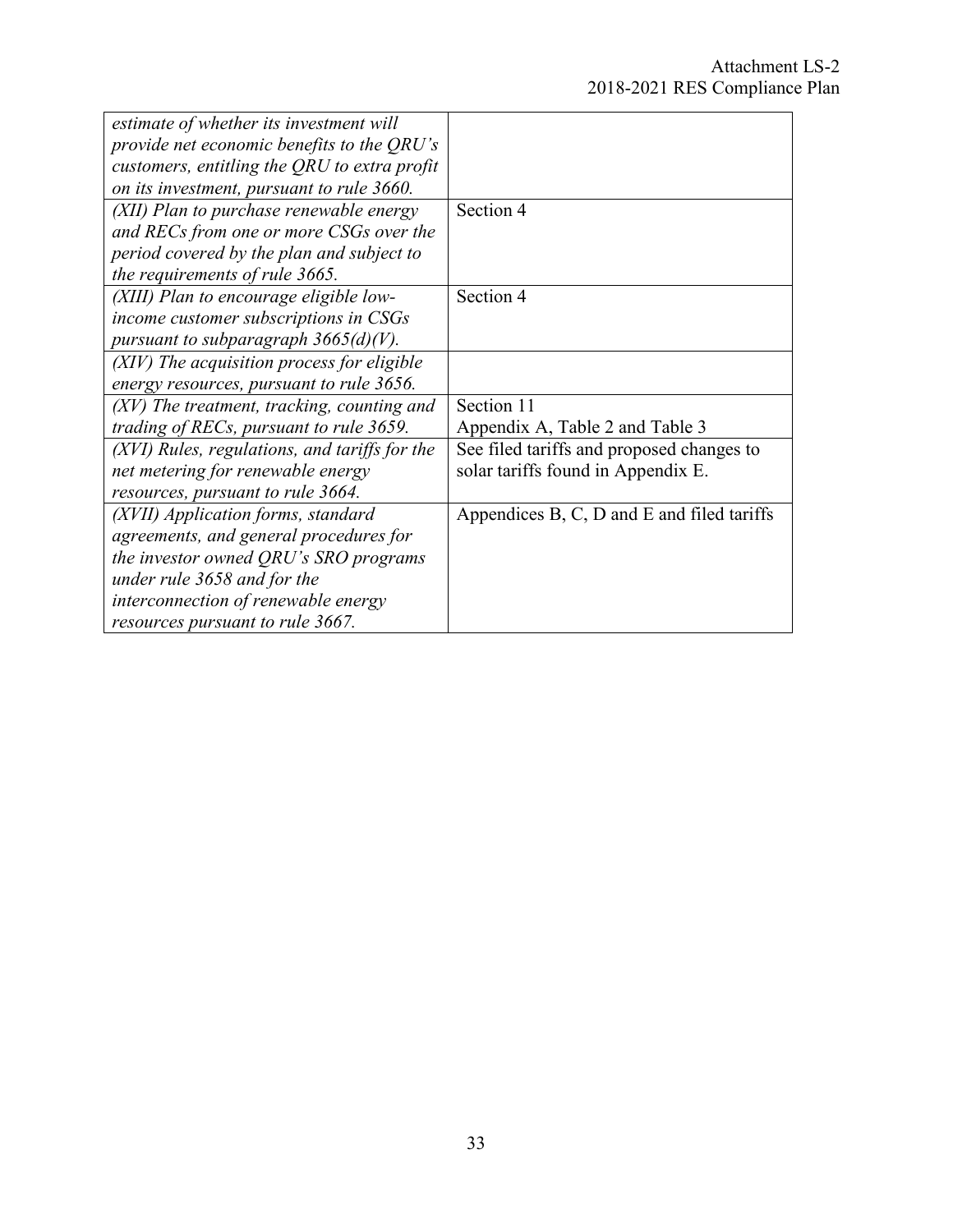# **Appendix A**

| Table 1  | Renewable Standard Compliance Forecast for Existing and Authorized<br><b>Eligible Energy Resources</b> |
|----------|--------------------------------------------------------------------------------------------------------|
| Table 2  | Renewable Energy Standard Compliance Forecast with Existing,                                           |
|          | Authorized and Proposed Eligible Energy Resources                                                      |
| Table 3  | <b>Distributed Generation Forecast</b>                                                                 |
| Table 4  | 2006 through 2015 Renewable Energy Standard Account                                                    |
| Table 5  | Source and Use of Funds Available for Eligible Energy Acquisition                                      |
| Table 6  | Costs of Proposed 2018-2021 On-Site Solar and Community Solar Garden                                   |
|          | Programs                                                                                               |
| Table 7  | 2018-2027 Estimated Avoided Costs and Net Incremental Cost of the                                      |
|          | proposed 2018-2021 On-Site Solar Program                                                               |
| Table 8  | 2018-2027 Estimated Avoided Costs and Net Incremental Cost of the                                      |
|          | proposed 2018-2021 Community Solar Garden Program                                                      |
| Table 9  | 2018-2047 Estimated Avoided Costs and Net Incremental Cost of Vestas                                   |
|          | 1.8 MW Wind Facility                                                                                   |
| Table 10 | 2019-2047 Estimated Avoided Costs and Net Incremental Cost of 2019 60                                  |
|          | <b>MW Wind Resource</b>                                                                                |
|          |                                                                                                        |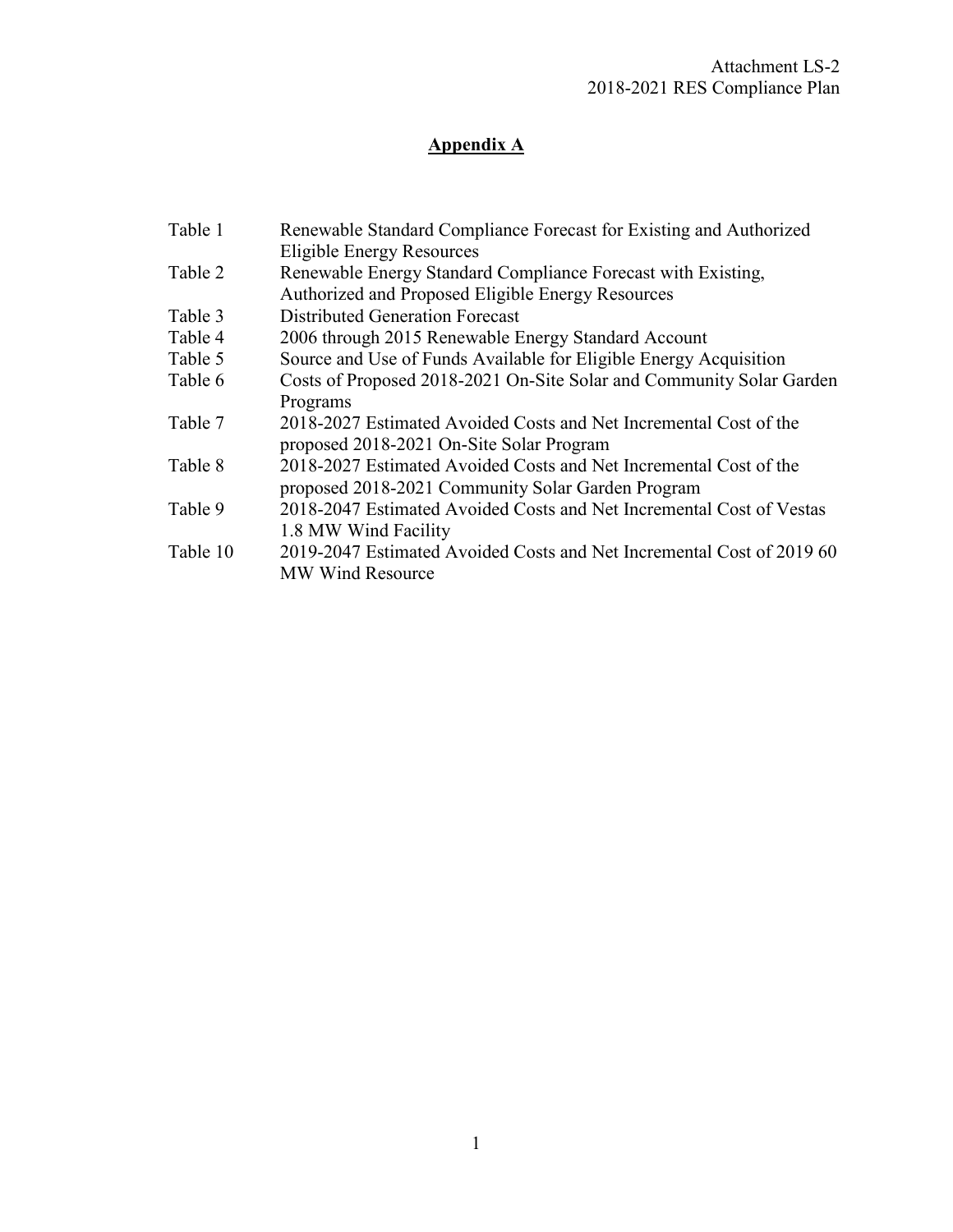## **Appendix B**

Customer-Owned Small Category PV Systems Agreements; Third-Party Operator (TPO) Small Category PV Systems Agreements; Customer-Owned Medium Category PV Systems Agreements; and TPO Medium Category PV Systems Agreements.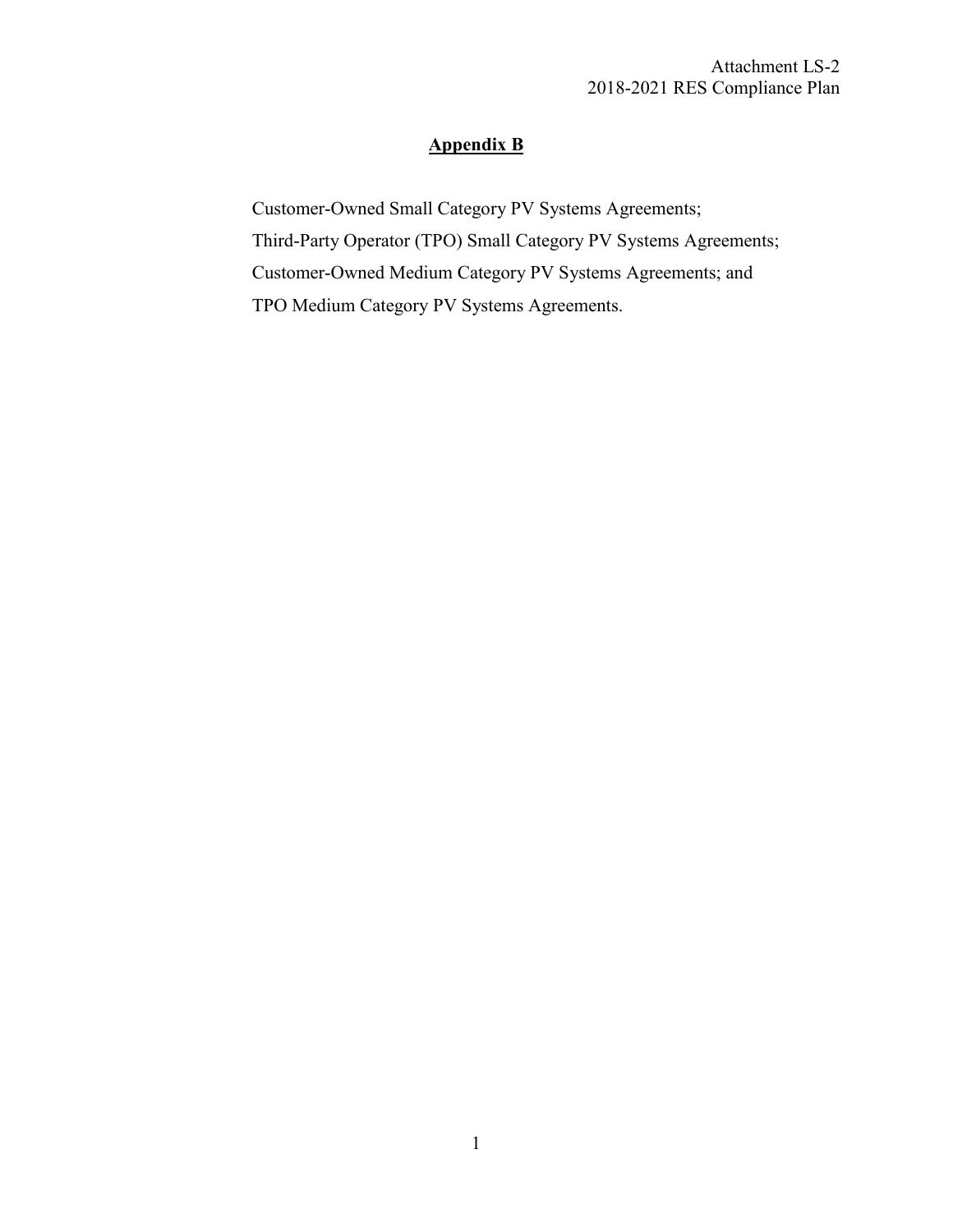#### Attachment LS-2 2018-2021 RES Compliance Plan

## **Appendix C**

## **CSG Standard Offer**

- CSG Standard Offer Application Process
- CSG Standard Offer Application
- CSG Standard Offer Deposit Agreement
- CSG Standard Offer Escrow Agreement
- CSG Standard Offer Level 2 Renewable Energy System Review
- CSG Standard Offer Community Solar Garden Agreement
- CSG Standard Offer Interconnection Application/Agreement for Parallel Generation Service
- CSG Standard Offer Subscriber Agency Agreement
- CSG Standard Offer Low Income Verification Form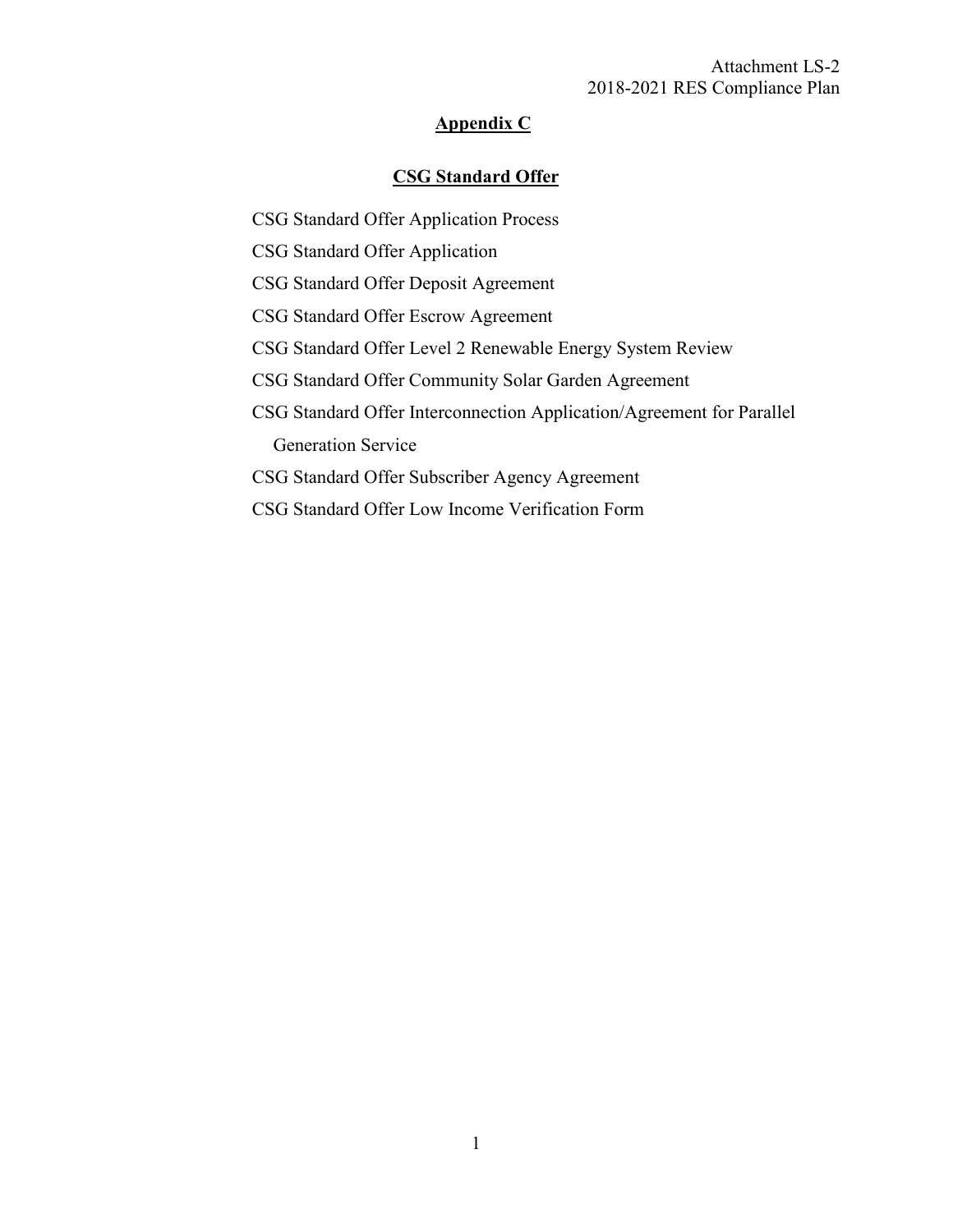# **Appendix D**

Redlined CSG RFP, Including its Appendices